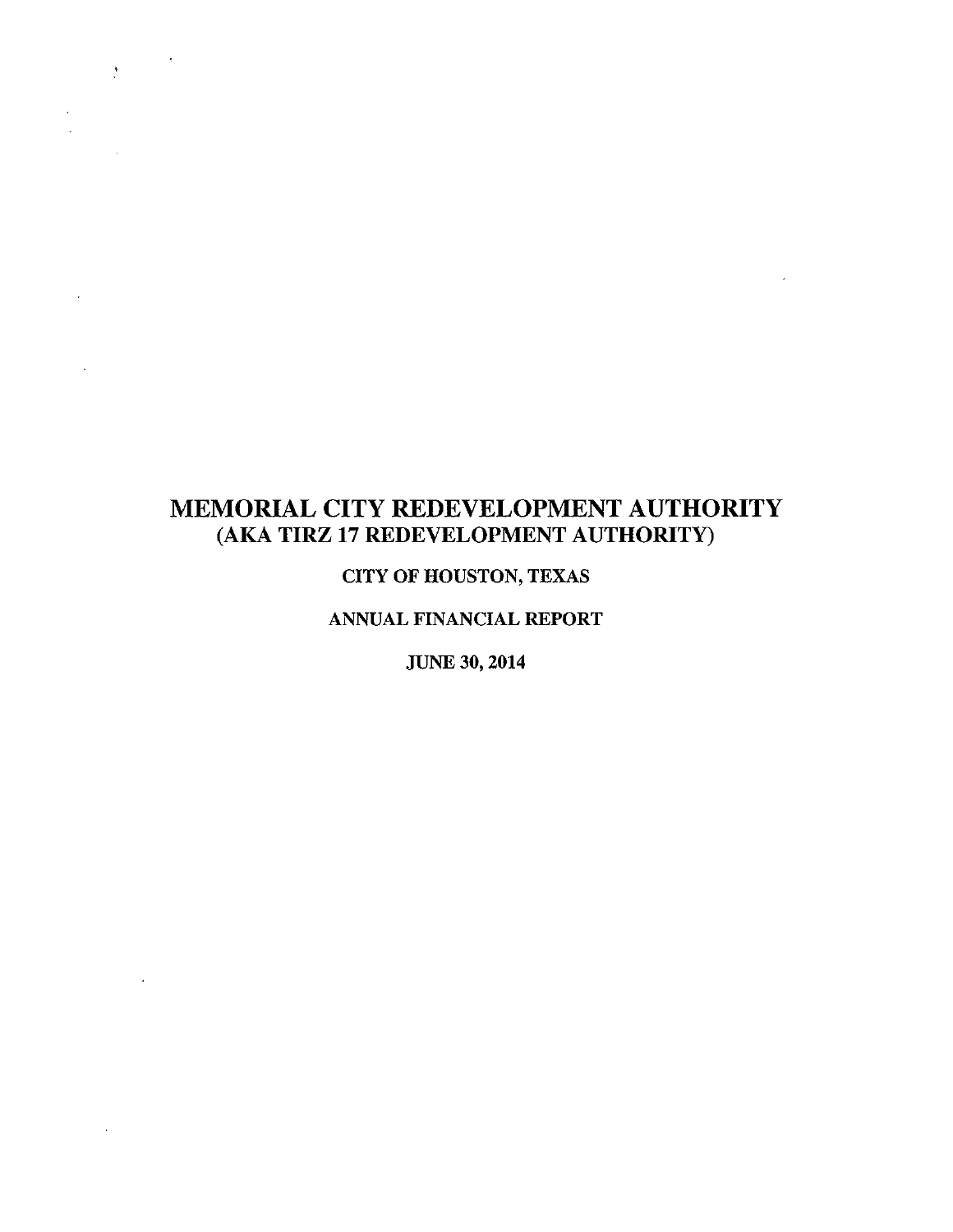# TABLE OF CONTENTS

 $\mathcal{L}(\mathcal{A})$  and  $\mathcal{L}(\mathcal{A})$ 

 $\sim 1$ 

 $\frac{1}{2} \sum_{i=1}^n \frac{1}{2} \sum_{j=1}^n \frac{1}{2} \sum_{j=1}^n \frac{1}{2} \sum_{j=1}^n \frac{1}{2} \sum_{j=1}^n \frac{1}{2} \sum_{j=1}^n \frac{1}{2} \sum_{j=1}^n \frac{1}{2} \sum_{j=1}^n \frac{1}{2} \sum_{j=1}^n \frac{1}{2} \sum_{j=1}^n \frac{1}{2} \sum_{j=1}^n \frac{1}{2} \sum_{j=1}^n \frac{1}{2} \sum_{j=1}^n \frac{1}{2} \sum_{j=$ 

|                                                                                                                                                | PAGE      |
|------------------------------------------------------------------------------------------------------------------------------------------------|-----------|
| <b>INDEPENDENT AUDITOR'S REPORT</b>                                                                                                            | $1 - 2$   |
| MANAGEMENT'S DISCUSSION AND ANALYSIS                                                                                                           | $3 - 7$   |
| <b>BASIC FINANCIAL STATEMENTS</b>                                                                                                              |           |
| STATEMENT OF NET POSITION AND GOVERNMENTAL FUNDS<br><b>BALANCE SHEET</b>                                                                       | 8         |
| RECONCILIATION OF THE GOVERNMENTAL FUNDS BALANCE SHEET<br>TO THE STATEMENT OF NET POSITION                                                     | 9         |
| STATEMENT OF ACTIVITIES AND GOVERNMENTAL FUNDS<br>REVENUES, EXPENDITURES AND CHANGES IN FUND BALANCES                                          | 10        |
| RECONCILIATION OF THE GOVERNMENTAL FUNDS STATEMENT OF<br>REVENUES, EXPENDITURES AND CHANGES IN FUND BALANCES<br>TO THE STATEMENT OF ACTIVITIES | 11        |
| NOTES TO THE FINANCIAL STATEMENTS                                                                                                              | $12 - 24$ |
| REQUIRED SUPPLEMENTARY INFORMATION                                                                                                             |           |
| SCHEDULE OF REVENUES, EXPENDITURES AND CHANGES IN FUND<br>BALANCE-BUDGET AND ACTUAL-ALL GOVERNMENTAL FUNDS                                     | 26        |
| SUPPLEMENTARY INFORMATION REQUIRED BY CITY OF HOUSTON                                                                                          |           |
| OPERATING EXPENDITURES                                                                                                                         | 28        |
| CAPITAL EXPENDITURES                                                                                                                           | 29-30     |
| PROJECT PLAN RECONCILIATION                                                                                                                    | 31        |
| OTHER SUPPLEMENTARY INFORMATION                                                                                                                |           |
| LONG-TERM DEBT SERVICE REQUIREMENTS, BY YEAR                                                                                                   | $33 - 36$ |
| BOARD MEMBERS, KEY PERSONNEL AND CONSULTANTS                                                                                                   | 37        |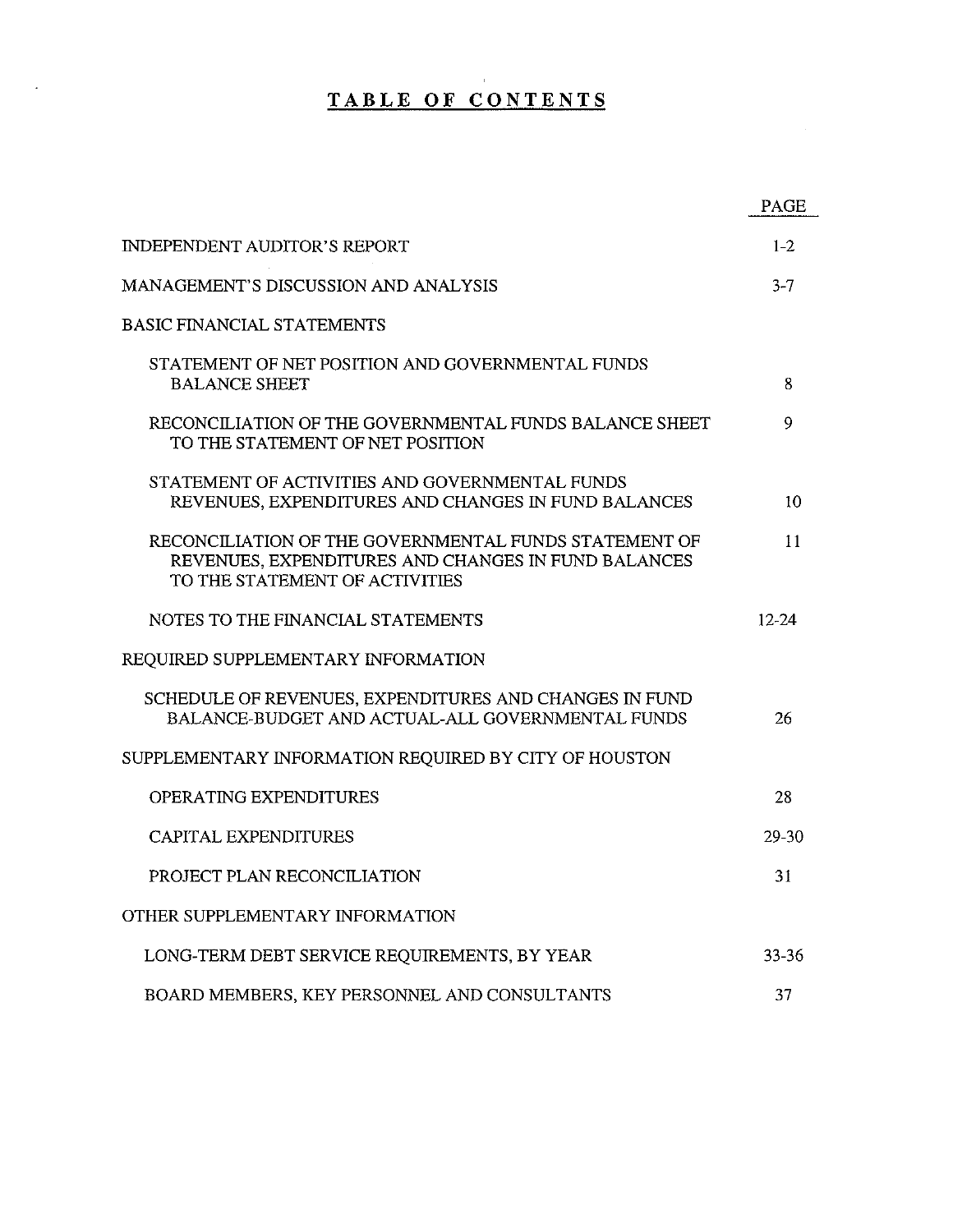## McCALL GIBSON SWEDLUND BARFOOT PLLC

Certified Public Accountants

13100 Wortham Center Drive Houston, Texas 77065-5610<br>(713) 462-0341 Fax (713) 462-2708 E-Mail: <u>mgsb@mgsbpllc.com</u> and the control of the control of the control of the control of the control of the control of the control of the control of the control of the control of the control of the control of the contro

Suite 235 111 Congress Avenue<br>Texas 77065-5610 5 11 Congress Avenue (713) 462-0341 Austin, Texas 78701

#### INDEPENDENT AUDITOR'S REPORT

Board of Directors Memorial City Redevelopment Authority City of Houston, Texas

We have audited the accompanying financial statements of the governmental activities and each major fund of Memorial City Redevelopment Authority (the "Authority"), a component unit of the City of Houston, Texas, as of and for the year ended June 30, 2014, and the related notes to the financial statements, which collectively comprise the Authority's basic financial statements as listed in the table of contents.

#### Management's Responsibility for the Financial Statements

Management is responsible for the preparation and fair presentation of these financial statements in accordance with accounting principles generally accepted in the United States of America; this includes the design, implementation, and maintenance of internal control relevant to the preparation and fair presentation of financial statements that are free from material misstatement, whether due to fraud or error.

#### Auditor's Responsibility

Our responsibility is to express opinions on these financial statements based on our audit. We conducted our audit in accordance with auditing standards generally accepted in the United States of America. Those standards require that we plan and perform the audit to obtain reasonable assurance about whether the financial statements are free from material misstatement.

An audit involves performing procedures to obtain audit evidence about the amounts and disclosures in the financial statements. The procedures selected depend on the auditor's judgment, including the assessment of the risks of material misstatement of the financial statements, whether due to fraud or error. In making those risk assessments, the auditor considers internal control relevant to the entity's preparation and fair presentation of the financial statements in order to design audit procedures that are appropriate in the circumstances, but not for the purpose of expressing an opinion on the effectiveness of the Authority's internal control. Accordingly, we express no such opinion. An audit also includes evaluating the appropriateness of accounting policies used and the reasonableness of significant accounting estimates made by management, as well as evaluating the overall presentation of the financial statements.

We believe that the audit evidence we have obtained is sufficient and appropriate to provide a basis for our audit opinions.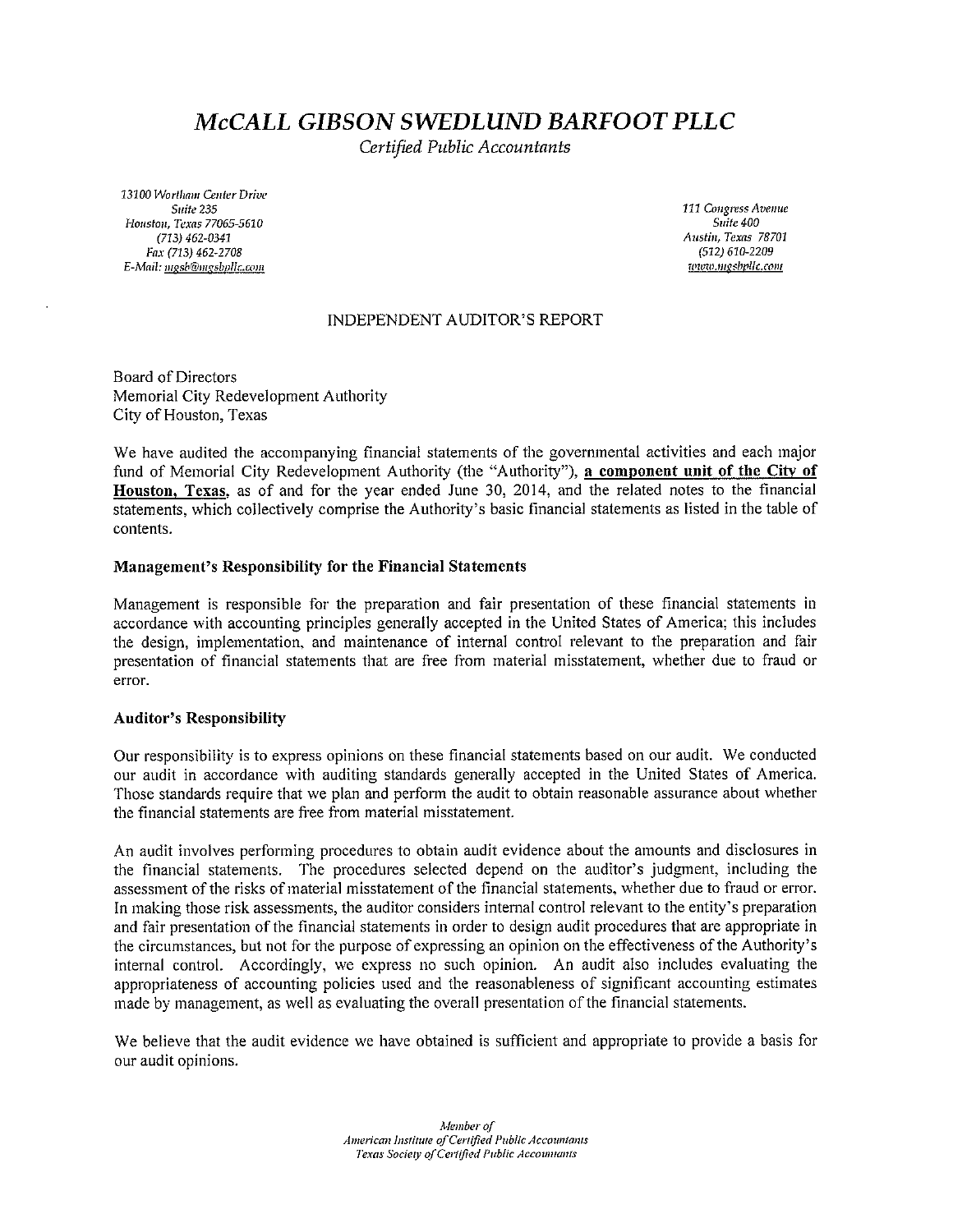#### Opinions

In our opinion, the financial statements referred to above present fairly, in all material respects, the respective financial position of the governmental activities and each major fund of the Authority as of June 30, 2014, and the respective changes in financial position for the year then ended in accordance with accounting principles generally accepted in the United States of America.

#### Other Matters

#### Required Supplementary Information

Accounting principles generally accepted in the United States of America require that Management's Discussion and Analysis on pages <sup>3</sup> through 7 and the Schedule of Revenues, Expenditures, and Changes in Fund Balance — Budget and Actual — All Governmental Funds on page 26 be presented to supplement the basic financial statements. Such information, although not a part of the basic financial statements, is required by the Governmental Accounting Standards Board, who considers it to be an essential part of financial reporting for placing the basic financial statements in an appropriate operational, economic, or historical context. We have applied certain limited procedures to the required supplementary information in accordance with auditing standards generally accepted in the United States of America, which consisted of inquiries of management about the methods of preparing the information and comparing the information for consistency with management's responses to our inquiries, the basic financial statements, and other knowledge we obtained during our audit of the basic financial statements. We do not express an opinion or provide any assurance on the information because the limited procedures do not provide us with sufficient evidence to express an opinion or provide any assurance.

#### Other Information

Our audit was conducted for the purpose of forming opinions on the financial statements that collectively comprise the Authority's basic financial statements. The supplementary information required by the City of Houston, Texas and other supplementary information is presented for purposes of additional analysis and is not a required part of the basic financial statements. Such information is the responsibility of management and was derived from and relates directly to the underlying accounting and other records used to prepare the financial statements. The supplementary information, excluding that portion marked "Unaudited" on which we express no opinion or provide any assurance, has been subjected to the auditing procedures applied in the audit of the financial statements and certain additional procedures, including comparing and reconciling such infonnation directly to the underlying accounting and other records used to prepare the financial statements or to the financial statements themselves, and other additional procedures in accordance with auditing standards generally accepted in the United States of America. In our opinion, the information is fairly stated in all material respects in relation to the financial statements as a whole. our opinion, the information is fairly state<br>as a whole.<br>**McCall Gibson Swedland Barfort**<br>McCall Gibson Swedlund Barfoot PLLC

<u>puc</u>

McCall Gibson Swedlund Barfoot PLLC Certified Public Accountants

September30, 2014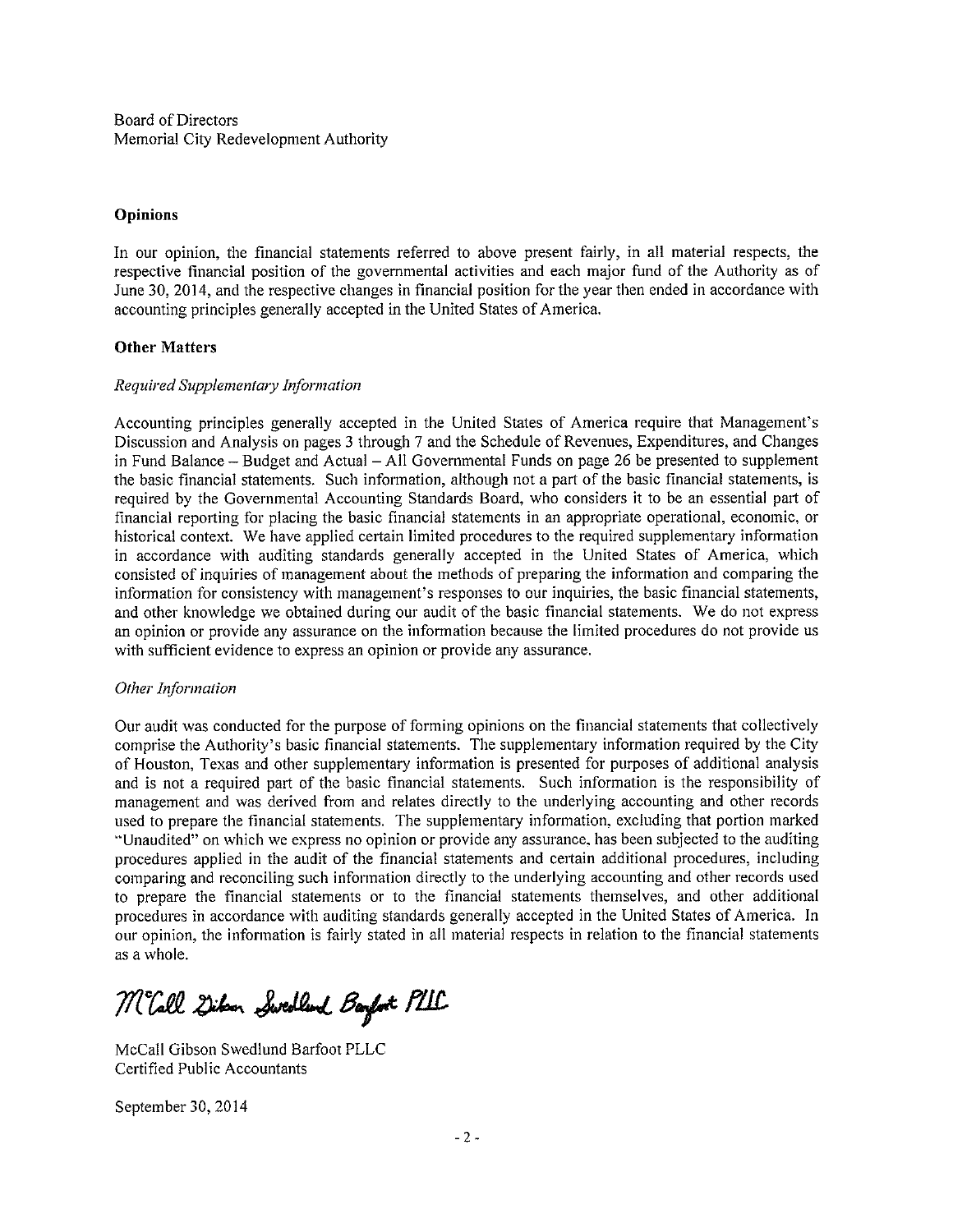Management's discussion and analysis of Memorial City Redevelopment Authority's, aka TIRZ 17 Redevelopment Authority (the "Authority") financial performance provides an overview of the Authority's financial activities for the fiscal year ended June 30, 2014. Please read it in conjunction with the Authority's financial statements, which begin on page 8.

## FINANCIAL HIGHLIGHTS

- In the Statement of Net Position, the Authority's liabilities exceeded its assets by \$2,156,212 (net position) for the year ended June 30, 2014. This compares to the previous year when liabilities exceeded assets by \$642,115.
- The Authority anticipates that with continued development in the area, the Tax Increment Revenues will be sufficient to cover operating costs, project costs and debt service of the Authority.
- The Authority's governmental funds reported a total ending fund balance of \$34,109,911 this year. This compares to the prior year fund balance of \$40,316,828, showing a decrease of \$6,206,917 during the current fiscal year.

### USING THIS ANNUAL REPORT

This annual report consists of a series of financial statements. The basic financial statements include: (1) combined fund financial statements and government-wide financial statements and (2) notes to the financial statements. The combined fund financial statements and governmentwide financial statements combine both: (1) the Statement of Net Position and Governmental Funds Balance Sheet and (2) the Statement of Activities and Governmental Funds Revenue, Expenditures, and Changes in Fund Balances. This report also includes other supplementary information in addition to the basic financial statements.

#### GOVERNMENT-WIDE FINANCIAL STATEMENTS

The Authority's annual report includes two financial statements combining the government-wide financial statements and the fund financial statements. The government-wide portion of these statements provides both long-term and short-term information about the Authority's overall status. Financial reporting at this level uses a perspective similar to that found in the private sector with its basis in full accrual accounting and elimination or reclassification of internal activities.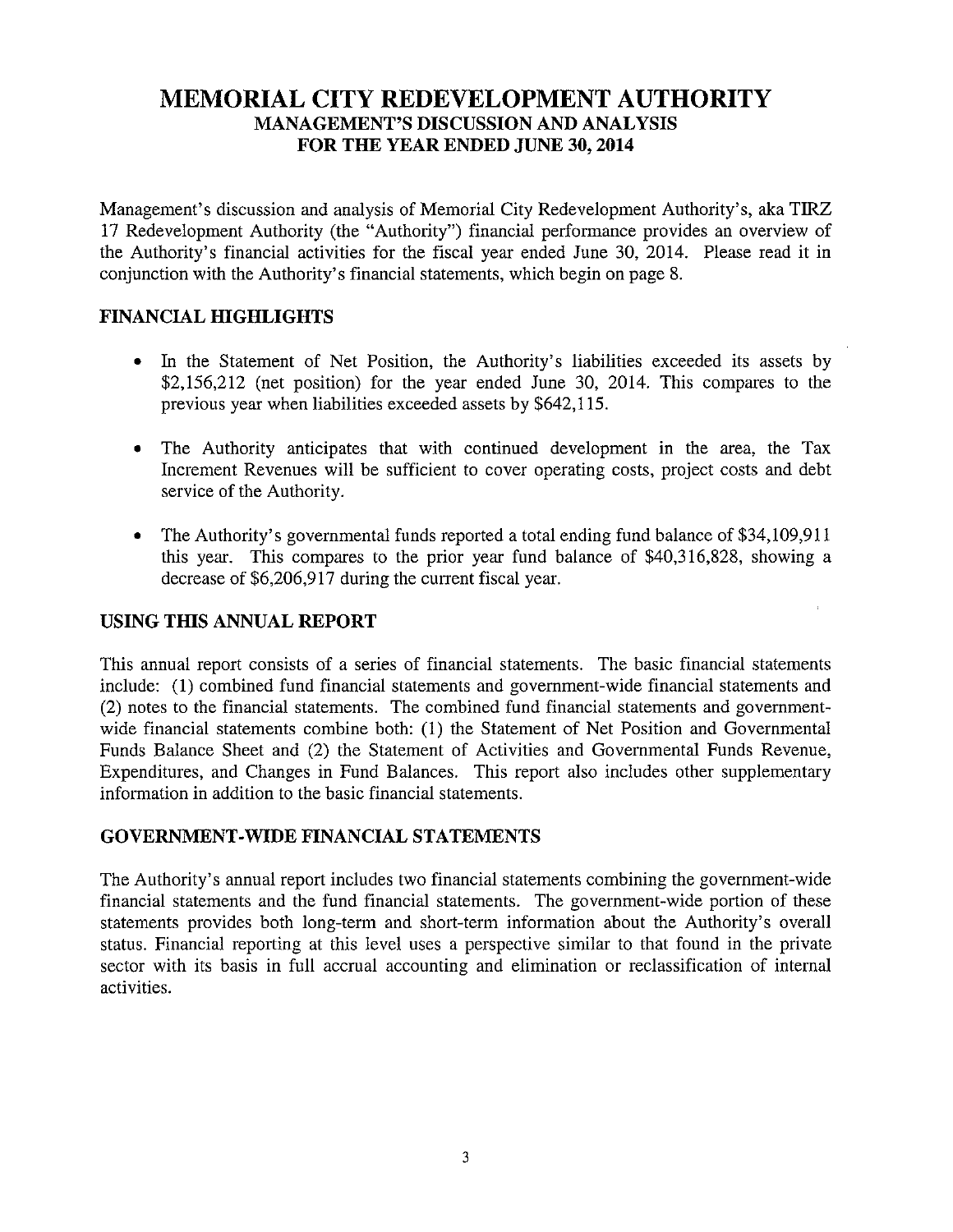#### GOVERNMENT-WIDE FINANCIAL STATEMENTS (continued)

The first of the government-wide statements is the Statement of Net Position. This information is found in the Statement of Net Position column on page 8. The Statement of Net Position is the Authority-wide statement of its financial position presenting information that includes all of the Authority's assets, deferred outflows of resources, liabilities, and deferred inflows of resources with the residual reported as net position. Over time, increases or decreases in net position may serve as a useful indicator of whether the financial position of the Authority as a whole is improving or deteriorating. Evaluation of the overall financial health of the Authority would extend to other non-financial factors.

The government-wide portion of the Statement of Activities on page 10 reports how the Authority's net position changed during the current fiscal year. All current year revenues and expenses are included regardless of when cash is received or paid.

#### FUND FINANCIAL STATEMENTS

The combined statements also include fund financial statements. A fund is a grouping of related accounts that is used to maintain control over resources that have been segregated for specific activities or objectives. The Authority has three governmental funds types. The General Fund is the operating fund of the Authority, the Debt Service Fund is used to account for the payment of interest and principal on the Authority's long-term debt, and the Capital Projects Fund accounts for capital project acquisition and or construction.

Governmental funds are reported in each of the financial statements. The focus in the fund statements provides a distinctive view of the Authority's governmental funds. These statements report short-term fiscal accountability focusing on the use of spendable resources and balances of spendable resources available at the end of the year. They are useful in evaluating annual financing requirements of the Authority and the commitment of spendable resources for the nearterm.

Since the government-wide focus includes the long-term view, comparisons between these two perspectives may provide insight into the long-term impact of short-term financing decisions. The adjustments columns, the Reconciliation of the Governmental Funds Balance Sheet to the Statement of Net Position and the Reconciliation of the Governmental Funds Statement of Revenues, Expenditures and Changes in Fund Balances to the Statement of Activities explain the differences between the two presentations and assist in understanding the differences between these two perspectives.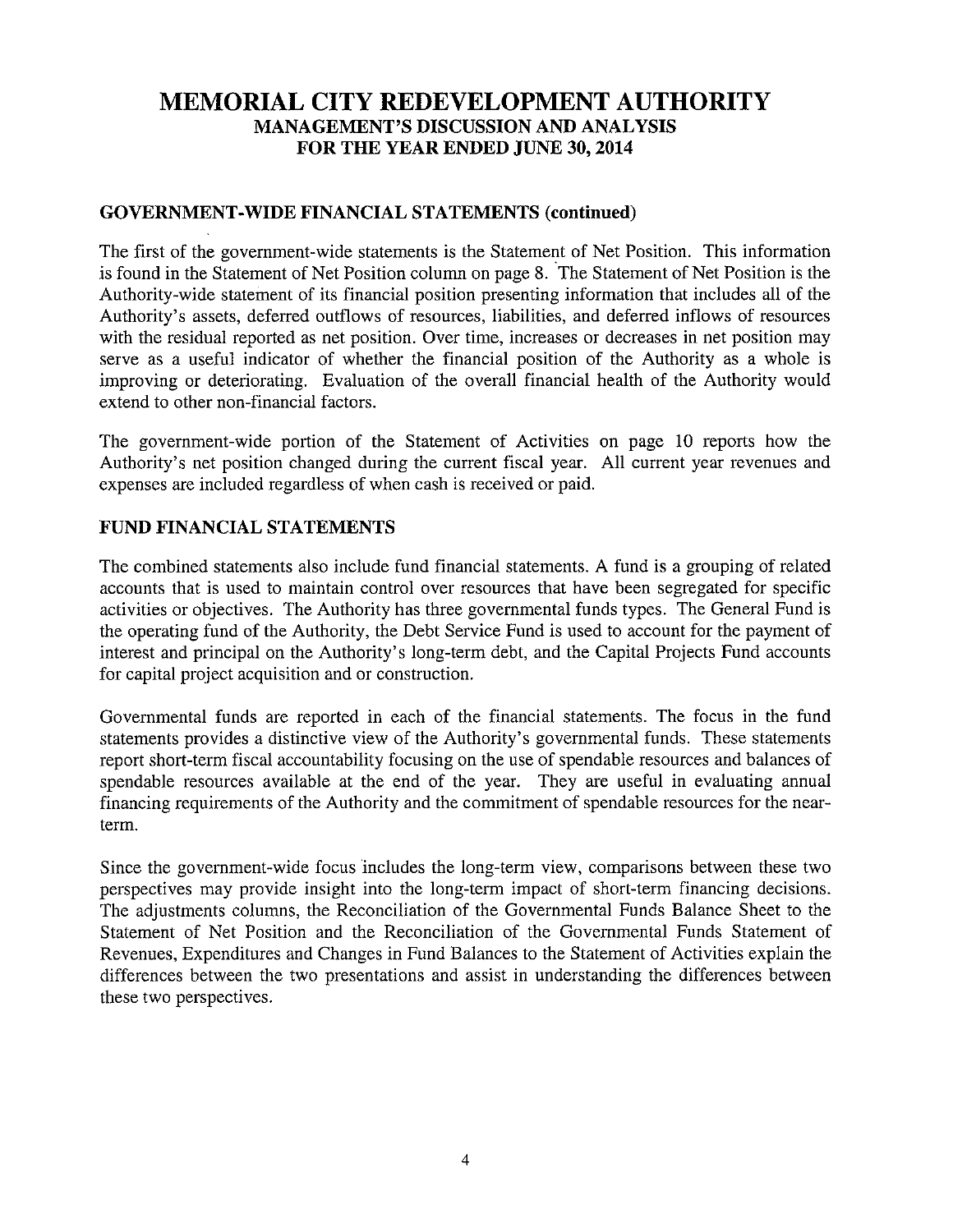#### NOTES TO THE FINANCIAL STATEMENTS

The accompanying notes to the financial statements provide information essential to a full understanding of the government-wide and fund financial statements. The notes to the financial statements can be found on pages 12 through 24 in this report.

#### OTHER INFORMATION

In addition to the financial statements and the accompanying notes, this report also presents certain required supplementary information ("RSI"). A budgetary comparison schedule is included as RSI for all governmental funds and can be found on page 26.

#### GOVERNMENT-WIDE FINANCIAL ANALYSIS

Net position may serve over time as a useful indicator of the Authority's financial position. In the case of the Authority, liabilities exceeded assets by \$2,156,212 as of June 30, 2014.

The following table provides a summary of the changes in the Statement of Net Position as of June 30, 2014, and June 30, 2013:

|                                  | Summary of Changes in the Statement of Net Position |              |      |                                 |     |             |
|----------------------------------|-----------------------------------------------------|--------------|------|---------------------------------|-----|-------------|
|                                  |                                                     | 2014         | 2013 | Variance Positive<br>(Negative) |     |             |
| <b>ASSETS:</b>                   |                                                     |              |      |                                 |     |             |
| <b>Current and Other Assets</b>  | \$                                                  | 35,277,730   | \$   | 41,054,677                      | \$  | (5,776,947) |
| Land                             |                                                     | 9,071,378    |      | 6,971,378                       |     | 2,100,000   |
| <b>TOTAL ASSSETS</b>             |                                                     | 44,349,108   |      | 48,026,055                      | \$  | (3,676.947) |
| <b>LIABILITIES:</b>              |                                                     |              |      |                                 |     |             |
| <b>Current Liabilities</b>       | \$                                                  | 4,415,320    | \$   | 3,918,170                       | \$  | (497, 150)  |
| Long-term Liabilities            |                                                     | 42,090,000   |      | 44,750,000                      |     | 2,660,000   |
| <b>TOTAL LIABILITIES</b>         | £.                                                  | 46,505,320   | £.   | 48,668,170                      | -\$ | 2,162,850   |
| <b>NET POSITION:</b>             |                                                     |              |      |                                 |     |             |
| Net Investment in Capital Assets | \$                                                  | 9.071.378    | \$   | 6,971,378                       | \$  | 2,100,000   |
| Restricted - Debt Service        |                                                     | 3,781,971    |      | 3,750,827                       |     | 31.144      |
| Unrestricted                     |                                                     | (15,009,561) |      | (11, 364, 320)                  |     | (3,645,241) |
| <b>TOTAL NET POSITION</b>        |                                                     | (2,156,212)  |      | (642, 115)                      | \$  | (1,514,097) |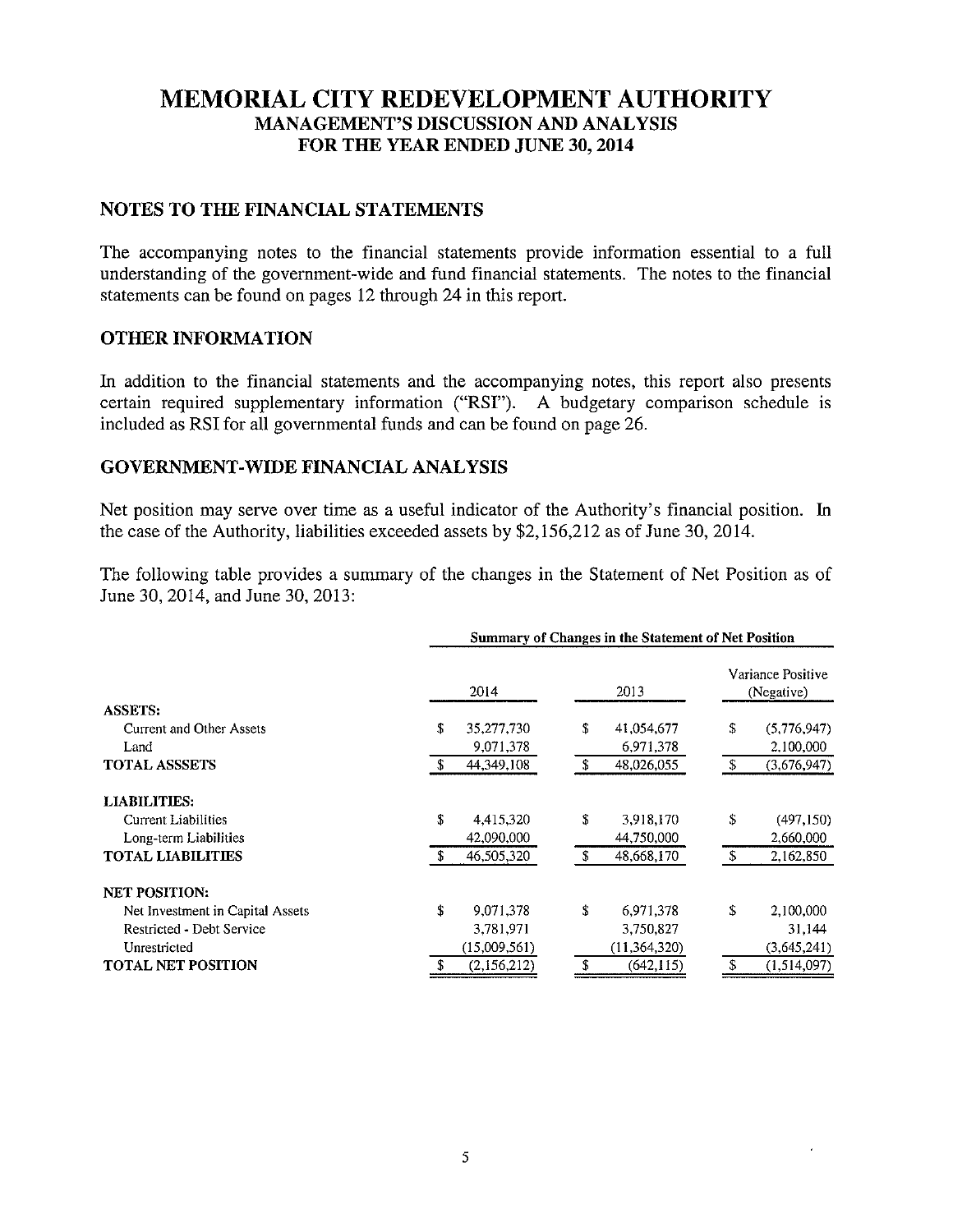#### GOVERNMENT-WIDE FINANCIAL ANALYSIS (Continued)

The following table provides a summary of the changes in the Statement of Activities for the fiscal years ending June 30, 2014, and June 30, 2013:

|                                | <b>Summary of Changes in the Statement of Activities</b> |               |             |            |                                 |  |  |  |
|--------------------------------|----------------------------------------------------------|---------------|-------------|------------|---------------------------------|--|--|--|
|                                | 2014<br>2013                                             |               |             |            | Variance Positive<br>(Negative) |  |  |  |
| <b>Revenues:</b>               |                                                          |               |             |            |                                 |  |  |  |
| Tax Increment                  | \$<br>10,190,118                                         | \$            | 8,024,604   | \$         | 2,165,514                       |  |  |  |
| Intergovernmental              |                                                          |               | 109,025     |            | (109, 025)                      |  |  |  |
| Interest and Others            | 58,153                                                   |               | 84,018      |            | (25, 865)                       |  |  |  |
| <b>Total revenues</b>          | \$<br>10,248,271                                         | $\sqrt[6]{3}$ | 8,217,647   | $\sqrt{3}$ | 2,030,624                       |  |  |  |
| <b>Expenses:</b>               |                                                          |               |             |            |                                 |  |  |  |
| Salaries and Benefits          | \$<br>128,892                                            | \$            | 37,378      | \$         | (91, 514)                       |  |  |  |
| <b>Professional Services</b>   | 137,360                                                  |               | 83,322      |            | (54,038)                        |  |  |  |
| <b>Contracted Services</b>     | 12,334                                                   |               | 52,937      |            | 40.603                          |  |  |  |
| Other                          | 84,725                                                   |               | 100,166     |            | 15.441                          |  |  |  |
| <b>Administration Fee</b>      | 999,227                                                  |               | 890,775     |            | (108, 452)                      |  |  |  |
| <b>Bond Interest</b>           | 1,773,393                                                |               | 1,867,526   |            | 94,133                          |  |  |  |
| Capital Improvements           | 8,626,437                                                |               | 2,922,451   |            | (5,703,986)                     |  |  |  |
| <b>Total expenses</b>          | \$<br>11,762,368                                         | \$            | 5,954,555   | $\sqrt{3}$ | (5,807,813)                     |  |  |  |
| <b>Changes in Net Position</b> | \$<br>(1,514,097)                                        | \$            | 2,263,092   | \$         | (3,777,189)                     |  |  |  |
| <b>Beginning Net Position</b>  | (642, 115)                                               |               | (2,905,207) |            | 2,263,092                       |  |  |  |
| <b>Ending Net Position</b>     | \$<br>(2,156,212)                                        | \$            | (642, 115)  | \$         | (1,514,097)                     |  |  |  |

#### FINANCIAL ANALYSIS OF TIlE AUTHORITY'S GOVERNMENTAL FUNDS

The Authority has three governmental funds, which are the General Fund, the Debt Service Fund, and the Capital Projects Fund. As discussed, governmental funds are reported in the fund statements with a short-term, inflow and outflow of spendable resources focus. This information is useful in assessing resources available at the end of the year in comparison with upcoming financing requirements. Governmental funds reported ending fund balances totaling \$34,109,911, a decrease of \$6,206,917 from the prior year.

## GOVERNMENTAL FUND BUDGETARY HIGHLIGHTS

The Board of the Authority did not amend the budget during the current fiscal year. Actual excess revenues were \$18,273,386 greater than budgeted excess revenues due to capital outlay being significantly less than budgeted. See the budget to actual comparisons on page 26.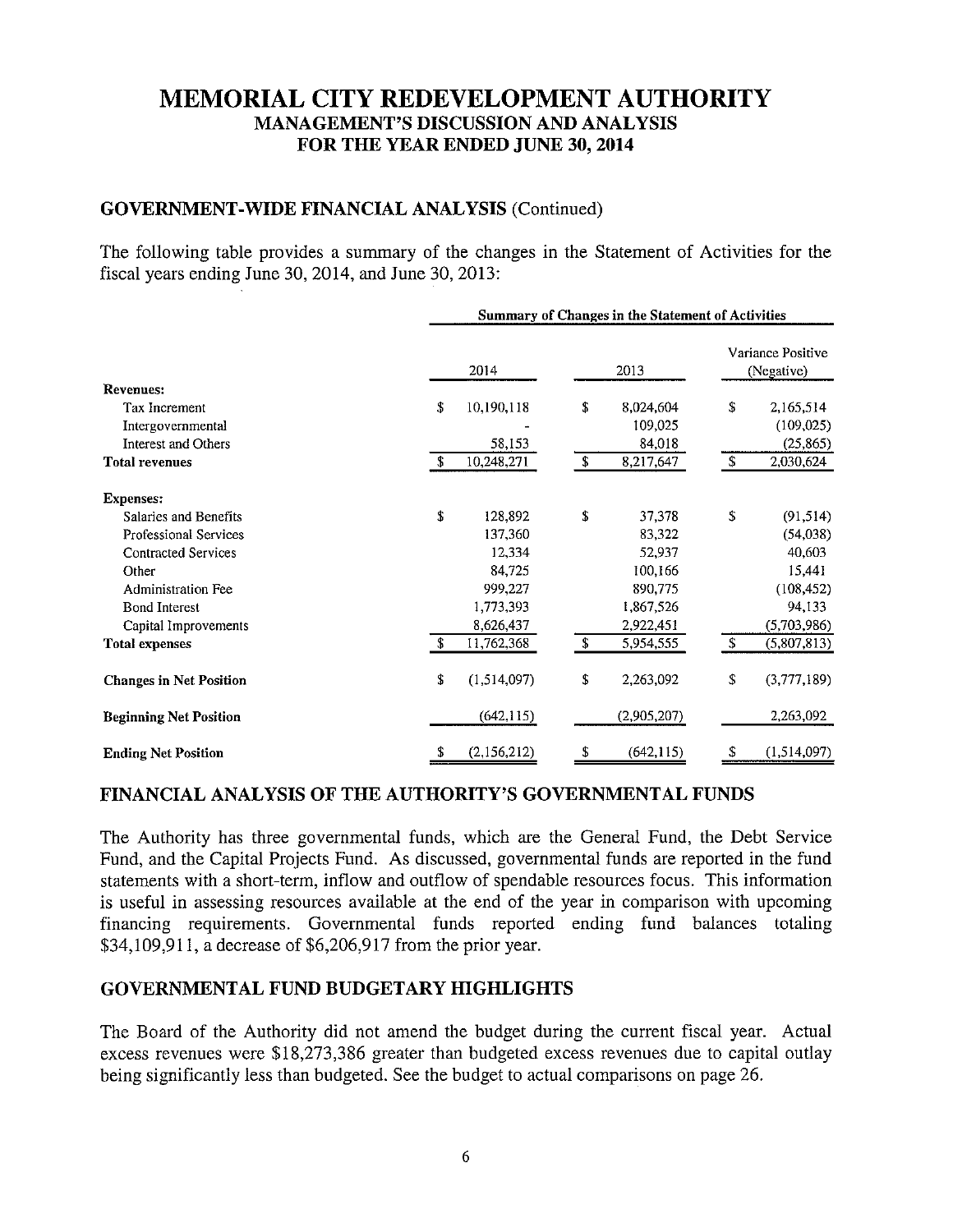#### CAPITAL ASSETS

In the current fiscal year, the Authority transferred \$8,626,437 to the City of Houston related to capital expenditures. These capital expenditures are related to public works improvements. In accordance with Section VIII of the Tri-Party Agreement between the City of Houston, Reinvestment Zone Number Seventeen, City of Houston, Texas and the Authority, it states: "all utilities, drainage facilities, public street improvements, sidewalks and light fixtures shall be conveyed to the City." Therefore, any current year expenditures related to such improvements are not recorded as assets of the Authority.

The Authority is also holding title to certain land associated with the detention basin and W-140 bridge improvements and a right-of-way for the Town and Country Lane extension. Upon completion of these projects, this land will be transferred to the City. These land costs amount to \$9,071,378 at June 30, 2014.

#### LONG -TERM DEBT

At the end of the current fiscal year, the Authority had total bond debt payable of \$44,750,000. This debt is secured with future tax increment contract revenue.

#### CONTACTING THE AUTHORITY'S MANAGEMENT

This financial report is designed to provide a general overview of the Authority's finances. Questions concerning any of the information provided in this report or requests for additional information should be addressed to Memorial City Redevelopment Authority, 8955 Katy Freeway, Suite 215, Houston, Texas 77024.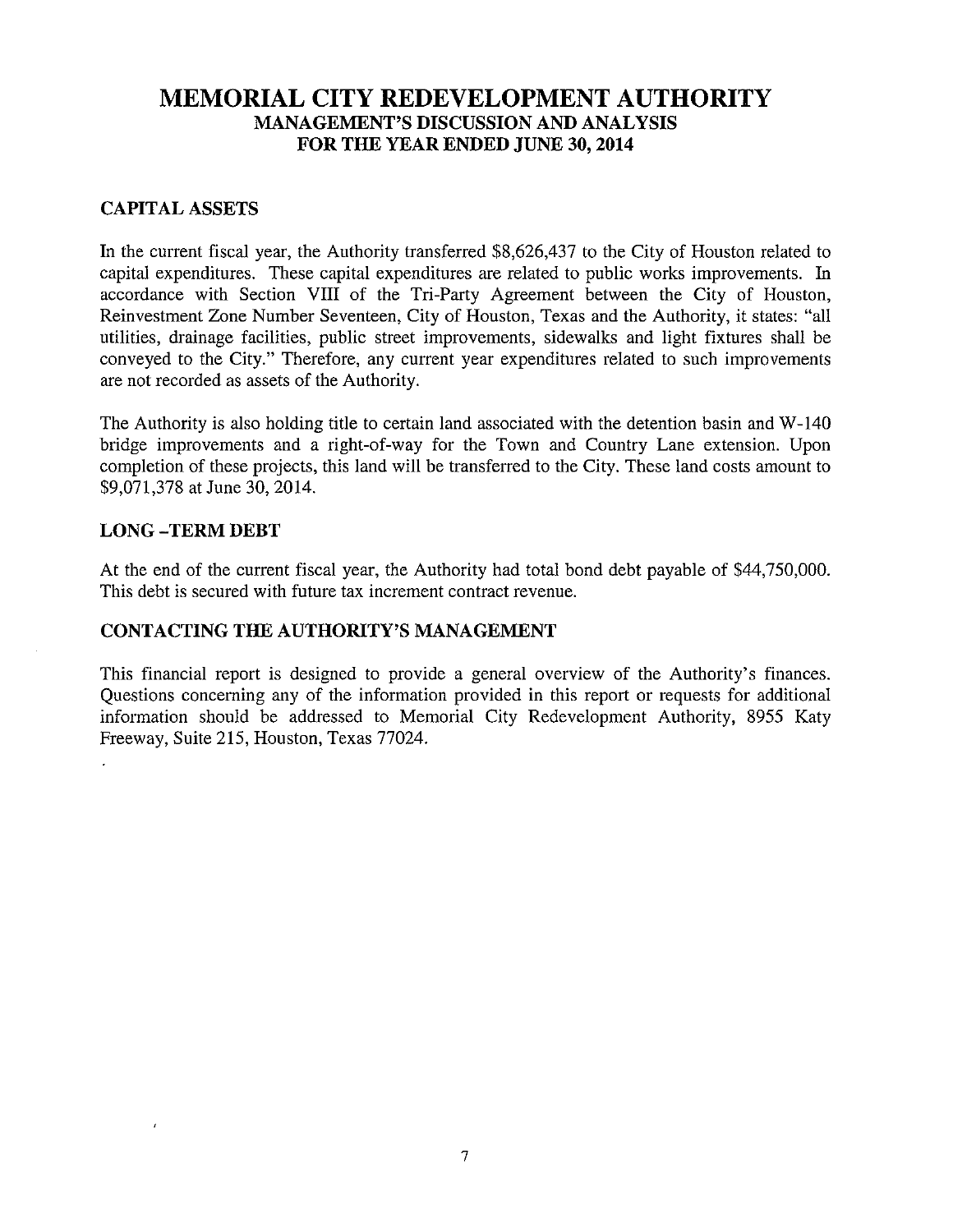## MEMORIAL CITY REDEVELOPMENT AUTHORITY STATEMENT OF NET POSITION AND GOVERNMENTAL FUNDS BALANCE SHEET JUNE 30, 2014

|                                                   |                         |                         | <b>MEMORIAL CITY REDEVELOPMENT AUTHORITY</b>                             |                         |                             |                                     |
|---------------------------------------------------|-------------------------|-------------------------|--------------------------------------------------------------------------|-------------------------|-----------------------------|-------------------------------------|
|                                                   |                         |                         | STATEMENT OF NET POSITION AND<br><b>GOVERNMENTAL FUNDS BALANCE SHEET</b> |                         |                             |                                     |
|                                                   |                         |                         | <b>JUNE 30, 2014</b>                                                     |                         |                             |                                     |
|                                                   | General<br>Fund         | Debt<br>Service<br>Fund | Capital<br>Projects<br>Fund                                              | Total                   | <b>Adjustments</b>          | Statement of<br><b>Net Position</b> |
| <b>ASSETS</b><br>Cash                             | 9,612,454               | \$                      | 11,255,916<br>\$                                                         | \$20,868,370            | \$                          | \$<br>20,868,370                    |
| Cash with Trustee                                 | 9,675,318               |                         |                                                                          | 9,675,318               |                             | 9,675,318                           |
| Investments                                       | 4,388,726               | 908                     | 344,408                                                                  | 4,734,042               |                             | 4,734,042                           |
| Due From Other Funds<br>Land                      | 983,640                 | 4,366,631               |                                                                          | 5,350,271               | (5,350,271)<br>9,071,378    | 9,071,378                           |
| <b>TOTAL ASSETS</b>                               | \$24,660,138            | 4,367,539<br>\$         | \$<br>11,600,324                                                         | \$40,628,001            | \$<br>3,721,107             | \$<br>44,349,108                    |
| <b>LIABILITIES</b>                                |                         |                         |                                                                          |                         |                             |                                     |
| Accounts Payable                                  | \$<br>9,937             | \$                      | \$<br>810,522                                                            | \$<br>820,459           | \$                          | \$<br>820,459                       |
| Other Payable                                     | 3,109                   |                         |                                                                          | 3,109                   |                             | 3,109                               |
| Retainage Payable<br>Accrued Interest Payable     |                         |                         | 344,251                                                                  | 344,251                 | 585,568                     | 344,251<br>585,568                  |
| Due To Other Funds                                | 4,366,631               |                         | 983,640                                                                  | 5,350,271               | (5,350,271)                 |                                     |
| Compensated Absences:                             |                         |                         |                                                                          |                         |                             |                                     |
| Due Within One Year<br>Long-Term Liabilities:     |                         |                         |                                                                          |                         | 1,933                       | 1,933                               |
| Due Within One Year                               |                         |                         |                                                                          |                         | 2,660,000                   | 2,660,000                           |
| Due After One Year                                |                         |                         |                                                                          |                         | 42,090,000                  | 42,090,000                          |
| <b>TOTAL LIABILITIES</b>                          | 4,379,677<br>\$         | \$<br>$\blacksquare$    | \$<br>2,138,413                                                          | \$<br>6,518,090         | \$39,987,230                | \$<br>46,505,320                    |
| <b>FUND BALANCES</b>                              |                         |                         |                                                                          |                         |                             |                                     |
| Restricted                                        | \$                      | 4,367,539<br>\$.        | \$<br>9.461,911                                                          | \$13,829,450            | \$(13,829,450)              |                                     |
| Assigned<br>Unassigned                            | 1,508,703<br>18,771,758 |                         |                                                                          | 1,508,703<br>18,771,758 | (1,508,703)<br>(18,771,758) |                                     |
| TOTAL FUND BALANCES                               | \$20,280,461            | 4,367,539<br>\$         | \$<br>9,461,911                                                          | \$34,109,911            | \$34,109,911                |                                     |
|                                                   |                         |                         |                                                                          |                         |                             |                                     |
| <b>TOTAL LIABILITIES</b><br>AND FUND BALANCES     | \$24,660,138            | 4,367,539<br>S.         | 11,600,324<br>\$                                                         | \$40,628,001            |                             |                                     |
|                                                   |                         |                         |                                                                          |                         |                             |                                     |
| Net Position:<br>Net Investment in Capital Assets |                         |                         |                                                                          |                         | 9,071,378<br>S              | 9,071,378<br>\$                     |
| Restricted - Debt Service                         |                         |                         |                                                                          |                         | 3,781,971                   | 3,781,971                           |
| Unrestricted                                      |                         |                         |                                                                          |                         | (15,009,561)                | (15,009,561)                        |
| <b>Total Net Position</b>                         |                         |                         |                                                                          |                         | (2,156,212)<br>S            | \$<br>(2,156,212)                   |

The accompanying notes to the financial statements are an integral part of this report.  $\bar{\mathcal{A}}$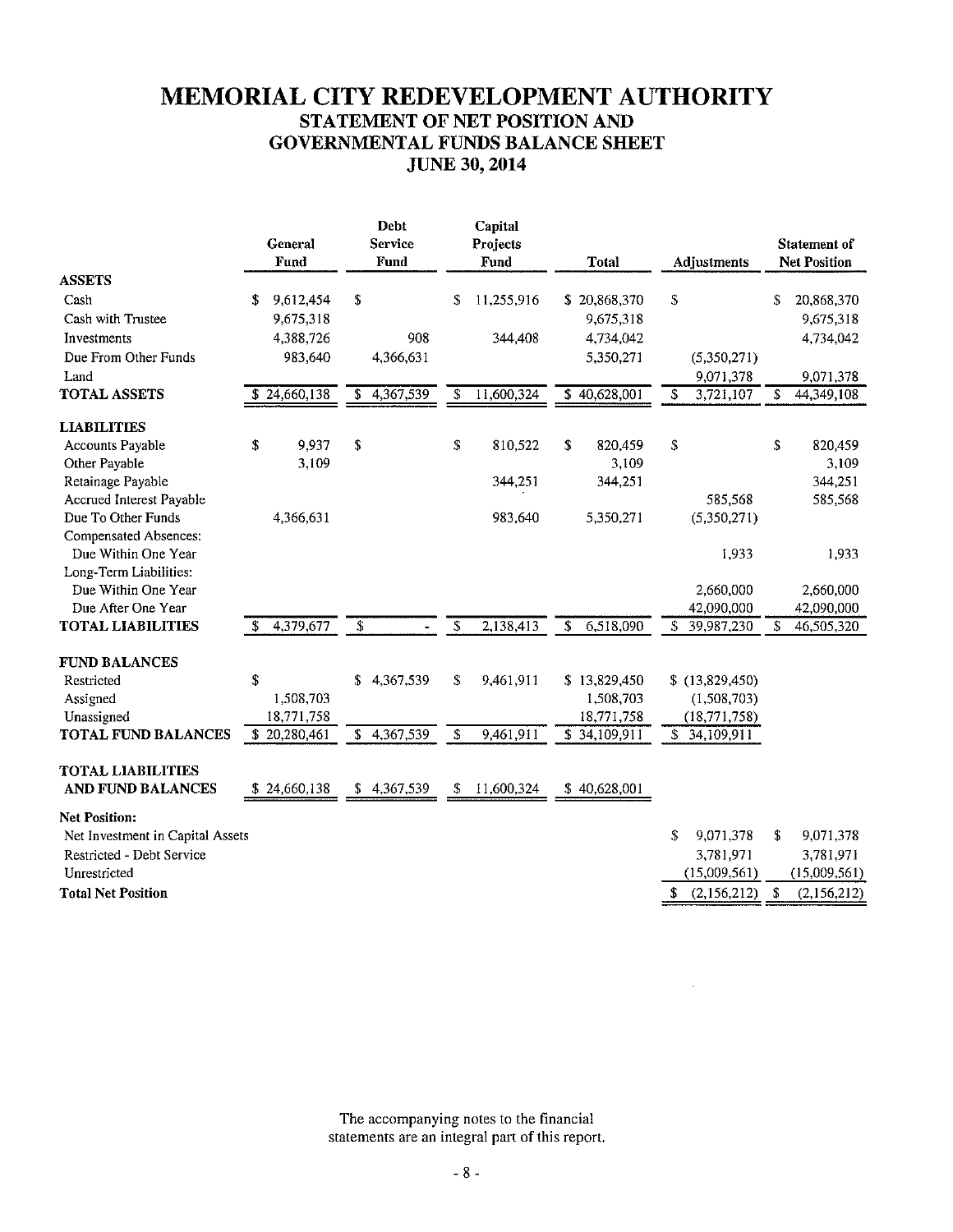## MEMORIAL CITY REDEVELOPMENT AUTHORITY RECONCILIATION OF THE GOVERNMENTAL FUNDS BALANCE SHEET TO THE STATEMENT OF NET POSITION JUNE 30, 2014

| Total Fund Balance - Governmental Funds                                                                                                                                                                            | \$<br>34.109.911 |
|--------------------------------------------------------------------------------------------------------------------------------------------------------------------------------------------------------------------|------------------|
| Amounts reported for governmental activities in the Statement of Net Position are different because:                                                                                                               |                  |
| Land used in governmental activities is not a financial resource and therefore is not reported as an asset in<br>governmental funds.                                                                               | 9.071.378        |
| Some liabilities, are not due and payable in the current period and are not included in the fund financial<br>statement, but are included in the governmental activities of the <i>Statement of Net Position</i> . |                  |
| Compensated absences                                                                                                                                                                                               | (1,933)          |
| Bonds payable                                                                                                                                                                                                      | (44,750,000)     |
| Accrued interest on bonds payable                                                                                                                                                                                  | (585, 568)       |
| Total Net Position - Governmental Activities                                                                                                                                                                       | (2.156.212)      |

The accompanying notes to the financial statements are an integral part of this report.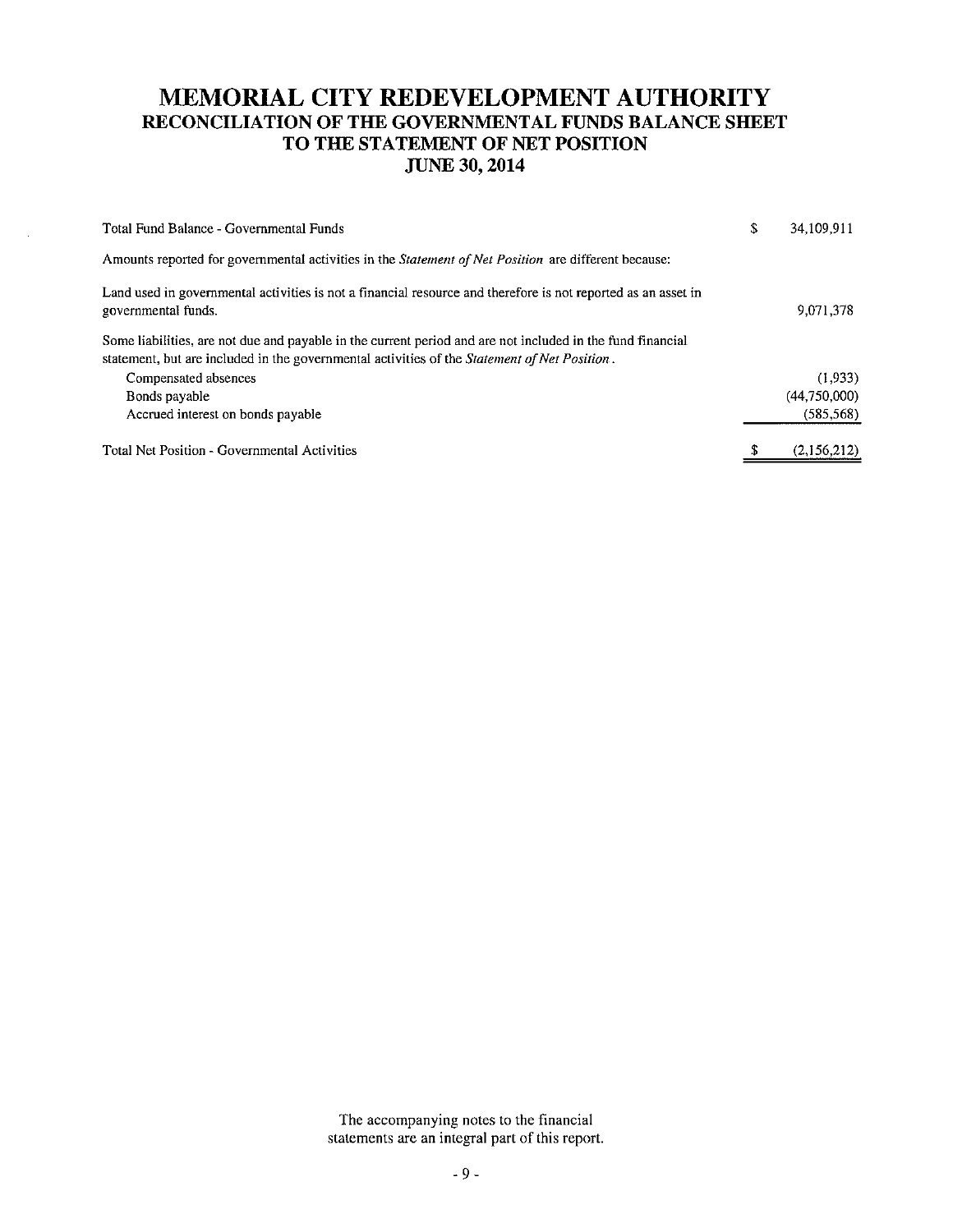## MEMORIAL CITY REDEVELOPMENT AUTHORITY STATEMENT OF ACTIVITIES AND GOVERNMENTAL FUNDS REVENUES, EXPENDITURES AND CHANGES IN FUND BALANCES FOR THE YEAR ENDED JUNE 30, 2014

|                                        |    | General<br>Fund |                           | Debt<br><b>Service</b><br>Fund | Capital<br>Projects<br>Fund        | Total         | <b>Adjustments</b> |              | <b>Statement of</b><br><b>Activities</b> |
|----------------------------------------|----|-----------------|---------------------------|--------------------------------|------------------------------------|---------------|--------------------|--------------|------------------------------------------|
| <b>REVENUES</b>                        |    |                 |                           |                                |                                    |               |                    |              |                                          |
| Tax Increment                          | S. | 10,190,118      | \$                        |                                | \$                                 | \$10,190,118  | \$                 | \$           | 10,190,118                               |
| Interest and Other                     |    | 24,452          |                           | 506                            | 33,195                             | 58,153        |                    |              | 58,153                                   |
| <b>TOTAL REVENUES</b>                  | S  | 10,214,570      | $\boldsymbol{\mathsf{s}}$ | 506                            | \$<br>33,195                       | \$10,248,271  | \$                 | $\mathbb{S}$ | 10,248,271                               |
| <b>EXPENDITURES/EXPENSES</b>           |    |                 |                           |                                |                                    |               |                    |              |                                          |
| <b>Service Operations</b>              |    |                 |                           |                                |                                    |               |                    |              |                                          |
| Salaries and Benefits                  | \$ | 128,334         | \$                        |                                | \$                                 | \$<br>128,334 | \$<br>558          | \$           | 128,892                                  |
| Professional Services                  |    | 80,592          |                           |                                | 56,768                             | 137,360       |                    |              | 137,360                                  |
| <b>Contracted Services</b>             |    | 12,334          |                           |                                |                                    | 12,334        |                    |              | 12,334                                   |
| <b>Insurance Cost</b>                  |    | 15.782          |                           |                                | 22.802                             | 38,584        |                    |              | 38,584                                   |
| Other                                  |    | 44,428          |                           |                                | 1,713                              | 46,141        |                    |              | 46,141                                   |
| <b>Administration Fees</b>             |    | 999.227         |                           |                                |                                    | 999,227       |                    |              | 999,227                                  |
| Capital Improvement, Note 7            |    |                 |                           |                                | 10,726,437                         | 10,726,437    | (2,100,000)        |              | 8,626,437                                |
| Debt Service:                          |    |                 |                           |                                |                                    |               |                    |              |                                          |
| Principal                              |    |                 |                           | 2,560,000                      |                                    | 2,560,000     | (2,560,000)        |              |                                          |
| Interest                               |    |                 |                           | 1,806,771                      |                                    | 1,806,771     | (33, 378)          |              | 1,773,393                                |
| <b>TOTAL EXPENDITURES/EXPENSES</b>     | S  | 1,280,697       | \$                        | 4,366,771                      | \$10,807,720                       | \$16,455,188  | \$(4,692,820)      | $\mathbf{s}$ | 11,762,368                               |
| <b>EXCESS (DEFICIENCY) OF REVENUES</b> |    |                 |                           |                                |                                    |               |                    |              |                                          |
| <b>OVER (UNDER) EXPENDITURES</b>       | S. | 8,933,873       |                           | (4,366,265)                    | $(10,774,525)$ \$ $(6,206,917)$ \$ |               | 4,692,820          | \$           | (1,514,097)                              |
|                                        |    |                 |                           |                                |                                    |               |                    |              |                                          |
| OTHER FINANCING SOURCES (USES)         |    |                 |                           |                                |                                    |               |                    |              |                                          |
| <b>Internal Transfers</b>              |    | (4,364,031)     |                           | \$4,364,031                    | \$                                 | \$            | \$                 | \$           |                                          |
| TOTAL OTHER FINANCING                  |    |                 |                           |                                |                                    |               |                    |              |                                          |
| <b>SOURCES (USES)</b>                  | S. | (4,364,031)     |                           | \$4,364,031                    | \$                                 | \$            | \$                 | \$           |                                          |
| NET CHANGE IN FUND BALANCES            | \$ | 4,569,842       | \$                        | (2, 234)                       | \$(10,774,525)                     | \$(6,206,917) | \$<br>6,206,917    |              |                                          |
| <b>CHANGE IN NET POSITION</b>          |    |                 |                           |                                |                                    |               | (1,514,097)        |              | (1,514,097)                              |
| FUND BALANCES/NET POSITION -           |    |                 |                           |                                |                                    |               |                    |              |                                          |
| <b>JULY 1, 2013</b>                    |    | 15,710,619      |                           | 4,369,773                      | 20,236,436                         | 40,316,828    | (40,958,943)       |              | (642, 115)                               |
| FUND BALANCES/NET POSITION -           |    |                 |                           |                                |                                    |               |                    |              |                                          |
| <b>JUNE 30, 2014</b>                   |    | \$20,280,461    |                           | \$4,367,539                    | \$<br>9,461,911                    | \$34,109,911  | \$(36, 266, 123)   | - \$         | (2,156,212)                              |

The accompanying notes to the financial statements are an integral part of this report.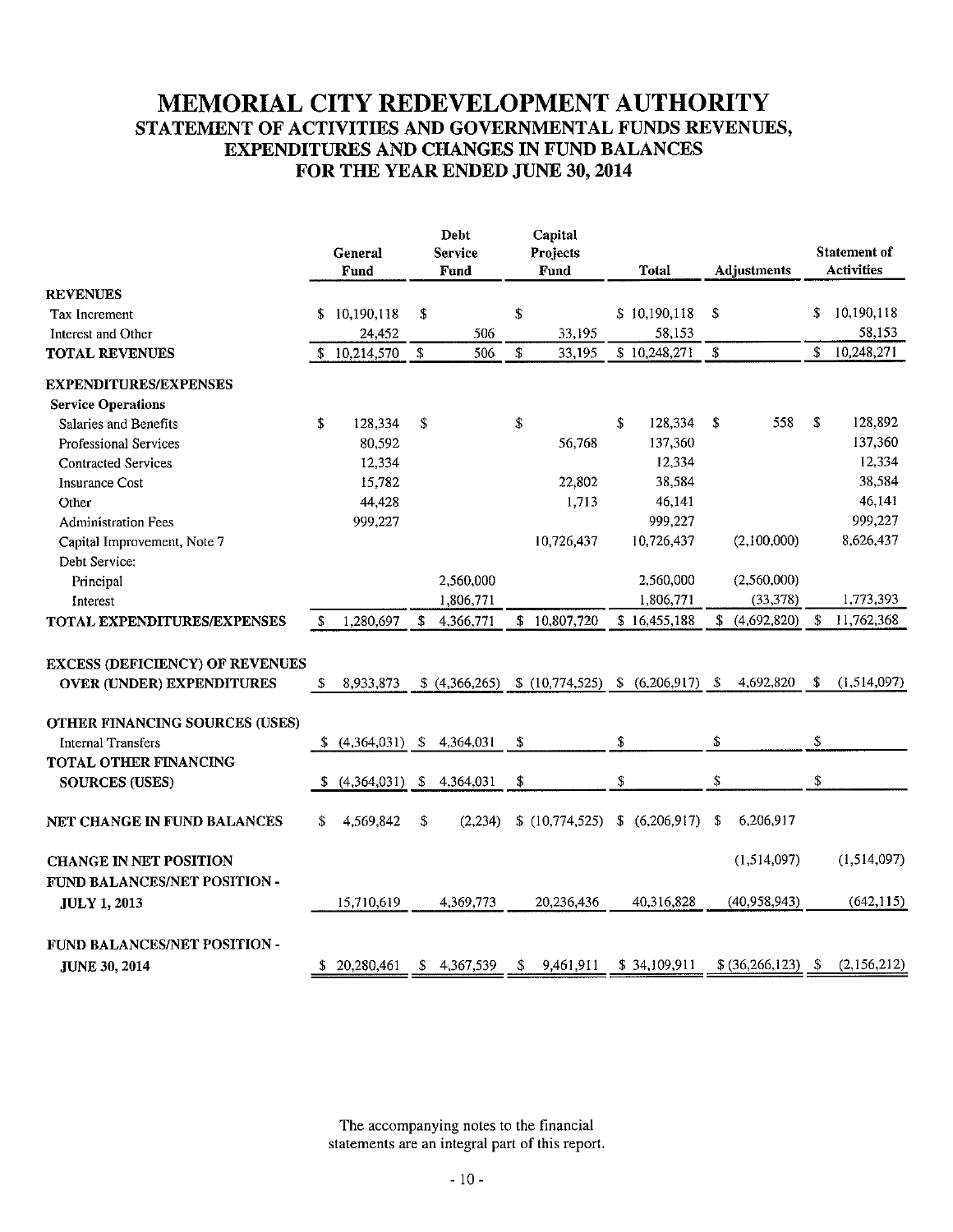## MEMORIAL CITY REDEVELOPMENT AUTHORITY RECONCILIATION OF THE GOVERNMENTAL FUNDS STATEMENT OF REVENUES, EXPENDITURES AND CHANGES IN FUND BALANCES TO THE STATEMENT OF ACTIVITIES FOR THE YEAR ENDED JUNE 30, 2014

| Net Change in Fund Balances - Governmental Funds                                                                                                                                                 | \$<br>(6.206.917) |
|--------------------------------------------------------------------------------------------------------------------------------------------------------------------------------------------------|-------------------|
| Amounts reported for governmental activities in the Statement of Activities are different because:                                                                                               |                   |
| Governmental funds report repayment of long-term debt principal as an expenditure. In contrast, the<br>Statement of Net Position treats such repayments as a reduction in long-term liabilities. | 2,560,000         |
| Capital outlays for land purchases are recorded as expenditures in the funds until completion of the<br>project, but reduce capital improvements in the Statement of Activities.                 | 2,100,000         |
| Some expenses reported in the Statement of Activities do not require the use of current financial resources<br>and these are not reported as expenditures in governmental funds:                 |                   |
| Compensated absences                                                                                                                                                                             | (558)             |
| Accrued interest                                                                                                                                                                                 | 33,378            |
| Change in Net Position - Governmental Activities                                                                                                                                                 | (1.514.097        |

The accompanying notes to the financial statements are an integral part of this report.

 $\ddot{\phantom{a}}$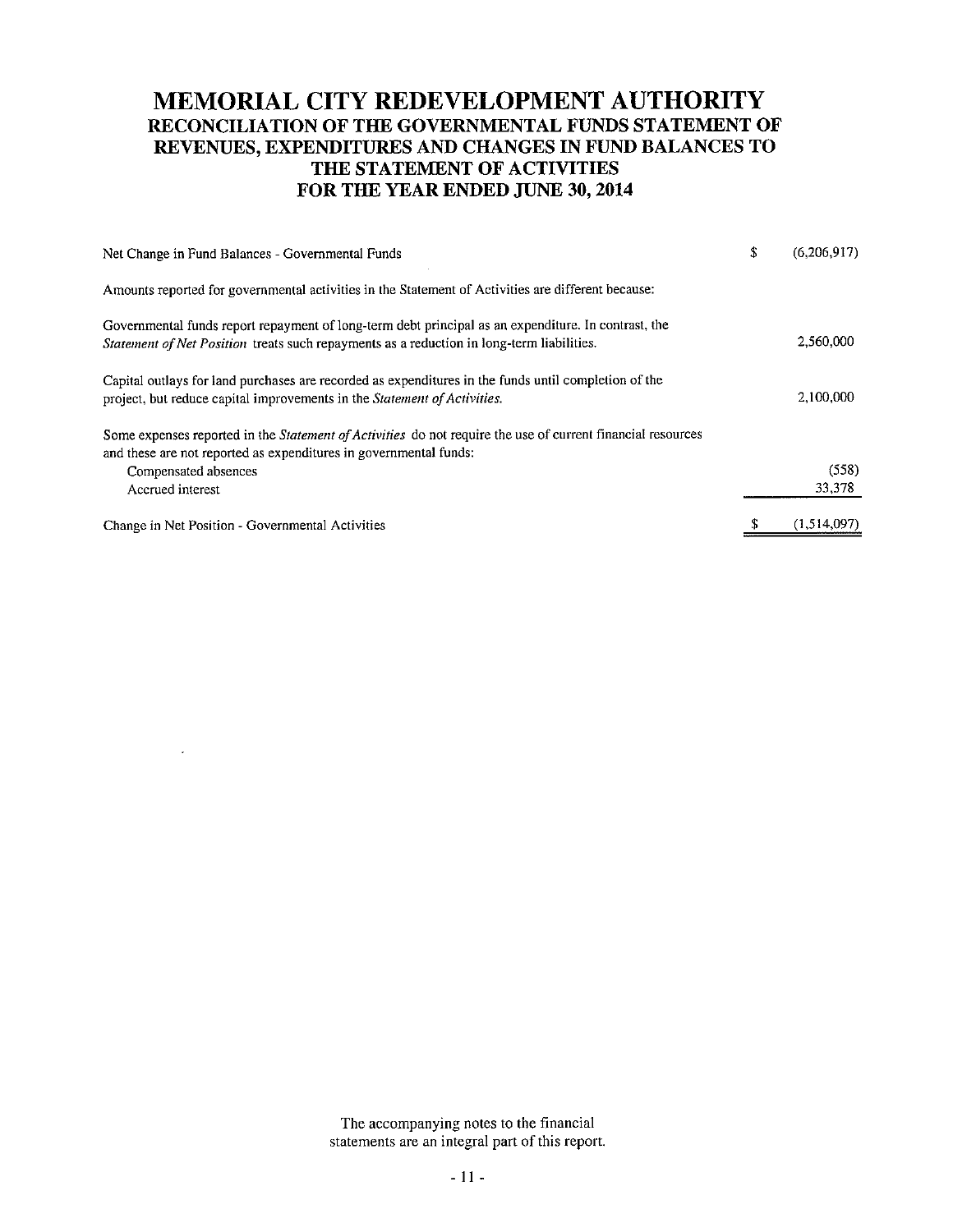## NOTE 1. CREATION OF CORPORATION

The City of Houston, Texas (the "City") authorized the creation of the Memorial City Redevelopment Authority (the "Authority") by the Resolution No. 2002-0026 passed on August 14, 2002. The Authority was created and organized as a local government corporation pursuant to provisions of Subchapter D of Chapter 431 of the Texas Transportation Code and Chapter 394 of the Texas Local Government Code. The Authority is organized as a public non profit corporation for the purpose of aiding, assisting, and acting on behalf of the City in the performance of its governmental function to promote the common good and general welfare of Reinvestment Zone Number Seventeen, City of Houston, Texas (the "Zone") and neighboring areas in the preparation and implementation of a project plan and a reinvestment zone financing plan for the Zone; in the development of a policy to finance development and redevelopment of properties in the Memorial City area; and in the development and implementation of a redevelopment policy for the Memorial City area, including the acquisition of land for redevelopment purposes; in the development and implementation of a policy for improving vehicular and pedestrian circulation in the Memorial City area including the acquisition of street rights-of-way. The Authority may issue bonds with consent of City Council. The Authority is managed by a Board of Directors consisting of up to seven members who are appointed by the Mayor with the approval of City Council. The Authority held its first meeting on November 22, 2002.

## NOTE 2. SIGNIFICANT ACCOUNTING POLICIES

The accompanying basic financial statements have been prepared in accordance with accounting principles generally accepted in the United States of America as promulgated by the Governmental Accounting Standards Board ("GASB").

The GASB has established the criteria for determining whether or not a given entity is a component unit. The criteria are: (1) is the potential component unit a legally separate entity, (2) does the primary government appoint a voting majority of the potential component unit's board, (3) is the primary government able to impose its will on the potential component unit, (4) is there a financial benefit or burden relationship. The Authority was created as an instrumentality of the City of Houston (the "City"). The Authority does meet the criteria for inclusion as a component unit of the City. Copies of the financial statements for the City may be obtained from the City Secretary's office.

#### Financial Statement Presentation

These financial statements have been prepared in accordance with GASB Codification of Governmental Accounting and Financial Reporting Standards Part II, Financial Reporting.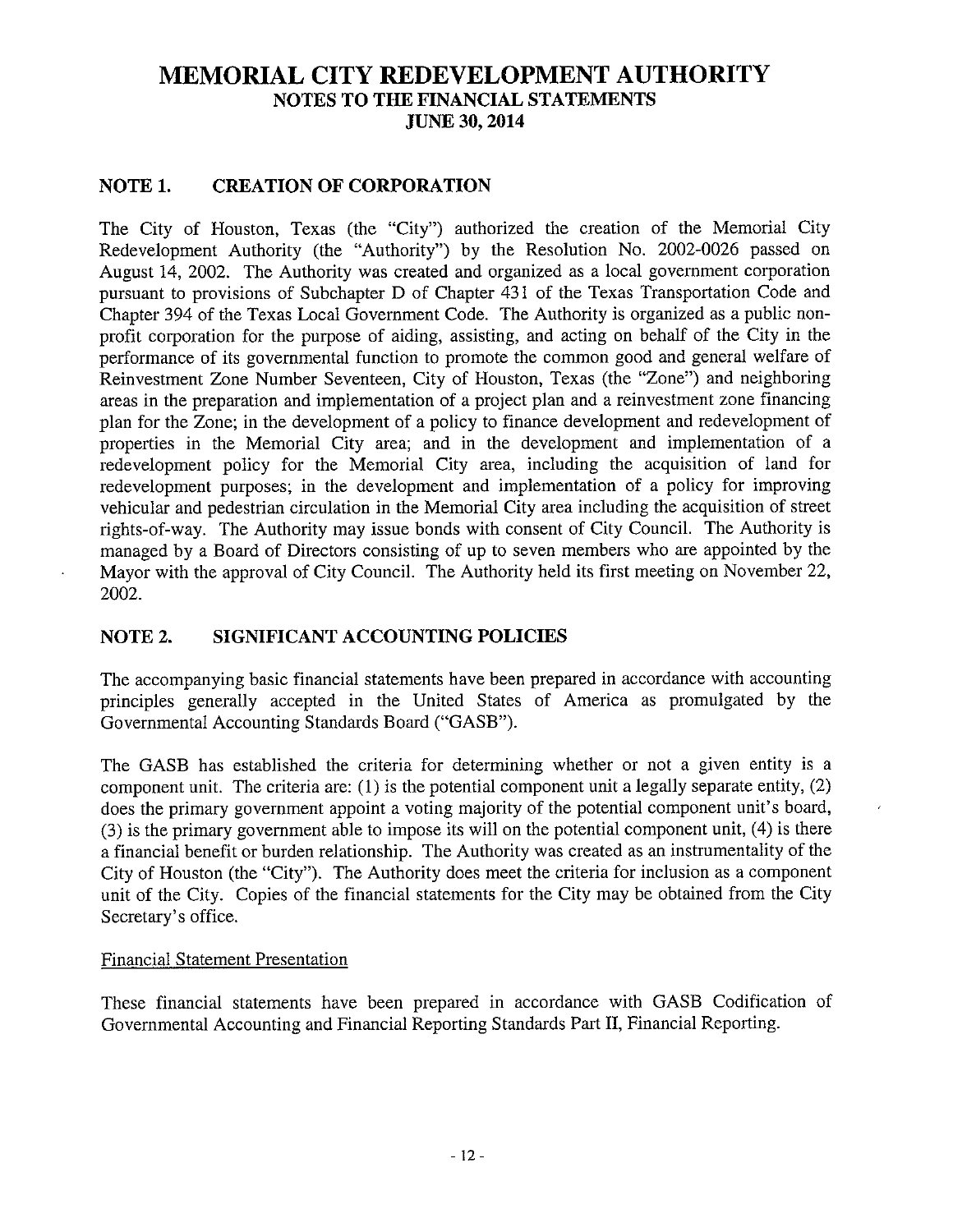## NOTE 2. SIGMFICANT ACCOUNTING POLICIES (Continued)

#### Financial Statement Presentation (continued)

The GASB Codification sets forth standards for external financial reporting for all state and local government entities, which includes a requirement for a Statement of Net Position and a Statement of Activities. It requires the classification of net position into three components: Net Investment in Capital Assets, Restricted, and Unrestricted. These classifications are defined as follows:

- Net Investment in Capital Assets This component of net position consists of capital  $\bullet$ assets, including restricted capital assets, net of accumulated depreciation and reduced by the outstanding balances of any bonds, mortgages, notes, or other borrowings that are attributable to the acquisition, construction, or improvements of those assets.
- Restricted Net Position This component of net position consists of external constraints placed on the use of assets imposed by creditors (such as through debt covenants), grantors, contributors, or laws or regulation of other governments or constraints imposed by law through constitutional provisions or enabling legislation.
- Unrestricted Net Position This component of net position consist of assets that do not meet the definition of Restricted or Net Investment in Capital Assets.

When both restricted and unrestricted resources are available for use, generally it is the Authority's policy to use restricted resources first.

#### Government-Wide Financial Statements

The Statement of Net Position and the Statement of Activities display information about the Authority as a whole. The Authority's Statement of Net Position and Statement of Activities are combined with the governmental fund financial statements. The Authority is viewed as a special purpose government and has the option of combining these financial statements.

The Statement of Net Position is reported by adjusting the general fund, debt service fund, and capital projects fund to report on the full accrual basis, economic resource basis, which recognizes all long-term assets and receivables as well as long-term debt and obligations.

The Statement of Activities is reported by adjusting the general fund, debt service fund, and capital projects fund to report only items related to current year revenues and expenditures. Items such as capital outlay are allocated over their estimated useful lives as depreciation expense. Internal activities between governmental funds, if any, are eliminated by adjustment to obtain net total revenue and expense in the government-wide Statement of Activities.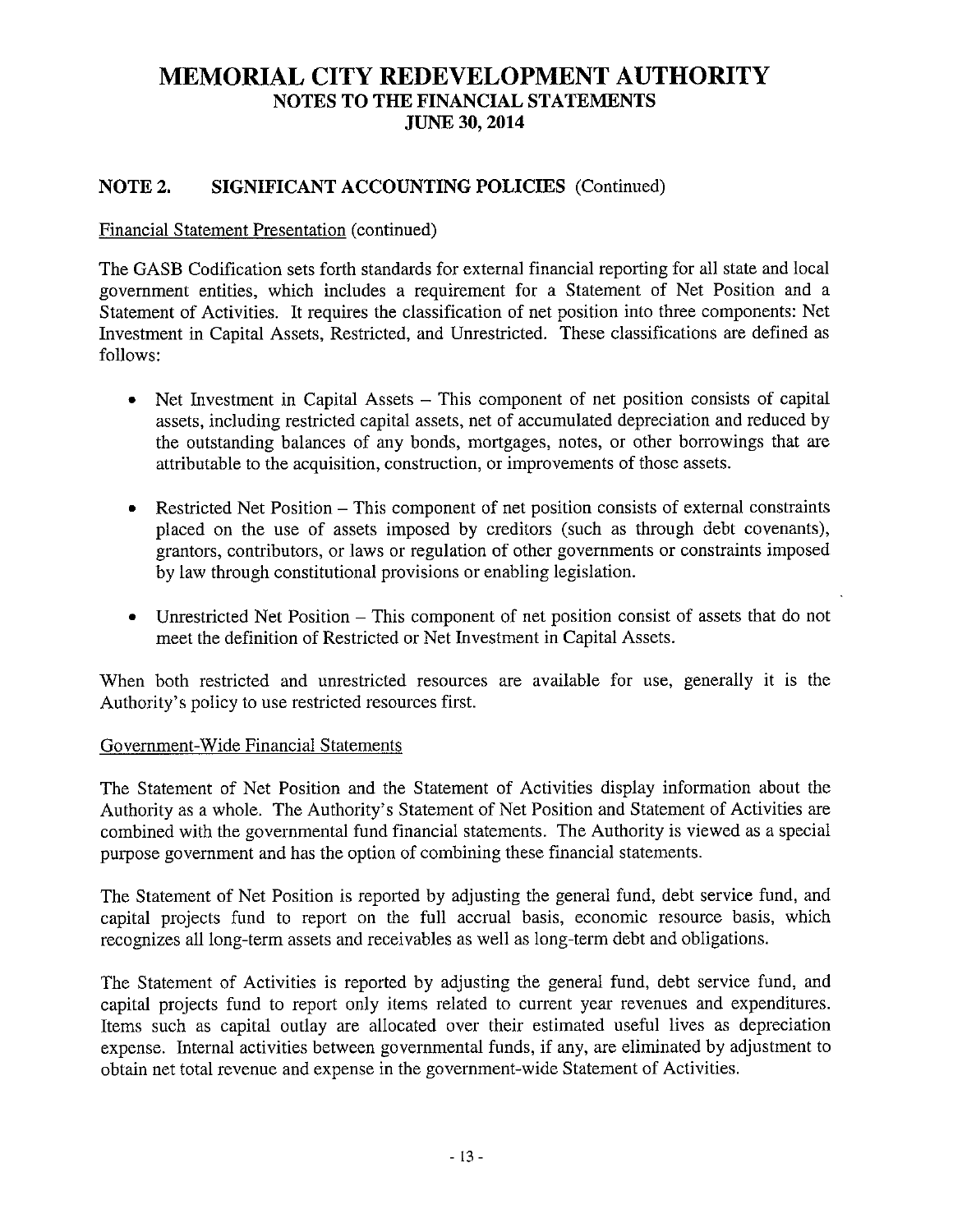## NOTE 2. SIGNIFICANT ACCOUNTING POLICIES (Continued)

#### Fund Financial Statements

As discussed above, the Authority's fund financial statements are combined with the government-wide statements. The fund financial statements include a Balance Sheet and Statement of Revenues, Expenditures and Changes in Fund Balances.

#### Governmental Funds

The Authority has three major governmental funds — the General Fund, Debt Service Fund, and Capital Projects Fund. The General Fund is the general operating fund of the Authority and accounts for all resources of the Authority not accounted for in another fund. The principal source of revenue is tax increment collections and expenditures are primarily for operations. The Debt Service Fund is used to account for the payment of interest and principal on the Authority's long-term debt. The Capital Projects Fund is used to account for the proceeds of tax increment debt and the corresponding expenditures primarily consisting of construction projects.

#### Basis of Accounting

The Authority uses the modified accrual basis of accounting for governmental fund types. The modified accrual basis of accounting recognizes revenues when both "measurable and available." Measurable means the amount can be determined. Available means collectable within the current period or soon enough thereafter to pay current liabilities. The Authority considers revenues reported in the governmental funds to be available if they are collectable within sixty (60) days after year-end. Also, under the modified accrual basis of accounting, expenditures are recorded when the related fund liability is incurred, except for principal and interest on long-term debt, which are recognized as expenditures when payment is due.

#### Measurement Focus

Measurement focus is a term used to describe which transactions are recognized within the various financial statements. In the government-wide Statement of Net Position and Statement of Activities, the governmental activities are reported using the economic resources measurement focus. The accounting objectives of this measurement focus are the determination of operating income, changes in net position, financial position, and cash flows. All assets and liabilities associated with the activities are reported, regardless of the timing of related cash flows. Fund equity is classified as net position.

Governmental fund types are accounted for on a spending or financial flow measurement focus. Accordingly, only current assets and current liabilities are included on the balance sheet, and the reported fund balances provide an indication of available spendable or appropriable resources.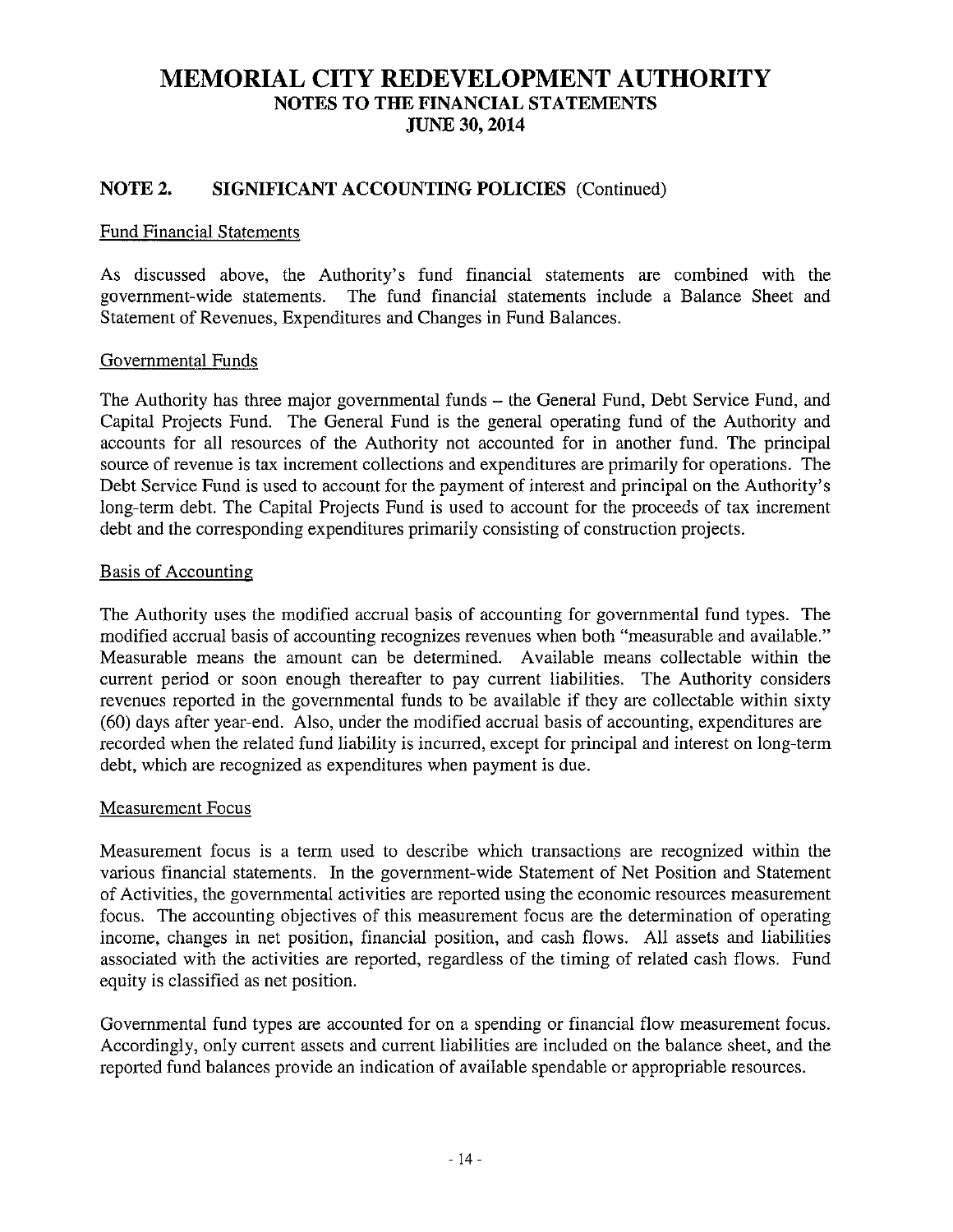### NOTE 2. SIGMFICANT ACCOUNTING POLICIES (Continued)

#### Measurement Focus (Continued)

The Authority's governmental fund balances are classified as follows:

Nonspendable - amounts that cannot be spent either because they are in nonspendable form or because they are legally or contractually required to be maintained intact. The Authority does not have any nonspendable fund balances.

Restricted - amounts that can be spent only for specific purposes because of constitutional provisions or enabling legislation or because of constraints that are externally required. The Authority's restricted fund balances consist of unspent bond proceeds in the Capital Projects Fund and tax increment receipts in the Debt Service Fund.

Committed - amounts that can be used only for specific purposes determined by a formal action of the Board of Directors. The Board is the highest level of decision-making authority for the Authority. Commitments may be established, modified, or rescinded only through ordinances or resolutions approved by the Board. The Authority does not have any committed fund balances.

Assigned - amounts that do not meet the criteria to be classified as restricted or committed but that are intended to be used for specific purposes. The Authority has assigned \$1,508,703 towards the fiscal year 2015 budget.

Unassigned - all other spendable amounts in the General Fund.

When expenditures are incurred for which restricted, committed, assigned, or unassigned fund balances are available, the Authority considers amounts to have been spent first out of restricted funds, then committed funds, then assigned funds, and finally unassigned funds.

Cash

The Authority's cash consist of amounts in demand deposits.

#### Investments

Investments consist of amounts in the TexPool, TexSTAR, and a certificates of deposit.

#### Debt Service

Tax increment contract revenue is pledged for debt service on bond obligations.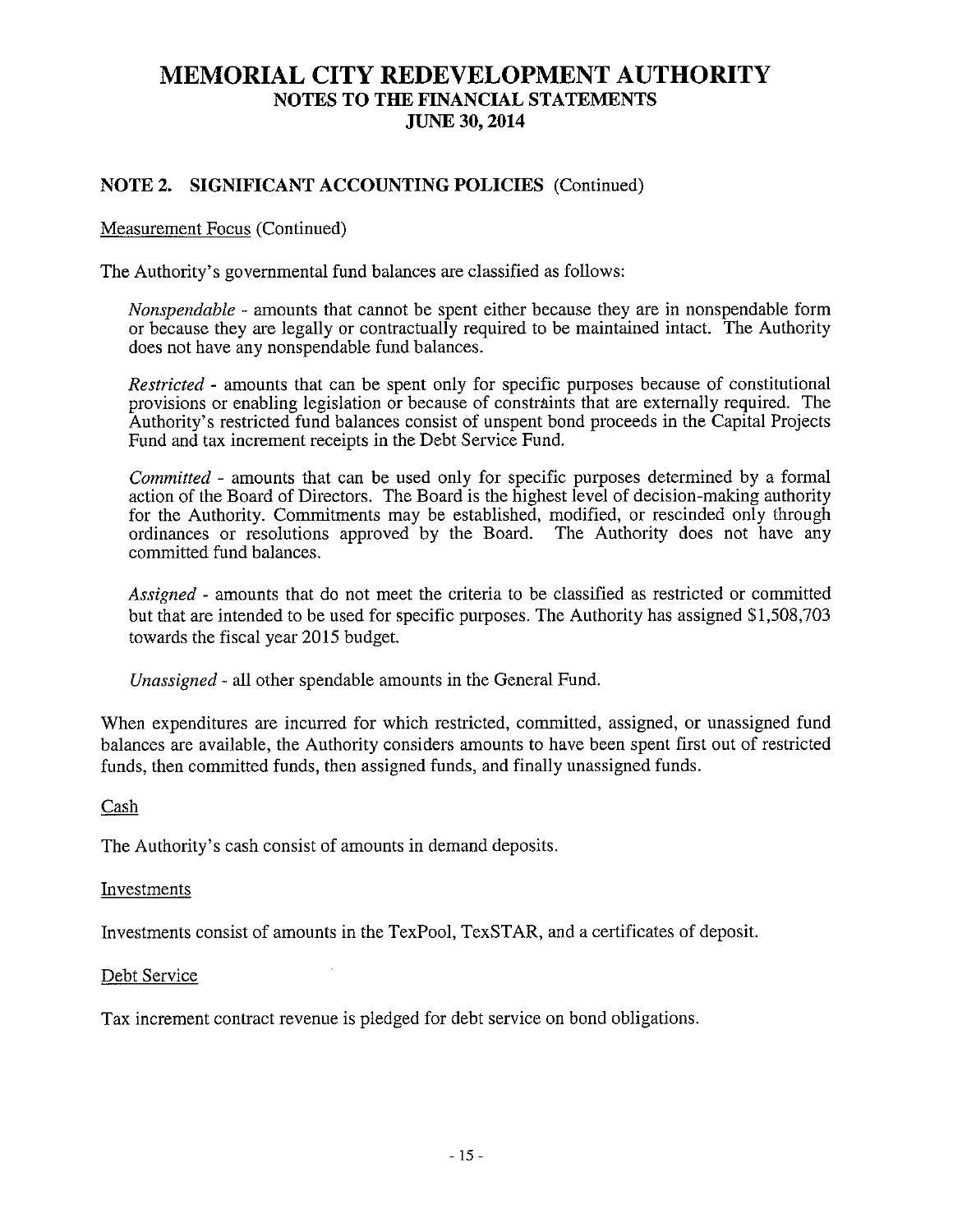### NOTE 2. SIGNIFICANT ACCOUNTING POLICIES (Continued)

#### Due to and from other funds

Interfund receivable and payables arise from interfund transactions and are recorded by all funds affected in the period in which transactions are executed. These receivables and payables are, for the most part, eliminated from the Government-Wide Statement of Net Position and are recorded as "due from other funds" and "due to other funds" in the fund financial statements.

#### Budgeting

In compliance with the Tri-Party Agreement (See Note 4), the Authority's board members adopted an unappropriated budget for the combined governmental funds of the Authority for the fiscal year ending June 30, 2014. The budget was submitted and approved by the City.

#### Compensated Absences

Compensated employee absences consist of two weeks paid vacation per annum for the Authority's Executive Director, which is accrued each pay period. There is no limit on the number of hours that may be accrued and there is no provision for the payment of accumulated time upon termination of employment.

#### Accounting Estimates

The preparation of financial statements in conformity with accounting principles generally accepted in the United States of America requires management to make estimates and assumptions that affect the reported amount of assets and liabilities and disclosure of contingent assets and liabilities at the date of the financial statements and the reported amounts of revenues and expenditures during the reporting period. Actual results could differ from those estimates.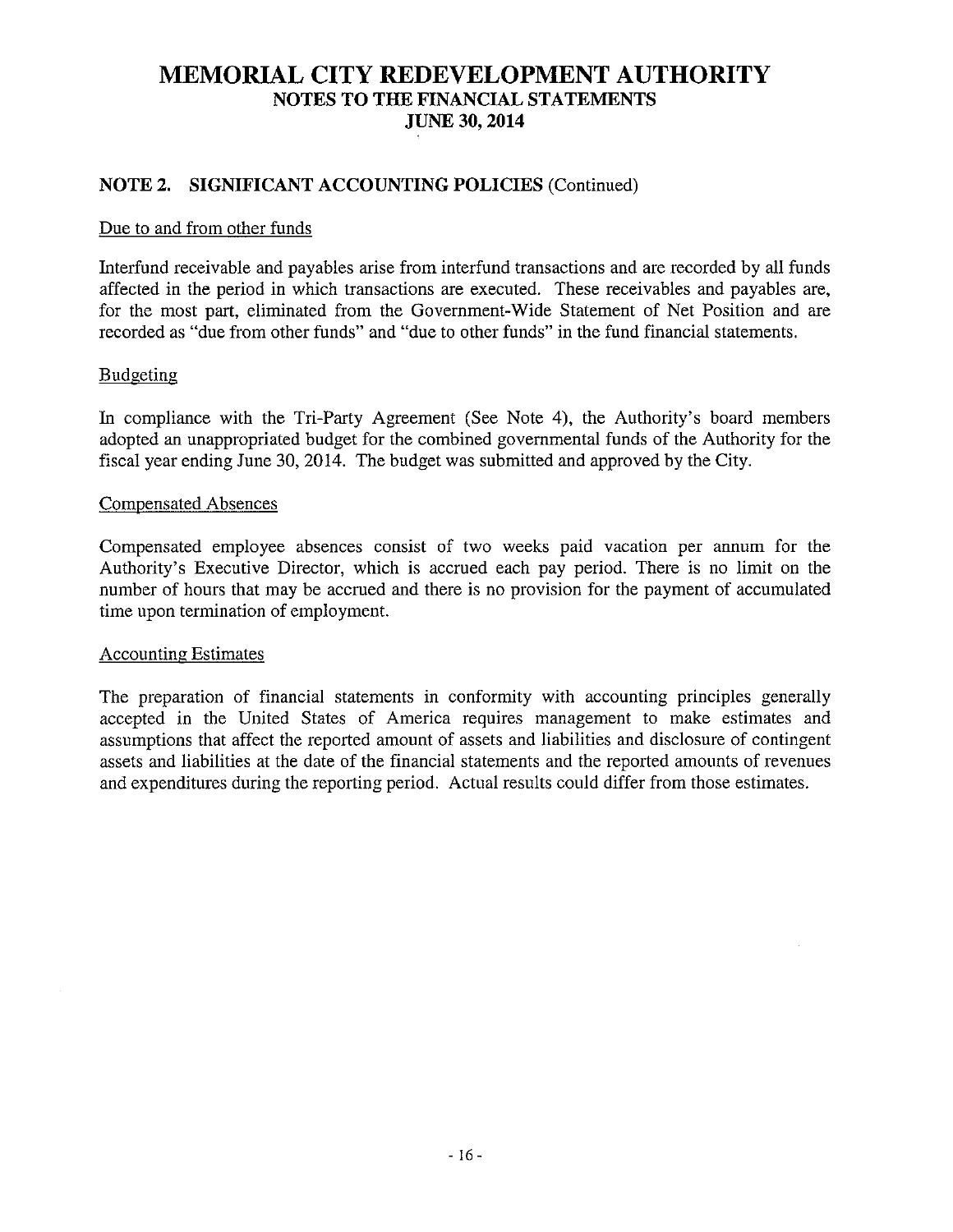### NOTE 3. DEPOSITS AND INVESTMENTS

#### **Deposits**

Custodial credit risk is the risk that, in the event of the failure of a depository financial institution, a government will not be able to recover deposits or will not be able to recover collateral securities that are in the possession of an outside party. The Authority's deposit policy for custodial credit risk requires compliance with the provisions of Texas statutes. Texas statutes require that any cash balance in any fund shall, to the extent not insured by the Federal Deposit Insurance Corporation or its successor, be continuously secured by a valid pledge to the Authority of securities eligible under the laws of Texas to secure the funds of the Authority, having an aggregate market value, including accrued interest, at all times equal to the uninsured cash balance in the fund to which such securities are pledged. As of June 30, 2014, none of the Authority's bank balances were exposed to custodial credit risk.

The carrying values of the deposits are included in the Governmental Fund Balance Sheet and the Statement of Net Position at June 30, 2014, as listed below:

|                       |   | Cash       |
|-----------------------|---|------------|
| General Fund          |   | 19,287,772 |
| Capital Projects Fund |   | 11.255,916 |
| Total Deposits        | ς | 30,543,688 |

#### Investments

Under Texas statute, the Authority is required to invest its funds under written investment policies that primarily emphasize safety of principal and liquidity and that address investment diversification, yield, maturity, and the quality and capability of investment management, and all Authority funds must be invested in accordance with the following investment objectives: understanding the suitability of the investment to the Authority's financial requirements, first; preservation and safety of principal, second; liquidity, third; marketability of the investments if the need arises to liquidate the investment before maturity, fourth; diversification of the investment portfolio, fifth; and yield, sixth. Authority's investments must be made "with judgment and care, under prevailing circumstances, that a person of prudence, discretion, and intelligence would exercise in the management of the person's own affairs, not for speculation, but for investment, considering the probable safety of capital and the probable income to be derived." No person may invest Authority funds without express written authority from the Board of Directors.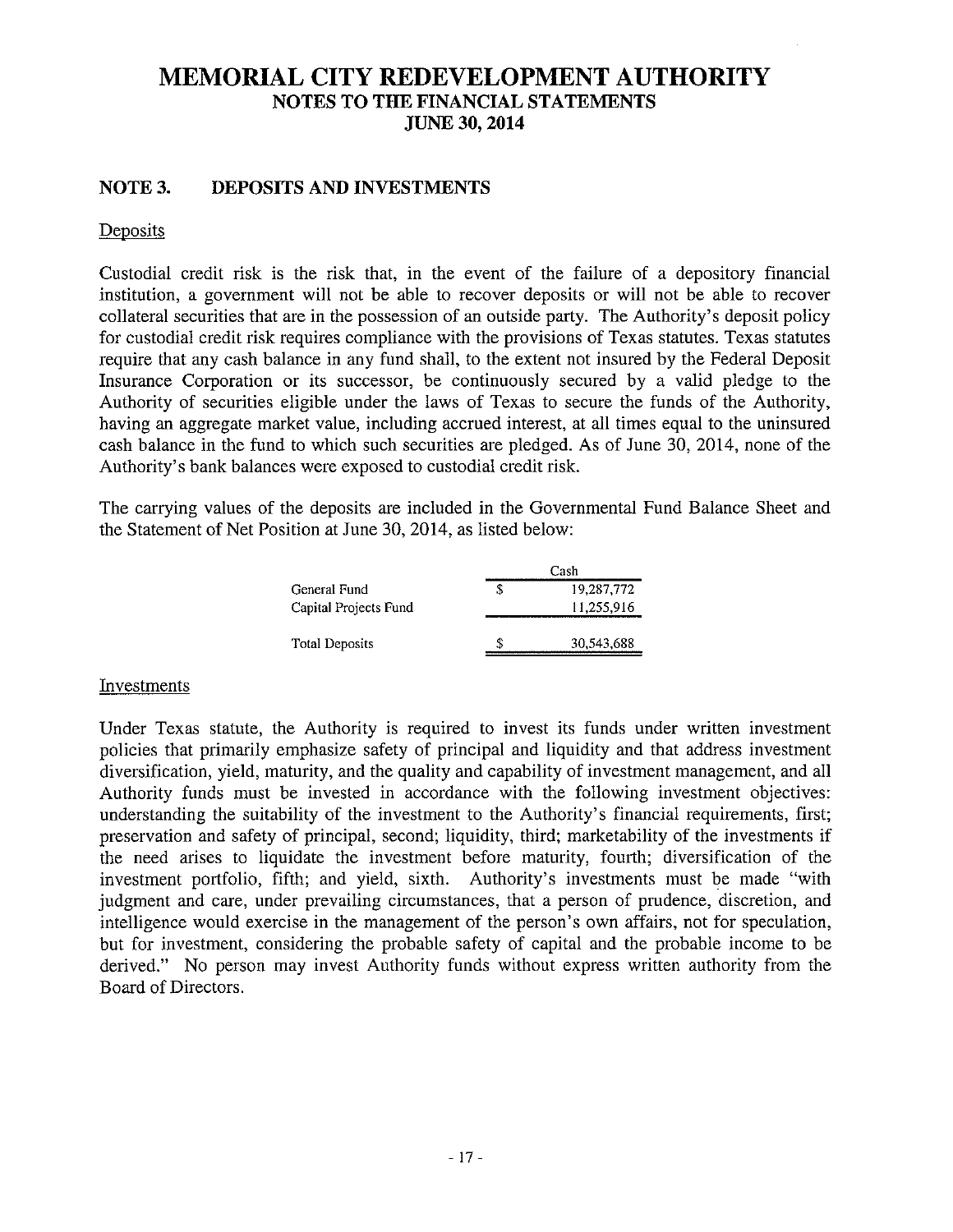#### NOTE 3. DEPOSITS AND INVESTMENTS (Continued)

#### Investments (continued)

Texas statutes include specifications for and limitations applicable to the Authority and its authority to purchase investments as defined in the Public Funds Investment Act. Authorized investments are summarized as follows: (1) obligations of the United States or its agencies and instrumentalities, (2) direct obligations of the State of Texas or its agencies and instrumentalities, (3) certain collateralized mortgage obligations, (4) other obligations, the principal of and interest on which are unconditionally guaranteed or insured by the State of Texas or the United States or its agencies and instrumentalities, including obligations that are fully guaranteed or insured by the Federal Deposit Insurance Corporation or by the explicit full faith and credit of the United States, (5) certain A rated or higher obligations of states, agencies, counties, cities, and other political subdivisions of any state, (6) bonds insured, assumed or guaranteed by the State of Israel, (7) insured or collateralized certificates of deposit, (8) certain fully collateralized repurchase agreements secured by delivery, (9) certain bankers' acceptances with limitations, (10) commercial paper rated A-i or P-i or higher and a maturity of 270 days or less, (11) noload money market mutual funds and no-load mutual funds with limitations, (12) certain guaranteed investment contracts (13) certain qualified governmental investment pools and (14) a qualified securities lending program.

The Authority's adopted investment policy allows it to invest in any of the above listed investments, except items 3,4, 5, 6, 8, 9, 10, 11, 12 and 14.

For fiscal year 2014, the Authority invested in the Texas Local Government Investment Pool ("TexPool"), the Texas Short Term Asset Reserve Program ("TexSTAR") and certificates of deposit.

TexPool has been organized in conformity with the Interlocal Cooperation Act and is overseen by the Comptroller of Public Accounts (the "Comptroller"). The Comptroller is the sole officer, director and shareholder of the Texas Treasury Safekeeping Trust Company (the "Trust Company"), which is authorized to operate TexPool. Pursuant to the TexPool Participation Agreement, administrative and investment services to TexPool are provided by Federated Investors, Inc. ("Federated"), under an agreement with the Comptroller, acting on behalf of the Trust Company. The Comptroller maintains oversight of the services provided to TexPool by Federated. State Street Bank serves as custodian to TexPool. The primary objectives of TexPool are preservation and safety of principal, liquidity and yield. TexPool will only invest in investments that authorized under both the Public Funds Investment Act and the TexPool Investment Policy.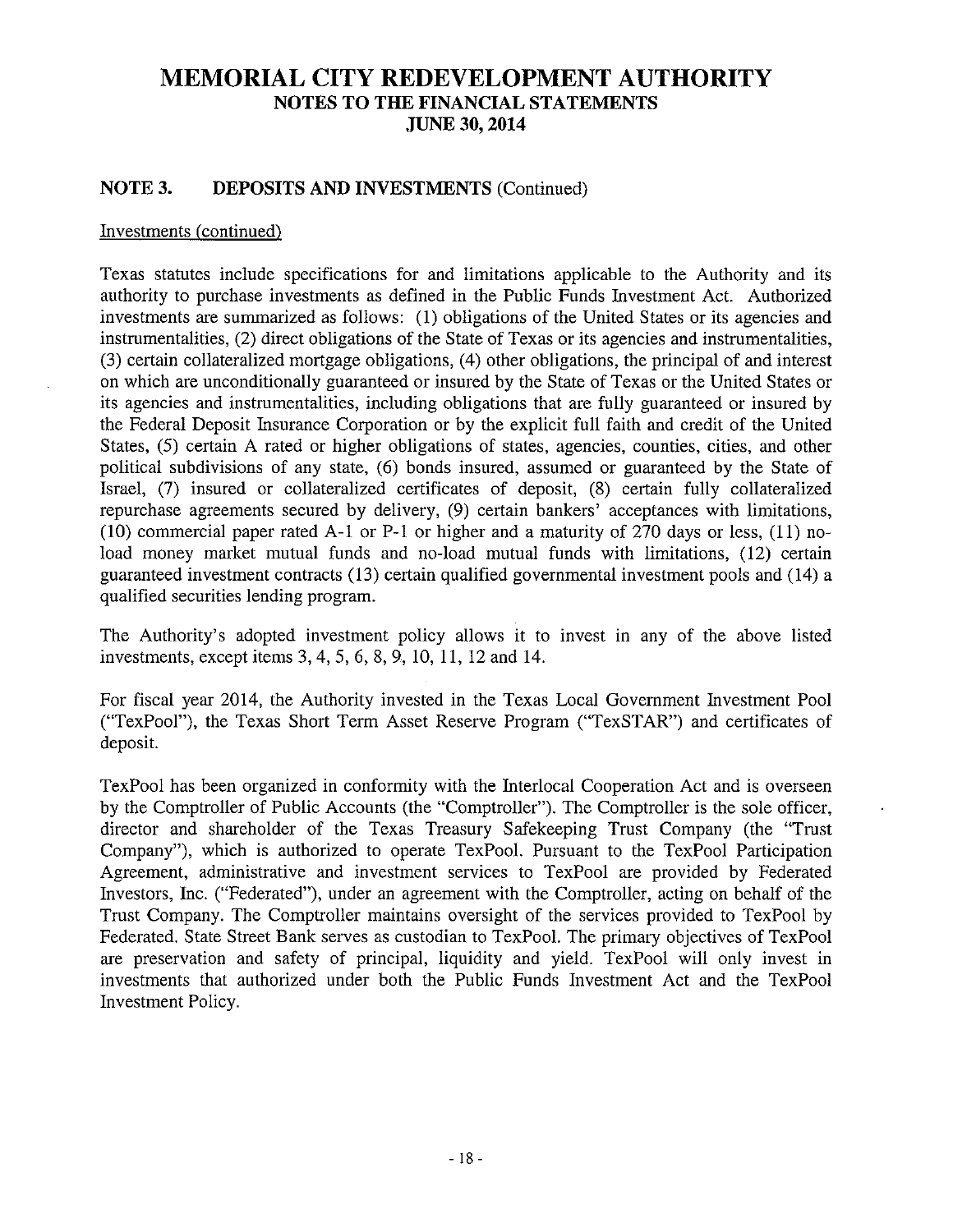### NOTE 3. DEPOSITS AND INVESTMENTS (Continued)

#### Investments (continued)

TexSTAR has been organized in conformity with the Thterlocal Cooperation Act and is administered by J.P. Morgan Investment Management, Inc. ("JPMIM") and First Southwest Asset Management, Inc. ("FSAM"). JPMIM provides investment services, and FSAM provides participant services and marketing. Custodial, transfer agency, fund accounting, and depository services are provided by JPMorgan Chase Bank and/or its subsidiary J.P. Morgan Investor Services Co. The primary objectives of TexSTAR are, in order of priority, preservation and protection of principal, maintenance of sufficient liquidity to meet Participant's needs, diversification to avoid unreasonable or avoidable risks, and yield. TexSTAR will only invest in investments that are authorized under both the Public Funds Investment Act and the current TexSTAR Investment Policy.

As of June 30, 2014, the Authority had the following investments and maturities:

| Type                      | Fair Value                   | Less Than 1              | $1-5$ | $6-10$ | More Than 10 |
|---------------------------|------------------------------|--------------------------|-------|--------|--------------|
| <b>TexPool</b><br>TexSTAR | 1,228,893<br>5.<br>3,257,688 | \$1,228,893<br>3,257,688 | S     | \$     | \$           |
| Certificate of Deposit    | 247,461                      | 247,461                  |       |        |              |
| Total                     | 4,734,042                    | 4,734,042                | S     | \$     |              |

Credit risk is the risk that the issuer or other counterparty to an investment will not fulfill its obligations. At June 30, 2014, the Authority's investments in both TexPool and TexSTAR were rated 'AAAm' by Standard & Poor's. The 'AAAm' rating indicates an extremely strong capacity to maintain principal stability and to limit exposure to principal losses due to credit, market, and/or liquidity risks. 'AAAm' is the highest principal stability rating assigned by Standard & Poor's.

Interest rate risk is the risk that changes in interest rates will adversely affect the fair value of an investment. The Authority considers the investments in TexPool and TexSTAR to have maturities of less than one year due to the fact the share position can usually be redeemed each day at the discretion of the Authority, unless there has been a significant change in value.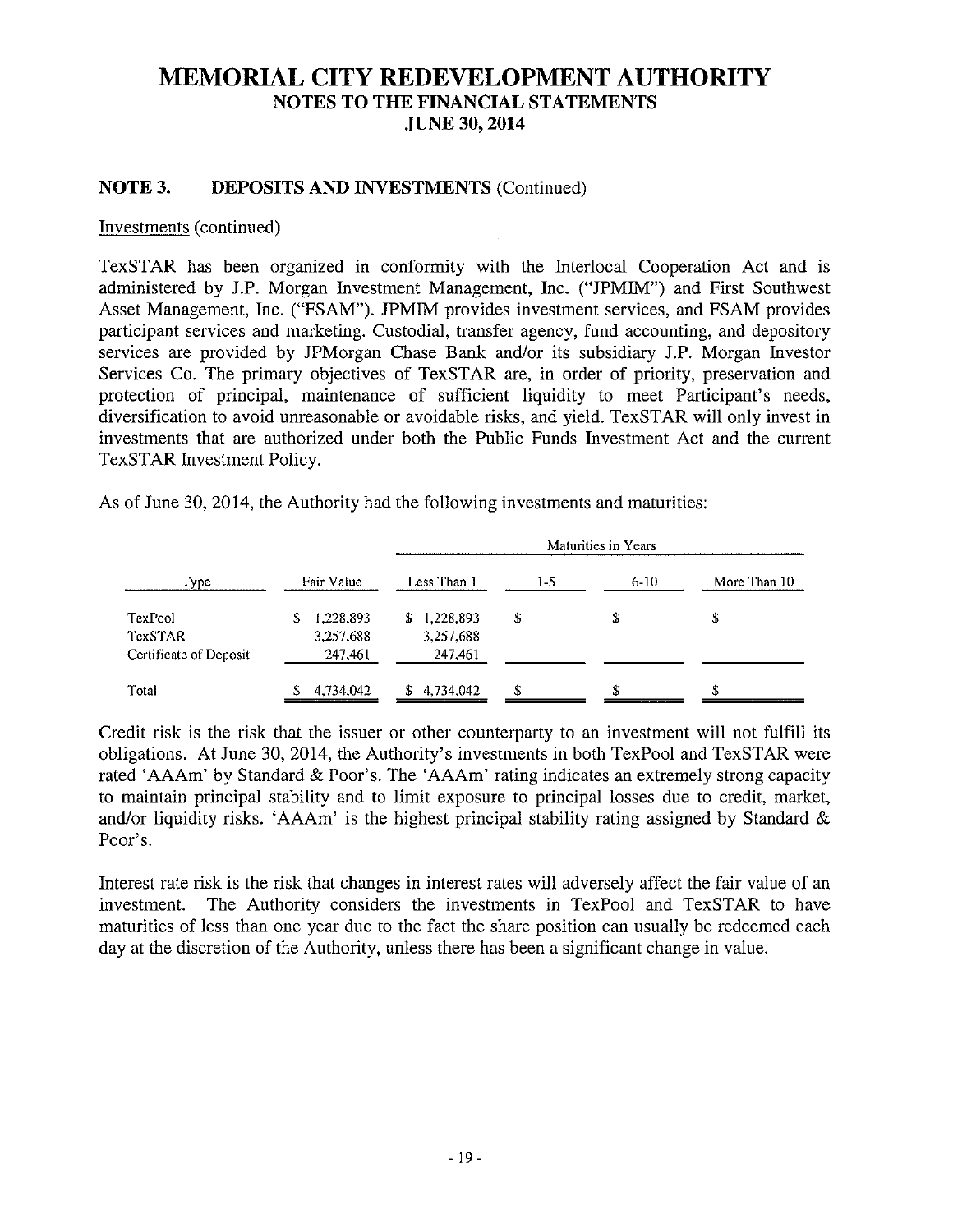## NOTE 3. DEPOSITS AND INVESTMENTS (Continued)

#### **Restrictions**

All cash and investments of the Debt Service Fund are restricted for the payment of debt service and the cost of assessing and collecting taxes.

All cash and investments of the Capital Projects Fund are restricted for the purchase of capital assets.

## NOTE 4. TRI-PARTY AGREEMENT

On November 22, 2002, the Authority and on December 11, 2002, the City of Houston, Texas in accordance with Ordinance No. 2002-1145 executed a Tri-Party Agreement between the City of Houston, Texas, the Zone and the Authority. The Tri-Party Agreement states in detail the scope of services to be provided to the Zone by the Authority. The services include management and administrative service for the Zone, as requested by the Zone Board, services with respect to the Project Plan and Reinvestment Zone Financing Plan (the "Plan"), including enlarging the zone and amendments to the project plan and financing plan, and services with respect to the special tax rolls pertaining to the Zone, including analysis and coordination with taxing units. The Authority is also required to assist the Zone Board in establishing a program to increase the level of safety within the Zone, preparing development plans, establishing a marketing and public relations program, planning and design and construction of infrastructure improvements and land acquisition in the Memorial City area.

The Tri-Party Agreement also provides for the Authority to issue bonds and notes, enter into obligations with developers or builders, and enter into contracts with consultants, to be repaid from Contract Tax Increments. All bonds must be approved by City Council of the City of Houston and the Director of the Finance Department of the City of Houston must approve all development agreements. This Agreement shall end upon termination of the Zone.

Pursuant to the Agreement, the City and the Zone have agreed to pay the Authority not later than the first business day of each July in which a current approved budget is in effect for the Authority, all monies available in the Tax Increment Fund, less (a) certain tax increments constituting educational facilities project costs to be paid to the Spring Branch Independent School District (if any), and (b) a reserve of up to five percent of the monies then available in the Tax Increment Fund for administrative costs of the City. Currently, no monies are owed or are being paid to the Spring Branch Independent School District. Notwithstanding the above, in the event the Authority's budget is not approved by the thirtieth (30<sup>th</sup>) day before the date of a constituting educational facilities project costs to be paid to the Spring Branch Independent<br>School District (if any), and (b) a reserve of up to five percent of the monies then available in the<br>Tax Increment Fund for adm principal and interest payment on the Authority's bonds or notes, the City shall pay from available funds sufficient monies to the Authority to allow for meeting the Authority's debt service obligations.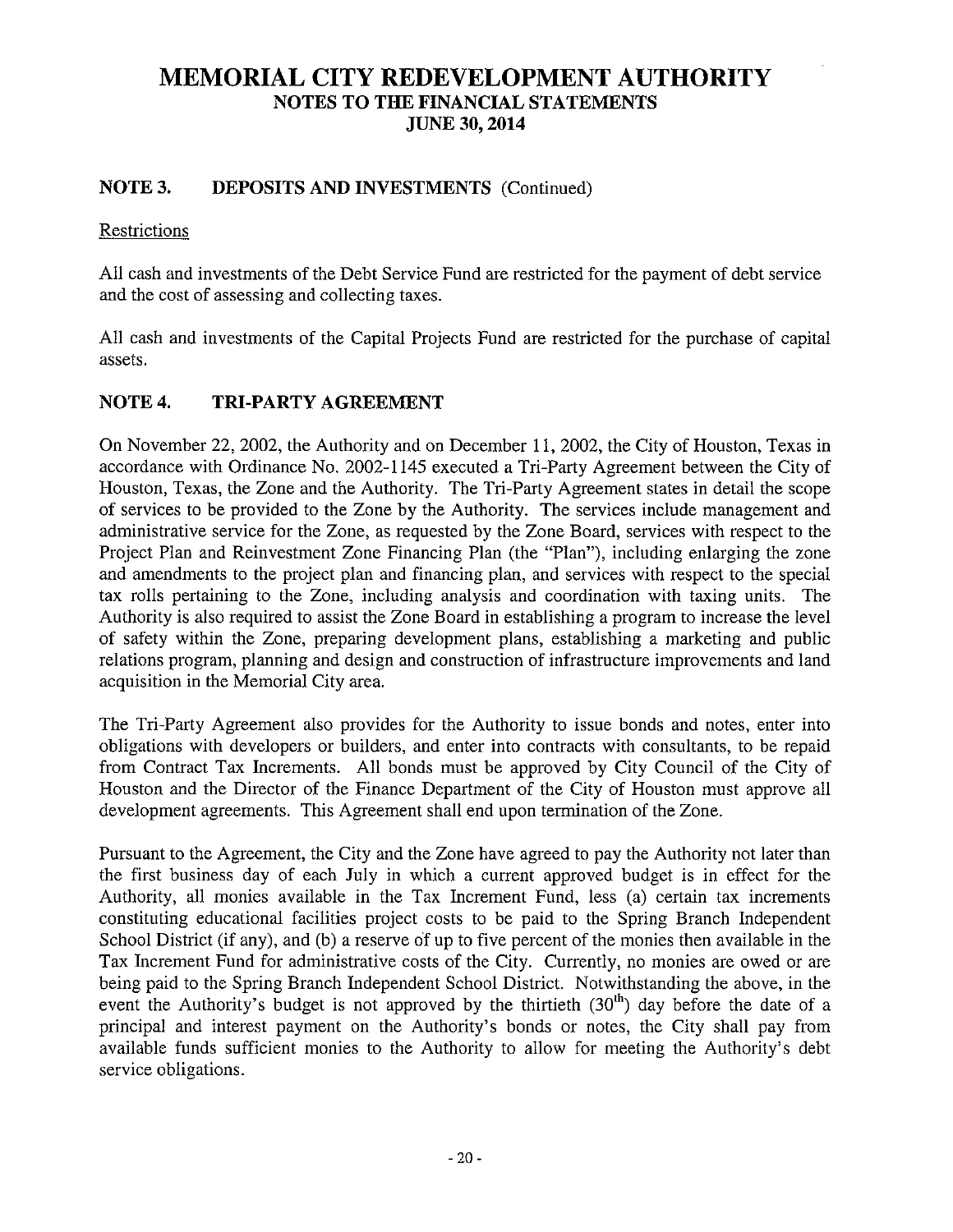## NOTE 4. TRI-PARTY AGREEMENT (Continued)

The Tri-Party Agreement allows the City to recover the costs of municipal services pursuant to the Agreement among the City, the Authority, and the TIRZ. During the current fiscal year, the Authority recorded \$490,000 pursuant to this Agreement.

## NOTES. TAX INCREMENTS

The City of Houston, Texas has agreed to deposit their tax increments into the Tax Increment Fund established by the Zone (See Note 6).

The amount of a Participant's tax increment for a year is the amount of property taxes levied and collected by the Participant for that year on the Captured Appraised Value of real property taxable by the Participant and located in the Zone. The Captured Appraised Value of real property taxable by a Participant for a year is the total appraised value of all real property taxable by the Participant and located in the Zone for that year less the Tax Increment Base, which is the total appraised value of all real property taxable by the Participant and located in the Zone on January <sup>1</sup> of the year in which the Zone was designated as such under the Tax Increment Financing Act (the "TIF Act"). In the event property is annexed into the Zone by ordinance of the City, the Tax Increment Base for annexed property is the value of all real property taxable by a Participant and located in the annexed area on January <sup>1</sup> of the year of annexation. No Participant is required to deposit tax increments derived from property annexed into the Zone unless the Participant has agreed to do so.

Each Participant is required to collect taxes on property located within the Zone in the same manner as other taxes are collected. The Participant is required to pay into the tax increment fund the collected tax increments by no later than the  $90<sup>th</sup>$  day after the delinquency date for the Participant's property taxes.

## NOTE 6. CITY OF HOUSTON TAX INCREMENTS

Pursuant to City Ordinance No. 1999-759, the City and the Zone have established the Tax Increment Fund, a separate fund in the City Treasury into which tax increments have and will be deposited.

On June 30, 2014, tax increments relating to fiscal year 2014 of \$10,184,546 were collected by the trustee from the City of Houston. At June 30, 2014, this amount was recorded as cash with trustee on the Statement of Net Position and Governmental Funds Balance Sheet. \$509,227 was withheld by the City of Houston to cover administrative costs. The authority also received \$5,572 for interest related to the 2013 tax increment.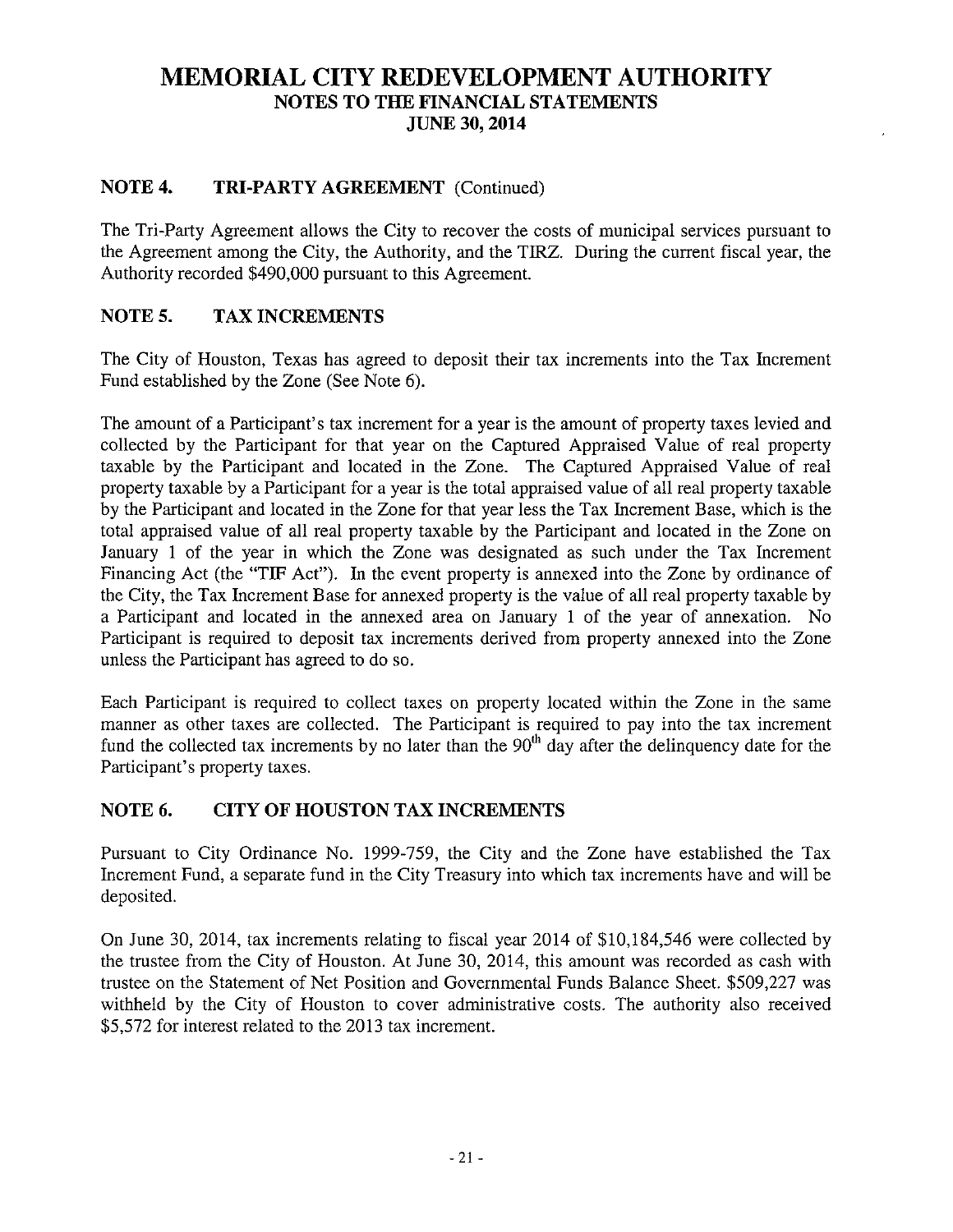### NOTE 7. TRANSFER TO THE CITY OF HOUSTON

During the current fiscal year, the Authority recorded capital improvements of \$8,626,437 for capital assets transferred to the City. This transfer is related to capital improvements made by the Authority to City facilities. The Authority finances these facilities for the benefit of the City. Any capital assets the Authority purchases related to public improvements and facilities have been conveyed to the City of Houston. See pages 29 and 30 for information on current year capital improvement expenditures. The Authority is also holding title to certain land associated with the detention basin and W-140 bridge improvements and a right-of-way for the Town and Country Lane extension. Upon completion of these projects, this land will be transferred to the City. These land costs amount to \$9,071,378 at June 30, 2014, of which \$2,100,000 was recorded during the current fiscal year.

#### NOTE 8. LONG-TERM DEBT

During the year ended June 30, 2014, the following changes occurred in long-term liabilities:

|                                 | <b>Balance July 1.</b><br>2013 | <b>Additions</b> |  | <b>Reductions</b> | <b>Balance June</b><br>30.2014 | <b>Amounts Due</b><br><b>Within One</b><br>Year |
|---------------------------------|--------------------------------|------------------|--|-------------------|--------------------------------|-------------------------------------------------|
| <b>Governmental Activities:</b> |                                |                  |  |                   |                                |                                                 |
| Bonds and notes payable:        |                                |                  |  |                   |                                |                                                 |
| Tax Increment Contract Bonds    | 47.310.000                     |                  |  | (2.560,000)       | 44.750.000                     | 2.660,000                                       |
| Bonds payable, end of year      | 47,310,000                     |                  |  | (2,560,000)       | 44,750,000                     | 2,660,000                                       |

The terms of the current debt obligations are as follows:

|                                                     |                       |                | <b>Interest Rate</b> | Debt        |
|-----------------------------------------------------|-----------------------|----------------|----------------------|-------------|
| <b>Series</b>                                       | <b>Original Issue</b> | <b>Matures</b> | (%)                  | Outstanding |
| <b>Governmental Activities:</b>                     |                       |                |                      |             |
| <b>Tax Increment Contract Bonds</b>                 |                       |                |                      |             |
| Tax Increment Contract Bonds, Series 2008           | 10.000.000            | 9/1/27         | 4.45%                | 8.120.000   |
| Refunding Tax Increment Contract Bonds, Series 2011 | 9.400.000             | 9/1/26         | 3.68%                | 8.760,000   |
| Tax Increment Contract Bonds, Series 2011A          | 30,600,000            | 9/1/26         | 3.85%                | 27,870,000  |
| <b>Total General Obligation Bonds</b>               |                       |                |                      | 44,750,000  |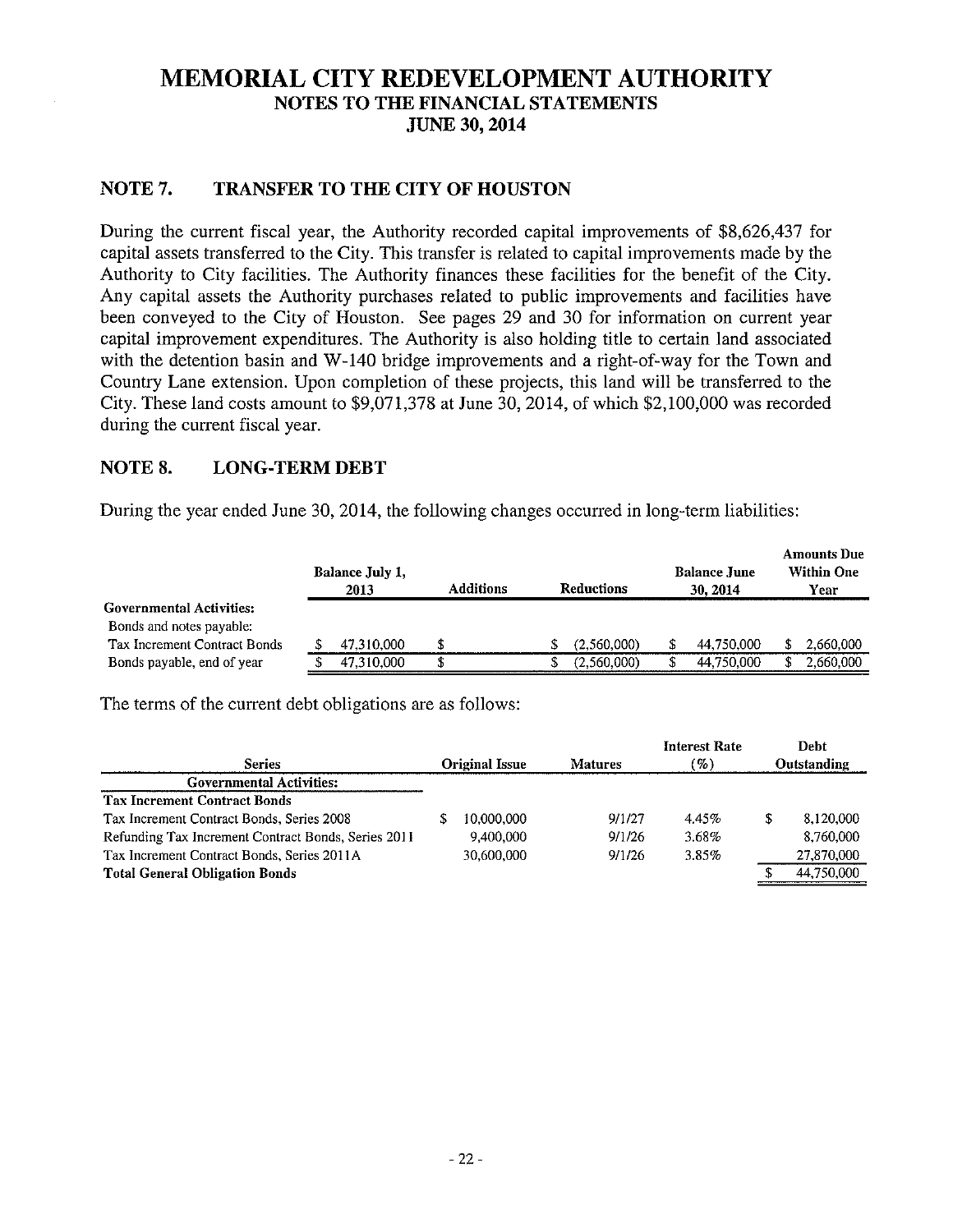#### NOTE 8. LONG-TERM DEBT (Continued)

The annual requirements to amortize governmental activity tax increment contract revenue bonds at June 30, 2014 are as follows:

| <b>Tax Increment Contract Revenue Bonds</b>                        |    |            |    |            |    |            |  |  |  |  |
|--------------------------------------------------------------------|----|------------|----|------------|----|------------|--|--|--|--|
| <b>Governmental Activities</b>                                     |    |            |    |            |    |            |  |  |  |  |
| <b>Fiscal Year</b><br><b>Total</b><br>Principal<br><b>Interest</b> |    |            |    |            |    |            |  |  |  |  |
| 2015                                                               | \$ | 2,660,000  | \$ | 1,704,667  | \$ | 4,364,667  |  |  |  |  |
| 2016                                                               |    | 2,765,000  |    | 1,598,527  |    | 4,363,527  |  |  |  |  |
| 2017                                                               |    | 2,870,000  |    | 1,488,253  |    | 4,358,253  |  |  |  |  |
| 2018                                                               |    | 2,985,000  |    | 1,373,663  |    | 4,358,663  |  |  |  |  |
| 2019                                                               |    | 3,100,000  |    | 1.254.569  |    | 4,354,569  |  |  |  |  |
| 2020                                                               |    | 3,225,000  |    | 1,130,756  |    | 4,355,756  |  |  |  |  |
| 2021                                                               |    | 3,350,000  |    | 1,002,017  |    | 4,352,017  |  |  |  |  |
| 2022                                                               |    | 3,480,000  |    | 868,254    |    | 4,348,254  |  |  |  |  |
| 2023                                                               |    | 3,615,000  |    | 729,290    |    | 4,344,290  |  |  |  |  |
| 2024                                                               |    | 3.760.000  |    | 584,832    |    | 4.344.832  |  |  |  |  |
| 2025                                                               |    | 3,905,000  |    | 434,667    |    | 4,339,667  |  |  |  |  |
| 2026                                                               |    | 4,060,000  |    | 278,595    |    | 4,338.595  |  |  |  |  |
| 2027                                                               |    | 4,215,000  |    | 116,428    |    | 4,331,428  |  |  |  |  |
| 2028                                                               |    | 760,000    |    | 16,910     |    | 776,910    |  |  |  |  |
|                                                                    | \$ | 44,750,000 | \$ | 12,581,428 | \$ | 57,331,428 |  |  |  |  |

See pages 33 through 36 for debt service schedules on each bond series outstanding as of June 30, 2014.

#### NOTE 9. INTERFUND TRANSACTIONS

At year end, interfund receivables and payables were as follows:

| Receivable Fund   | Payable Fund          | <b>Amounts</b> | Purpose                                                    |
|-------------------|-----------------------|----------------|------------------------------------------------------------|
| General Fund      | Capital Projects Fund | 983.640        | Capital Projects Disbursements paid by<br>the General Fund |
| Debt Service Fund | General Fund          | 4,366,631      | Debt Service tax increment revenue<br>owed by General Fund |
|                   |                       | 5,350,271      |                                                            |

For the fiscal year ended June 30, 2014, an operating transfer is summarized as follows:

| <b>Transfers Out</b> | <b>Transfers</b> In | Amounts   | Purpose                                |
|----------------------|---------------------|-----------|----------------------------------------|
| General Fund         | Debt Service Fund   | 4.364.031 | Tax increment revenue for debt service |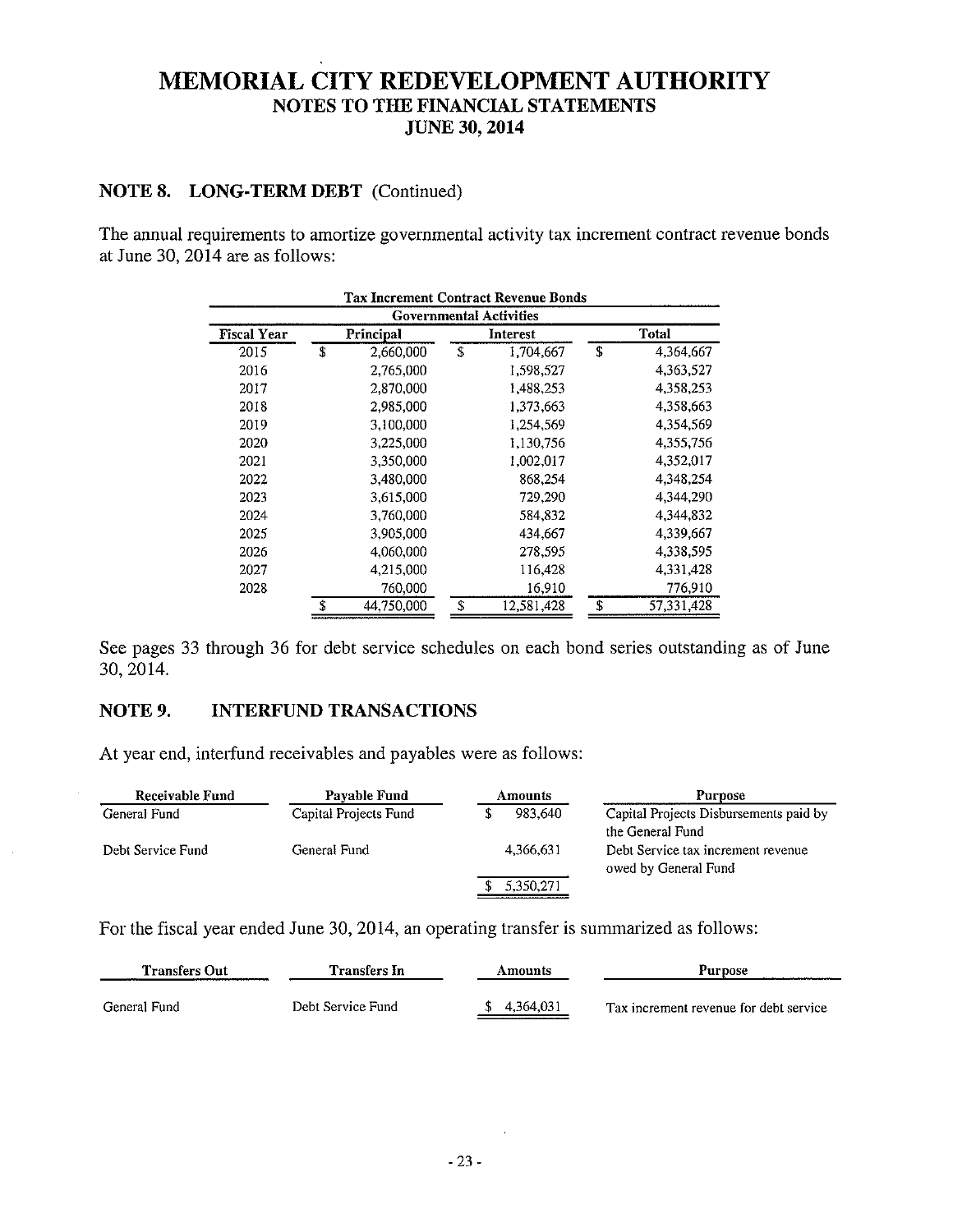#### MEMORIAL CITY REDEVELOPMENT AUTHORITY NOTES TO THE FINANCIAL STATEMENTS JUNE 30, 2014  $\ddot{\phantom{0}}$

#### NOTE 10. COMPENSATED ABSENCES

As of fiscal year end, the Authority's liability for compensated absences is \$1,933. A summary of the change in compensated absences for the current fiscal year is as follows:

| Beginning balance              | £ | 1.375 |
|--------------------------------|---|-------|
| Change in compensated absences |   | 558   |
| Ending balance                 |   | 1.933 |

#### NOTE 11. RISK MANAGEMENT

The Authority is exposed to various risks of loss related to torts: theft of, damage to, and destruction of assets; errors and omissions; and natural disasters for which the Authority participates along with 2,786 other entities in the Texas Municipal League's Intergovernmental Risk Pool. The Pool purchases commercial insurance at group rates for participants in the Pool. The Authority has not significantly reduced insurance coverage or had settlements that exceeded coverage amounts for the past three years.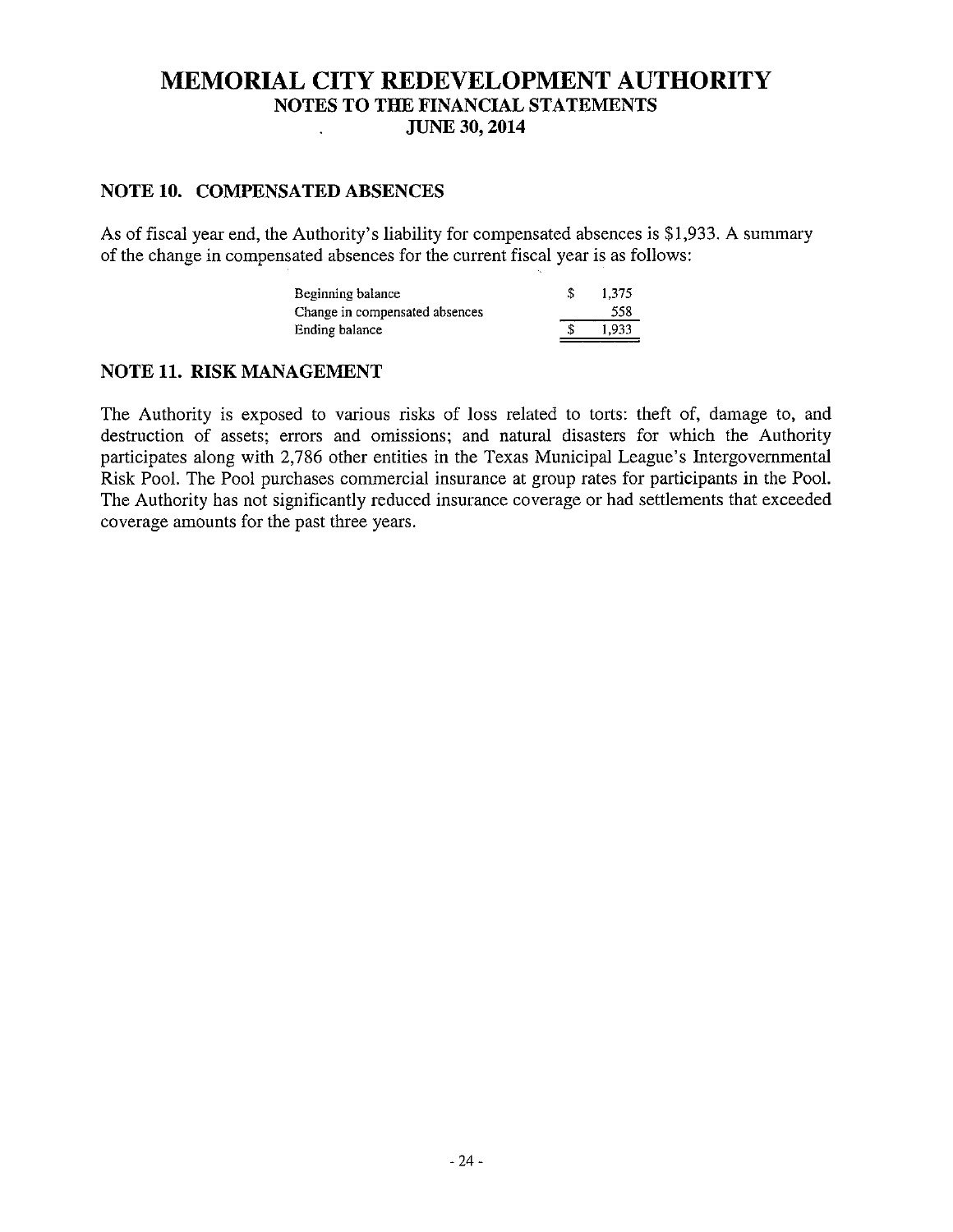# MEMORIAL CITY REDEVELOPMENT AUTHORITY

REQUIRED SUPPLEMENTARY INFORMATION

JUNE 30, 2014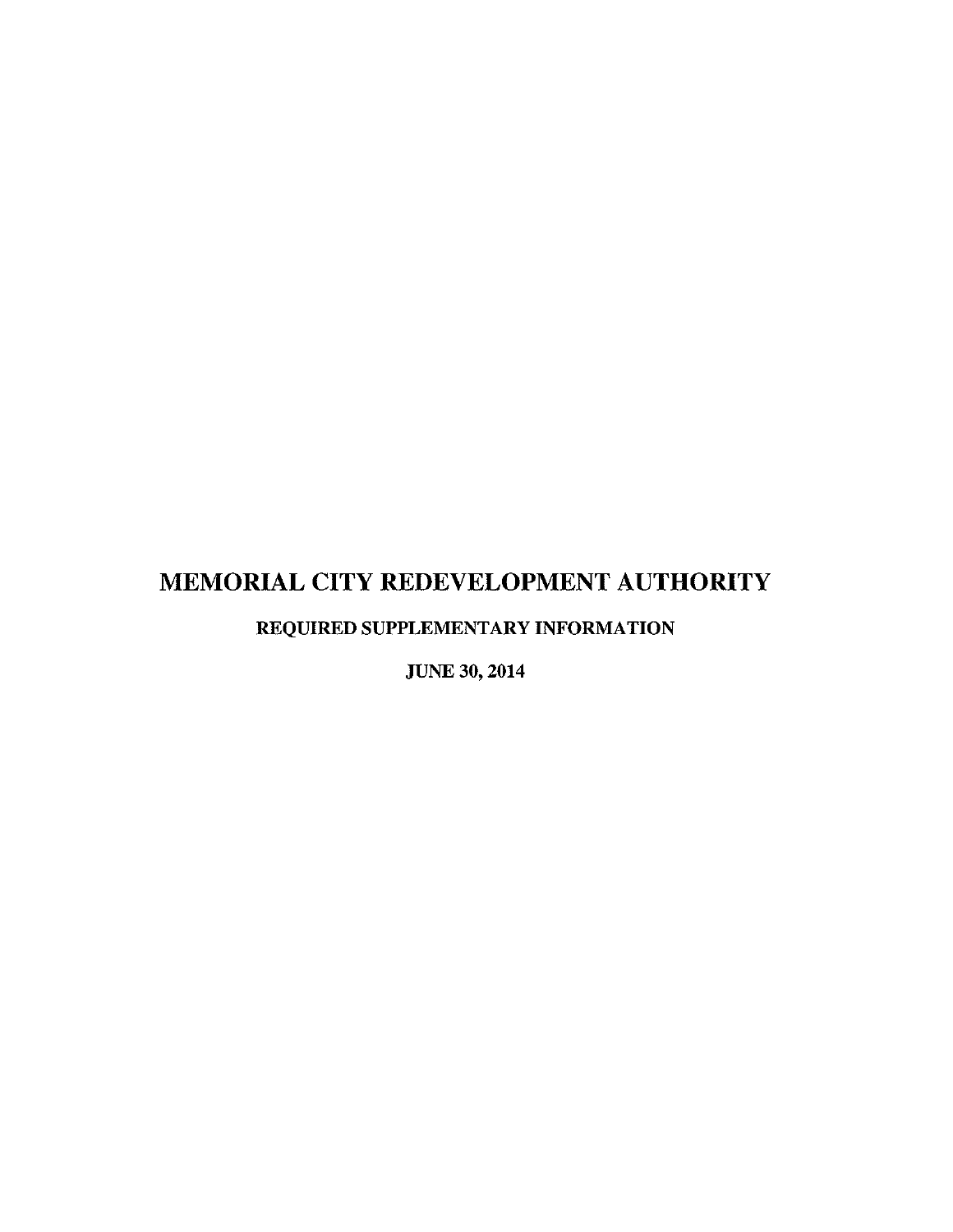## MEMORIAL CITY REDEVELOPMENT AUTHORITY SCHEDULE OF REVENUES, EXPENDITURES AND CHANGES IN FUND BALANCE - BUDGET AND ACTUAL - ALL GOVERNMENTAL FUNDS FOR THE YEAR ENDED JUNE 30, 2014

 $\omega_{\rm c}$ 

|                                    |              | Original and<br><b>Final Budget</b> | Actual            |    | <b>Variance</b><br><b>Positive</b><br>(Negative) |
|------------------------------------|--------------|-------------------------------------|-------------------|----|--------------------------------------------------|
| <b>REVENUES</b>                    |              |                                     |                   |    |                                                  |
| Tax Increment                      | \$           | 10,170,258                          | \$<br>10,190,118  | \$ | 19,860                                           |
| Interest and Other                 |              | 69,533                              | 58,153            |    | (11,380)                                         |
| <b>TOTAL REVENUES</b>              | -\$          | 10,239,791                          | \$<br>10,248,271  | \$ | 8,480                                            |
| <b>EXPENDITURES/EXPENSES</b>       |              |                                     |                   |    |                                                  |
| Maintenance and Operations         | \$           | 349,300                             | \$<br>362,753     | \$ | (13, 453)                                        |
| Capital Outlay                     |              | 29,005,510                          | 10,726,437        |    | 18,279,073                                       |
| <b>Municipal Services</b>          |              | 490,000                             | 490,000           |    |                                                  |
| <b>Administration Fees</b>         |              | 508,513                             | 509,227           |    | (714)                                            |
| Debt Service:                      |              |                                     |                   |    |                                                  |
| Principal                          |              | 2,560,000                           | 2,560,000         |    |                                                  |
| Interest                           |              | 1,806,771                           | 1,806,771         |    |                                                  |
| TOTAL EXPENDITURES                 | $\mathbf{r}$ | 34,720,094                          | \$<br>16,455,188  | \$ | 18,264,906                                       |
| NET CHANGE IN FUND BALANCE         | \$           | (24, 480, 303)                      | \$<br>(6,206,917) | \$ | 18,273,386                                       |
| <b>FUND BALANCE - JULY 1, 2013</b> |              | 40,316,828                          | 40,316,828        |    |                                                  |
| FUND BALANCE - JUNE 30, 2014       |              | 15,836,525                          | 34,109,911        | S  | 18,273,386                                       |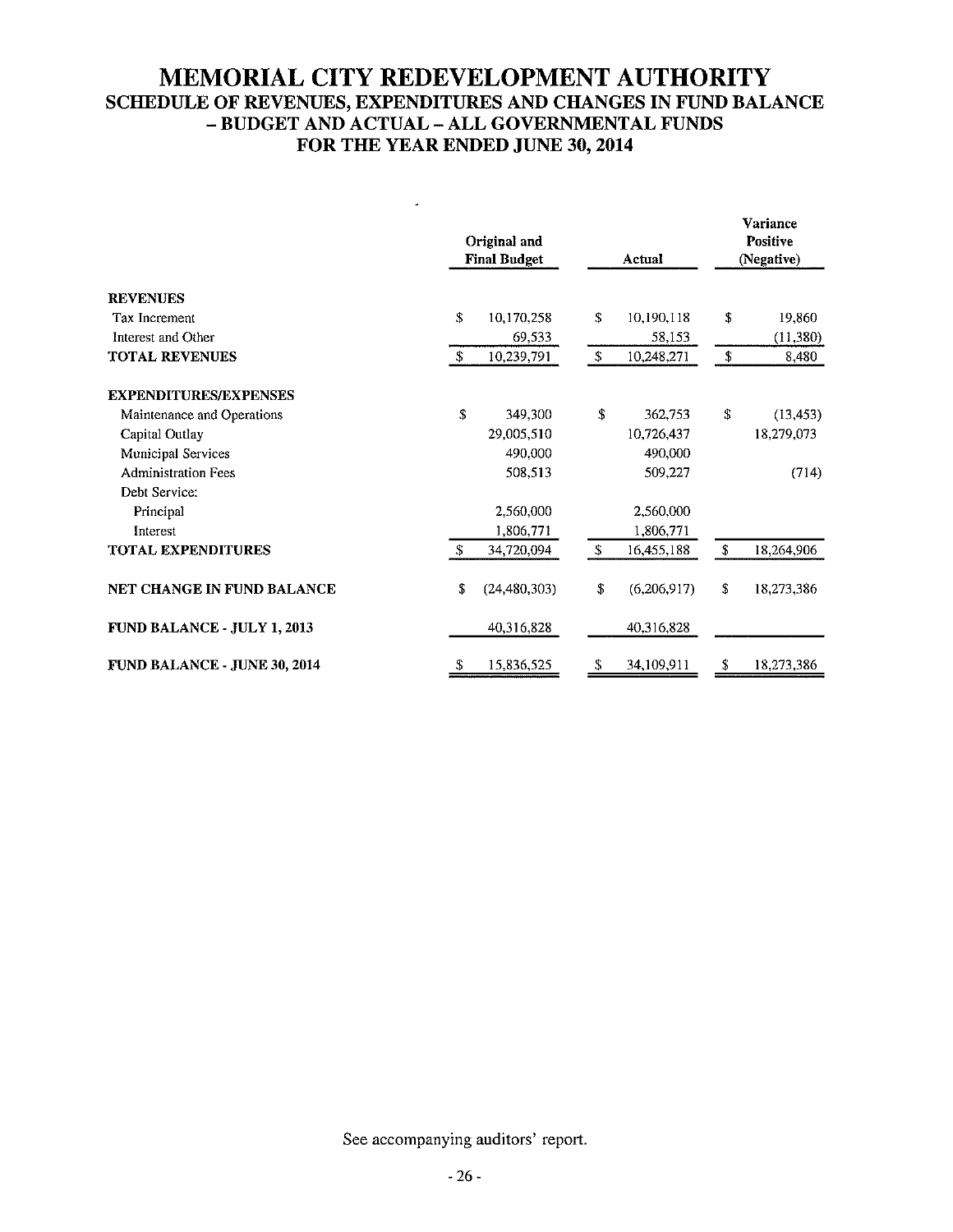# MEMORIAL CITY REDEVELOPMENT AUTHORITY

 $\sim$ 

## SUPPLEMENTARY INFORMATION

 $\mathcal{L}^{(1)}$  .

## REQUIRED BY CITY OF HOUSTON

JUNE 30, 2014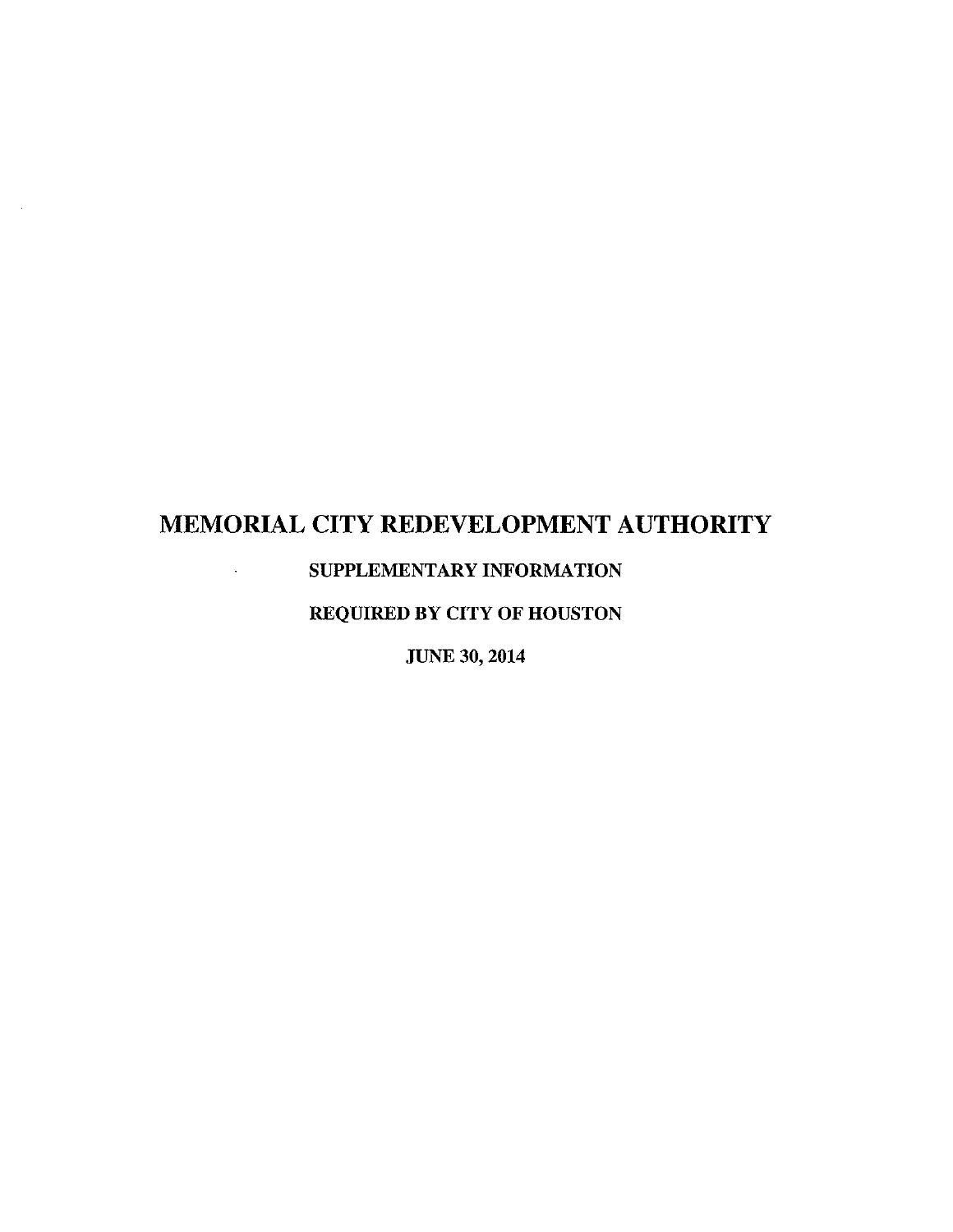## MEMORIAL CITY REDEVELOPMENT AUTHORITY OPERATING EXPENDITURES FOR THE YEAR ENDED JUNE 30, 2014

| Category                             | Vendor                              |    | <b>Budget</b> | Actual<br>Expenditures | Variance<br>Positive<br>(Negative) |
|--------------------------------------|-------------------------------------|----|---------------|------------------------|------------------------------------|
| ADMINISTRATION AND OVERHEAD          |                                     |    |               |                        |                                    |
| Administration Salaries and Benefits | Don Huml, Executive Director        | \$ | 142,000       | 128,334                | 13,666                             |
| <b>Administrative Operating</b>      |                                     |    |               |                        |                                    |
| Various<br>Office Expenses           |                                     |    | 30,000        | 17,014                 | 12,986                             |
| Property Account Consultant          | Equi-tax, Inc.                      |    |               | 5,550                  | (5,550)                            |
| Accounting/Audit                     |                                     |    |               |                        |                                    |
| Accounting                           | <b>ETI Accounting Services</b>      |    | 10,500        | 12,334                 | (1, 834)                           |
|                                      | McGrath & Co. PLLC &                |    | 9,500         | 9,500                  |                                    |
| Auditor                              | McCall Gibson Swedlund Barfoot PLLC |    | 17,500        | 9,000                  | 8,500                              |
| Insurance                            | <b>Texas Municipal League</b>       |    | 45,000        | 38,584                 | 6,416                              |
| Other                                |                                     |    | 4,800         | 29,127                 | (24, 327)                          |
| <b>Subtotal</b>                      |                                     |    | 259,300       | 249,443                | 9,857                              |
|                                      |                                     |    |               |                        |                                    |
| PROGRAM AND PROJECT CONSULTANTS      |                                     |    |               |                        |                                    |
| Legal-General Counsel                | Allen Boone Humphries Robinson, LLP |    | 40,000        | 65,900                 | (25,900)                           |
| <b>Engineering Consultants</b>       | Lockwood Andrews & Newman, Inc.     |    | 50,000        | 47,410                 | 2.590                              |
| Subtotal                             |                                     |    | 90,000        | 113,310                | (23,310)                           |
| TOTAL MANAGEMENT CONSULTING SERVICES |                                     |    | 349,300       | 362,753                | (13, 453)                          |
| City Administration Fees             | City of Houston                     |    | 508,513       | 509,227                | (714)                              |
| <b>Municipal Services Fess</b>       | City of Houston                     |    | 490,000       | 490,000                |                                    |
| <b>DEBT SERVICE</b>                  |                                     |    |               |                        |                                    |
| Principal                            |                                     |    | 2,560,000     | 2,560,000              |                                    |
| Interest                             |                                     |    | 1,806,771     | 1,806,771              |                                    |
| Subtotal                             |                                     |    | 4,366,771     | 4,366,771              |                                    |
| <b>Total Operating Expenditures</b>  |                                     |    | \$5,714,584   | 5,728,751<br>S         | \$<br>(14, 167)                    |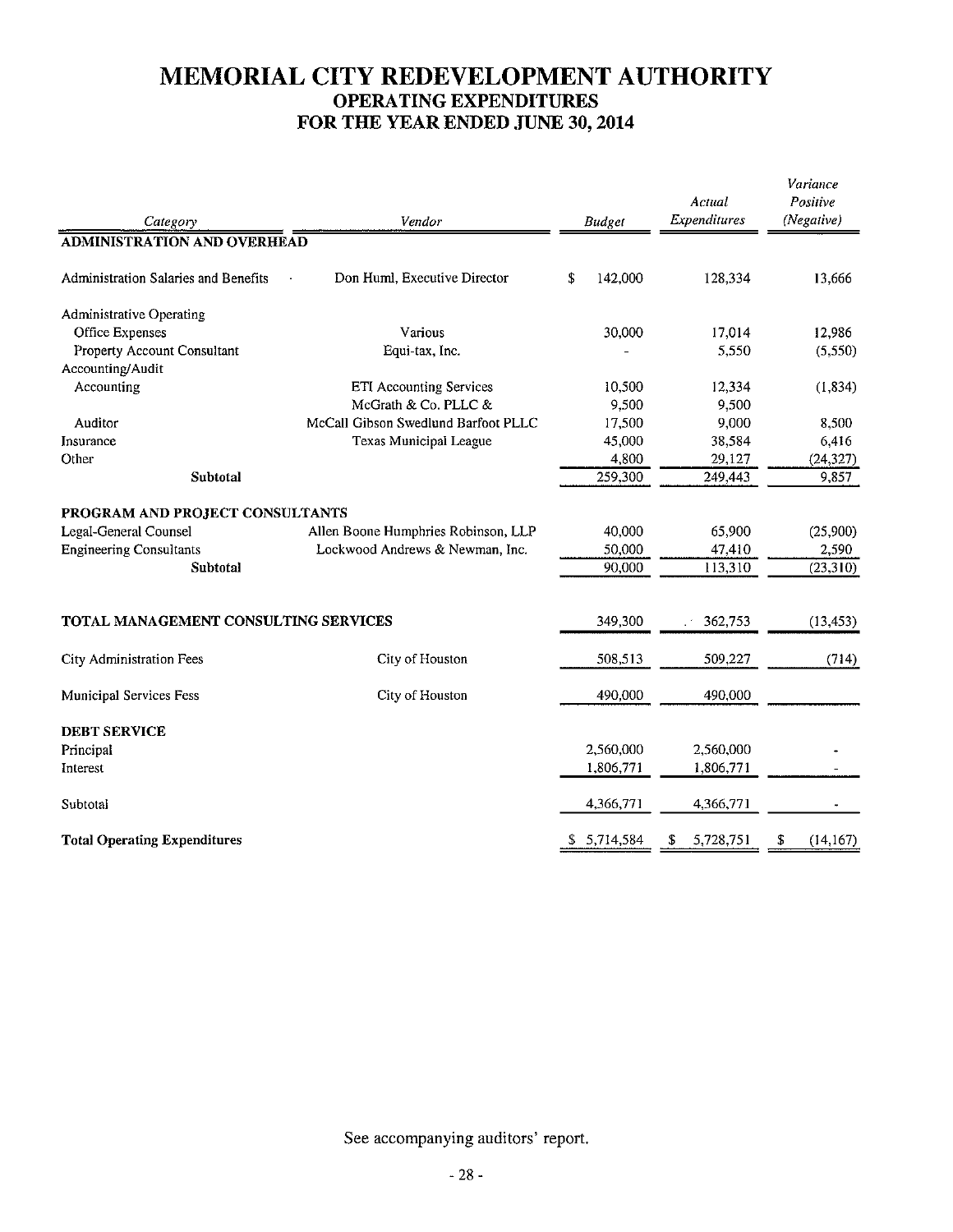## MEMORIAL CITY REDEVELOPMENT AUTHORITY CAPITAL EXPENDITURES FOR THE YEAR ENDED JUNE 30, 2014

| Project                                                       | Vendor                                                                              | Budget    | Actual<br><b>Expenditures</b> | Variance<br>Positive<br>(Negative) |
|---------------------------------------------------------------|-------------------------------------------------------------------------------------|-----------|-------------------------------|------------------------------------|
| <b>ProjectT-1701: Gessner Widening</b>                        |                                                                                     |           |                               |                                    |
| Other                                                         | Allen Boone Humphries Robinson, LLP                                                 | \$        | \$<br>127                     | \$<br>(127)                        |
| Project T-1702: Bunker Hill Widening                          |                                                                                     |           |                               |                                    |
| Other                                                         | Allen Boone Humphries Robinson, LLP                                                 |           | 127                           | (127)                              |
|                                                               | Project T-1709: Improvement to Lumpkin from I-10 to Westview                        |           |                               |                                    |
| Engineering/Design Services                                   | Lockwood, Andrews & Newman                                                          | 1,700,000 | 738,958                       | 867,572                            |
| Other                                                         | Allen Boone Humphries Robinson, LLP                                                 |           | 23,557                        |                                    |
|                                                               | CenterPoint Energy                                                                  |           | 1,500                         |                                    |
|                                                               | Gary Mason                                                                          |           | 3,927                         |                                    |
|                                                               | Rapid Research                                                                      |           | 1,045                         |                                    |
|                                                               | SWA Group                                                                           |           | 61,441                        |                                    |
|                                                               | T.N. Edmonds                                                                        |           | 2,000                         |                                    |
|                                                               | Project T-1712: Bunker Hill S. Drainage and Mobility Improvements                   |           |                               |                                    |
| <b>Engineering/Design Services</b>                            | Lockwood, Andrews & Newman                                                          |           | 5,474                         | (5,938)                            |
| Other                                                         | Allen Boone Humphries Robinson, LLP                                                 |           | 464                           |                                    |
|                                                               | Project T-1713: Memorial near Beltway 8 Drainage Improvement                        |           |                               |                                    |
| Other                                                         | Allen Boone Humphries Robinson, LLP                                                 |           | 127                           | (127)                              |
|                                                               | Project T-1714: Frostwood Drive and Kingsride Drainage Improvements                 |           |                               |                                    |
| <b>Engineering/Design Services</b>                            | Lockwood, Andrews & Newman                                                          |           | 9,662                         | (9,789)                            |
| Other                                                         | Allen Boone Humphries Robinson, LLP                                                 |           | 127                           |                                    |
| Project T-1715A: Barryknoll East Drainage Improvements        |                                                                                     |           |                               |                                    |
| <b>Engineering/Design Services</b>                            | Lockwood, Andrews & Newman                                                          | 6,183,510 | 337,361                       | 2,470,056                          |
| <b>Construction Services</b>                                  | Texas Sterling Construction Co.                                                     |           | 3,373,691                     |                                    |
| Other                                                         | Allen Boone Humphries Robinson, LLP                                                 |           | 2,402                         |                                    |
| <b>Project T-1715B: Barryknoll West Drainage Improvements</b> |                                                                                     |           |                               |                                    |
| <b>Engineering/Design Services</b>                            | Lockwood, Andrews & Newman                                                          | 166,000   | 19,188                        | 146,685                            |
| Other                                                         | Allen Boone Humphries Robinson, LLP                                                 |           | 127                           |                                    |
|                                                               | Project T-1717 and T-1721: Town and Country West Drainage and Mobility Improvements |           |                               |                                    |
| <b>Engineering/Design Services</b>                            | Lockwood, Andrews & Newman                                                          | 2,200,000 | 265,806                       | (247, 184)                         |
| Other                                                         | Allen Boone Humphries Robinson, LLP                                                 |           | 81,378                        |                                    |
| Land Purchase                                                 | <b>Stewart Title Company</b>                                                        |           | 2,100,000                     |                                    |
|                                                               | Project T-1718: Kimberly near Beltway 8 Drainage Improvements                       |           |                               |                                    |
| Other                                                         | Allen Boone Humphries Robinson, LLP                                                 |           | 127                           | (127)                              |
|                                                               |                                                                                     |           |                               |                                    |
|                                                               | Project T-1722: Town and Country Blvd at Queensbury Signalization                   |           |                               |                                    |
| <b>Engineering/Design Services</b>                            | Lockwood, Andrews & Newman                                                          | 500,000   | 1,157                         | 459,459                            |
| Other                                                         | Allen Boone Humphries Robinson, LLP                                                 |           | 3,384<br>36,000               |                                    |
|                                                               | Gunda Corporation                                                                   |           |                               |                                    |
|                                                               | Project T-1724: Gessner at Barryknoll Intersection Improvements                     |           |                               |                                    |
| Other                                                         | Allen Boone Humphries Robinson, LLP                                                 |           | 127                           | (127)                              |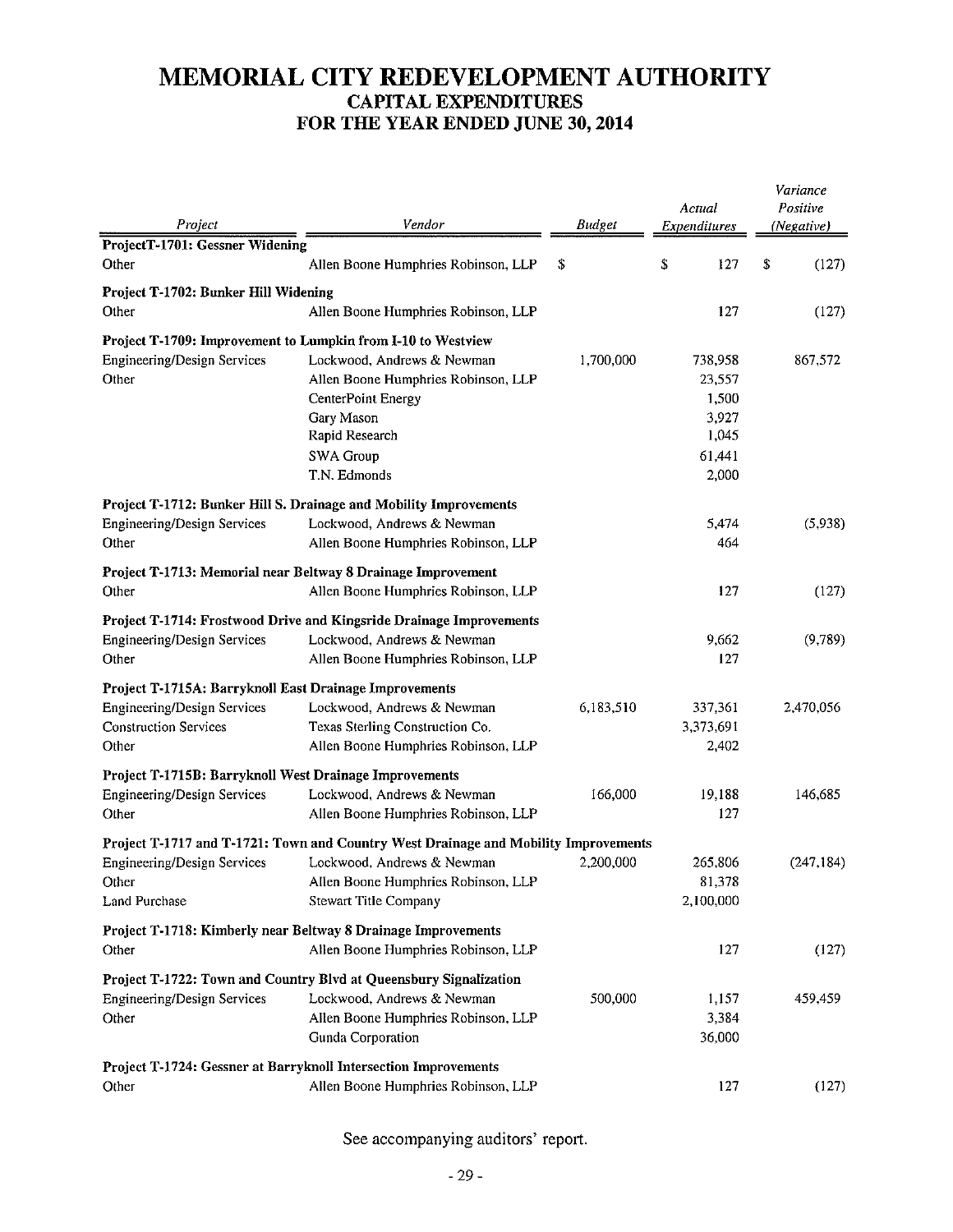## MEMORIAL CITY REDEVELOPMENT AUTHORITY CAPITAL EXPENDITURES FOR THE YEAR ENDED JUNE 30, 2014

| Project                                                          | Vendor                                                                                                                                                                                           | Budget       | Actual<br>Expenditures                            | Variance<br>Positive<br>(Negative) |
|------------------------------------------------------------------|--------------------------------------------------------------------------------------------------------------------------------------------------------------------------------------------------|--------------|---------------------------------------------------|------------------------------------|
| Project T-1725: Park and Green Space Improvements                |                                                                                                                                                                                                  |              |                                                   |                                    |
| Other                                                            | Allen Boone Humphries Robinson, LLP<br>SWA Group                                                                                                                                                 | S<br>500,000 | \$<br>4,910<br>29,378                             | \$<br>465,712                      |
| Project T-1726: West Bough Roadway Improvements<br>Other         | Allen Boone Humphries Robinson, LLP                                                                                                                                                              |              | 127                                               | (127)                              |
| Other                                                            | Project T-1727: N.Gessner Area Thoroughfare Improvement Project<br>Allen Boone Humphries Robinson, LLP                                                                                           |              | 127                                               | (127)                              |
| Other                                                            | Project T-1728: Westview and Lumpkin enhanced sidewalk/bus stop/park<br>Allen Boone Humphries Robinson, LLP                                                                                      |              | 802                                               | (802)                              |
| <b>Engineering/Design Services</b><br>Construction<br>Other      | Project T-1731A: Detention Basin & W-140 Bridge Improvements<br>Lockwood, Andrews & Newman<br>L.N. McKean, Inc.<br>Reytex Construction<br>Allen Boone Humphries Robinson, LLP<br>City of Houston | 2,200,000    | 204,775<br>2,457,712<br>316,348<br>9,437<br>(574) | (787, 698)                         |
| Project T-1731B: Memorial Drive - Drainage and Mobility<br>Other | Allen Boone Humphries Robinson, LLP                                                                                                                                                              |              | 239                                               | (239)                              |
| <b>Engineering/Design Services</b><br>Other                      | Project T-1732A: N. Gessner Drainage and Mobility Improvement - Phase 1<br>Lockwood, Andrews & Newman<br>Allen Boone Humphries Robinson, LLP                                                     |              | 7,309<br>187                                      | (7, 309)<br>(187)                  |
| Other                                                            | Project T-1732B: N. Gessner Drainage and Mobility Improvement - Phase 2<br>Allen Boone Humphries Robinson, LLP                                                                                   |              | 222                                               | (222)                              |
| <b>Engineering/Design Services</b><br>Other                      | Project T-1733A: N. Witte Drainage and Mobility Improvement - Phase 1<br>Lockwood, Andrews & Newman<br>Allen Boone Humphries Robinson, LLP                                                       |              | 20,500<br>127                                     | (20.500)<br>(127)                  |
| Other                                                            | Project T-1733B: N. Witter Drainage and Mobility Improvement - Phase 2<br>Allen Boone Humphries Robinson, LLP                                                                                    |              | 127                                               | (127)                              |
| Project T-1734: W140 Channel Improvements                        |                                                                                                                                                                                                  |              |                                                   |                                    |
| <b>Engineering/Design Services</b>                               | Lockwood, Andrews & Newman<br>Klotz Associates, Inc.                                                                                                                                             | 556,000      | 175,692<br>301,082                                | 62,837                             |
| Other                                                            | Allen Boone Humphries Robinson, LLP<br>SWA Group                                                                                                                                                 |              | 1,539<br>14,850                                   |                                    |
| Project T-1735: Detention Basin                                  |                                                                                                                                                                                                  |              |                                                   |                                    |
| <b>Engineering/Design Services</b>                               | Lockwood, Andrews & Newman<br>Klotz Associates, Inc.                                                                                                                                             | 15,000,000   | 39,797<br>48,000                                  | 14,887,763                         |
| Other                                                            | Allen Boone Humphries Robinson, LLP<br>T.N. Edmonds                                                                                                                                              |              | 14,440<br>10,000                                  |                                    |
| <b>Total Capital Expenditures</b>                                |                                                                                                                                                                                                  | \$29,005,510 | \$10,726,437                                      | \$18,279,073                       |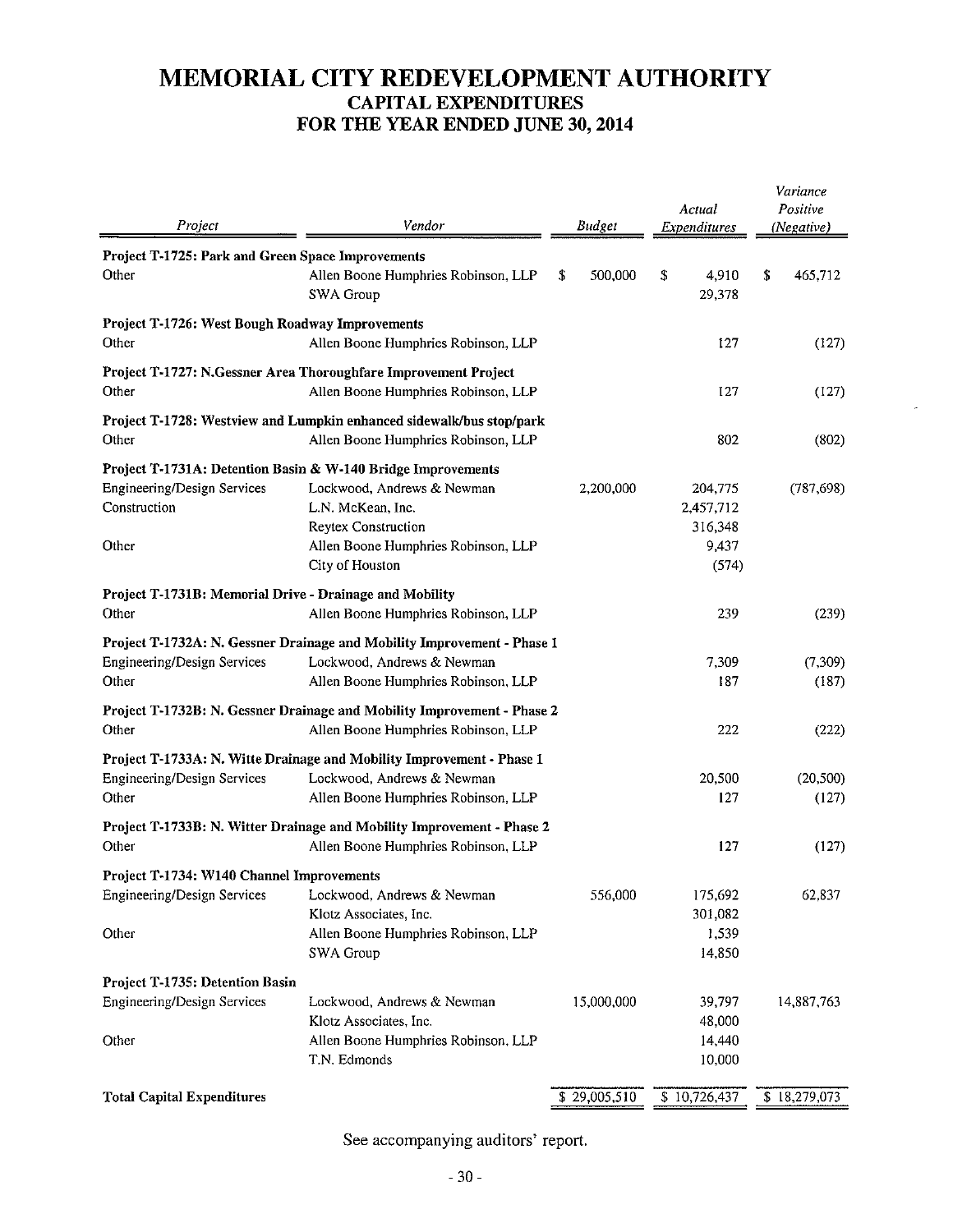## MEMORIAL CITY REDEVELOPMENT AUTHORITY PROJECT PLAN RECONCILIATION AS OF THE YEAR ENDED JUNE 30, 2014

|                                     | Cumulative        |                    |    |                   |  |  |
|-------------------------------------|-------------------|--------------------|----|-------------------|--|--|
|                                     | Project Plan      | Expenditures as of |    |                   |  |  |
|                                     | Estimated         | the Fiscal Year    |    | Variance Positive |  |  |
|                                     | Amount            | Ended 2014         |    | (Negative)        |  |  |
| <b>Capital Projects:</b>            |                   |                    |    |                   |  |  |
| Roadway and Sidewalk Improvements   | 53,429.681        | \$<br>19,278,689   | \$ | 34.150.992        |  |  |
| Public Utility Improvements         | 43.194.163        | 28,106,453         |    | 15.087,710        |  |  |
| Park and Recreational Facilities    | 11,889,119        | 278,722            |    | 11.610.397        |  |  |
| <b>Total Capital Projects Costs</b> | 108,512,963<br>\$ | \$<br>47.663.864   | S  | 60.849,099        |  |  |
| <b>Financing Costs</b>              | 25,000,000        | 15,153,499         |    | 9,846,501         |  |  |
| Creation and Administration Costs   | 3.352.851         | 3,812,193          |    | (459, 342)        |  |  |
| <b>Total Project Plan</b>           | 136,865,814       | Φ<br>66,629,556    |    | 70,236,258        |  |  |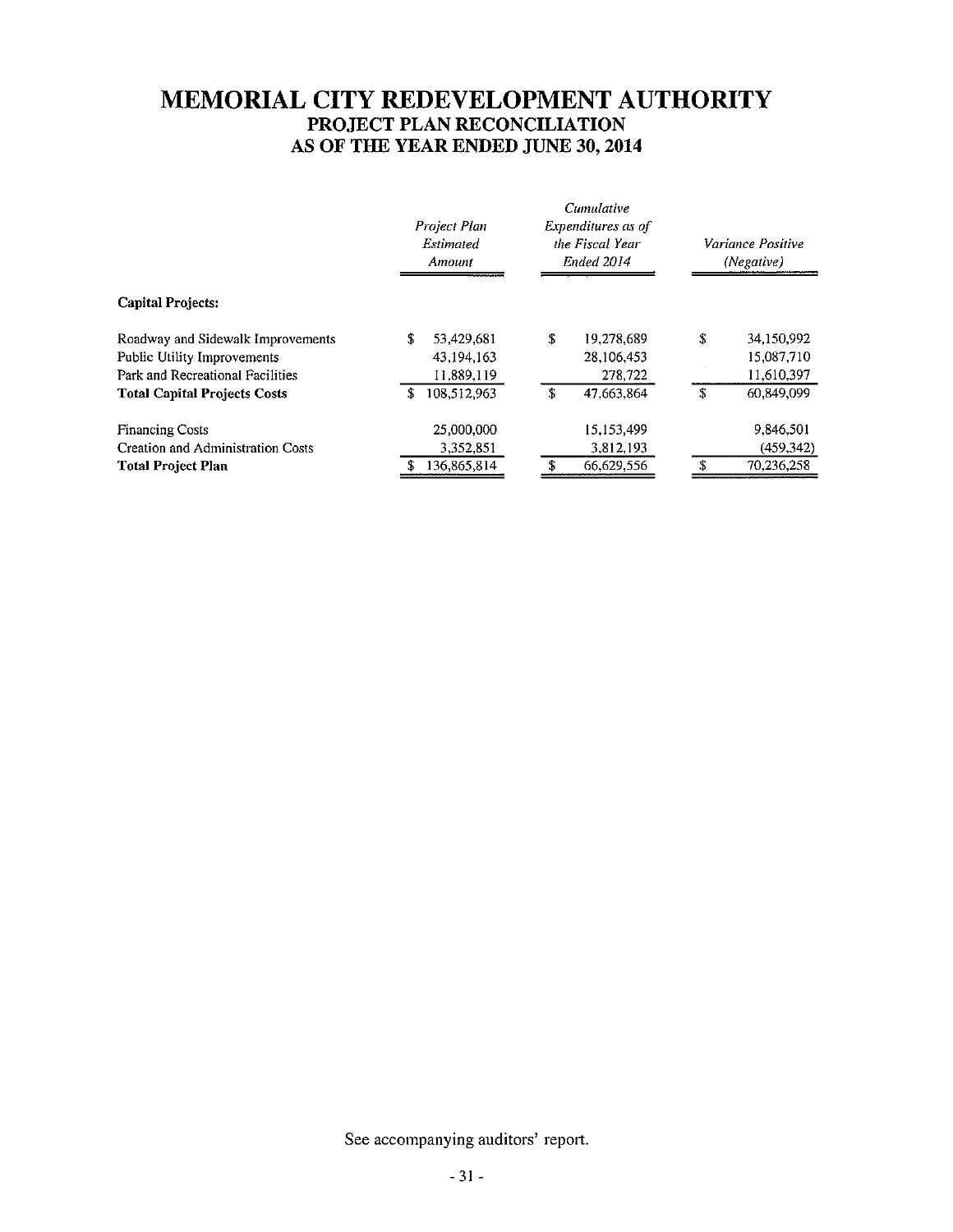# MEMORIAL CITY REDEVELOPMENT AUTHORITY

OTHER SUPPLEMENTARY INFORMATION

JUNE 30, 2014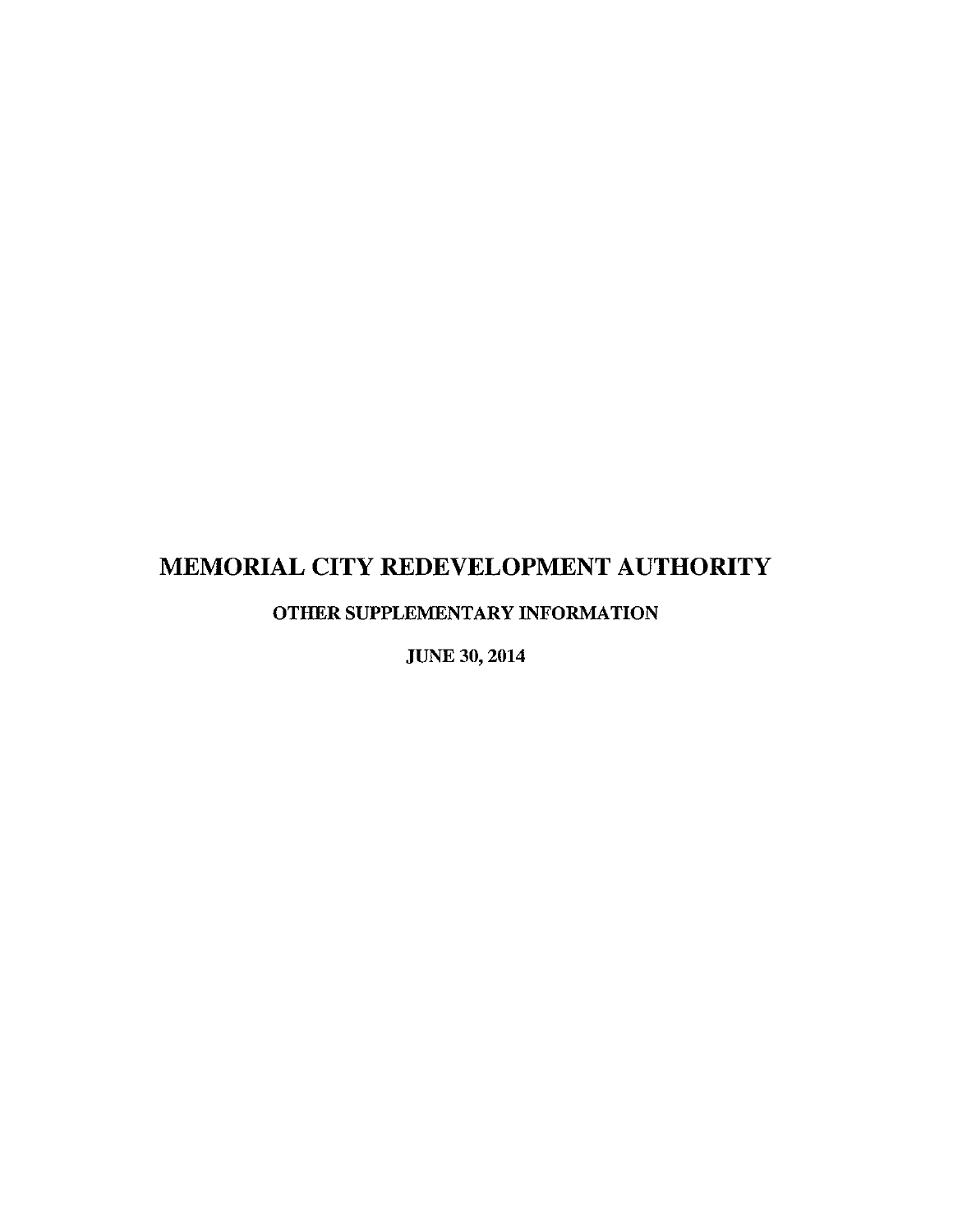#### TAX INCREMENT CONTRACT REVENUE BONDS SERIES - 2008

| <b>Due During Fiscal</b><br><b>Years Ending June</b><br>30 | <b>Principal Due</b><br>September 1 | <b>Interest Due</b><br>September 1/<br>March 1 | Total           |
|------------------------------------------------------------|-------------------------------------|------------------------------------------------|-----------------|
| 2015                                                       | \$<br>430,000                       | Ĵ.<br>351,773                                  | \$<br>781,773   |
| 2016                                                       | 450,000                             | 332,193                                        | 782,193         |
| 2017                                                       | 470,000                             | 311,722                                        | 781,722         |
| 2018                                                       | 490,000                             | 290,362                                        | 780,362         |
| 2019                                                       | 510,000                             | 268,113                                        | 778,113         |
| 2020                                                       | 535,000                             | 244,861                                        | 779,861         |
| 2021                                                       | 560,000                             | 220,498                                        | 780,498         |
| 2022                                                       | 585,000                             | 195,021                                        | 780,021         |
| 2023                                                       | 610,000                             | 168,432                                        | 778,432         |
| 2024                                                       | 635,000                             | 140,731                                        | 775,731         |
| 2025                                                       | 665,000                             | 111,806                                        | 776,806         |
| 2026                                                       | 695,000                             | 81,546                                         | 776,546         |
| 2027                                                       | 725,000                             | 49,951                                         | 774,951         |
| 2028                                                       | 760,000                             | 16,910                                         | 776,910         |
| TOTAL                                                      | 8.120,000                           | \$<br>2,783,919                                | S<br>10,903,919 |

See accompanying auditors' report.

 $\mathcal{A}^{\pm}$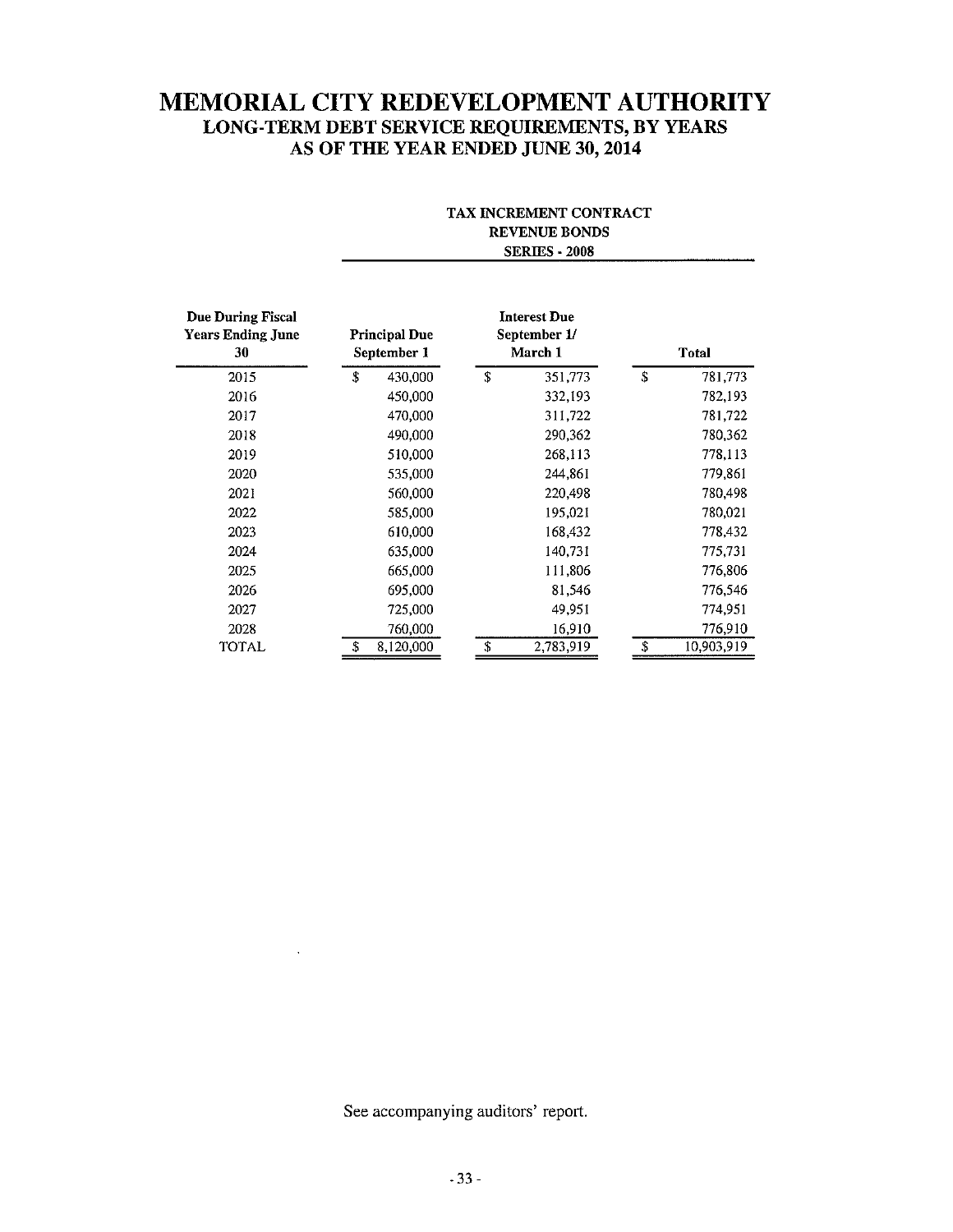#### REFUNDING TAX INCREMENT CONTRACT REVENUE BONDS SERIES -2011

 $\ddot{\phantom{a}}$ 

 $\mathcal{A}^{\mathrm{c}}$  .

| <b>Due During Fiscal</b><br><b>Years Ending June</b><br>30 |   | <b>Principal Due</b><br>September 1 |  | <b>Interest Due</b><br>September 1/<br>March 1 |           |    | Total      |
|------------------------------------------------------------|---|-------------------------------------|--|------------------------------------------------|-----------|----|------------|
| 2015                                                       | £ | 540,000                             |  | \$                                             | 312,432   | \$ | 852,432    |
| 2016                                                       |   | 555,000                             |  |                                                | 292,284   |    | 847,284    |
| 2017                                                       |   | 575,000                             |  |                                                | 271,492   |    | 846,492    |
| 2018                                                       |   | 600,000                             |  |                                                | 249,872   |    | 849,872    |
| 2019                                                       |   | 625,000                             |  |                                                | 227,332   |    | 852,332    |
| 2020                                                       |   | 645,000                             |  |                                                | 203,964   |    | 848,964    |
| 2021                                                       |   | 665,000                             |  |                                                | 179,860   |    | 844,860    |
| 2022                                                       |   | 690,000                             |  |                                                | 154,928   |    | 844,928    |
| 2023                                                       |   | 720,000                             |  |                                                | 128.984   |    | 848,984    |
| 2024                                                       |   | 745,000                             |  |                                                | 102,028   |    | 847,028    |
| 2025                                                       |   | 770,000                             |  |                                                | 74,151    |    | 844,151    |
| 2026                                                       |   | 800,000                             |  |                                                | 45,263    |    | 845,263    |
| 2027                                                       |   | 830,000                             |  |                                                | 15,272    |    | 845,272    |
| <b>TOTAL</b>                                               |   | 8,760,000                           |  |                                                | 2,257,862 | \$ | 11,017,862 |

See accompanying auditors' report.

 $\sim$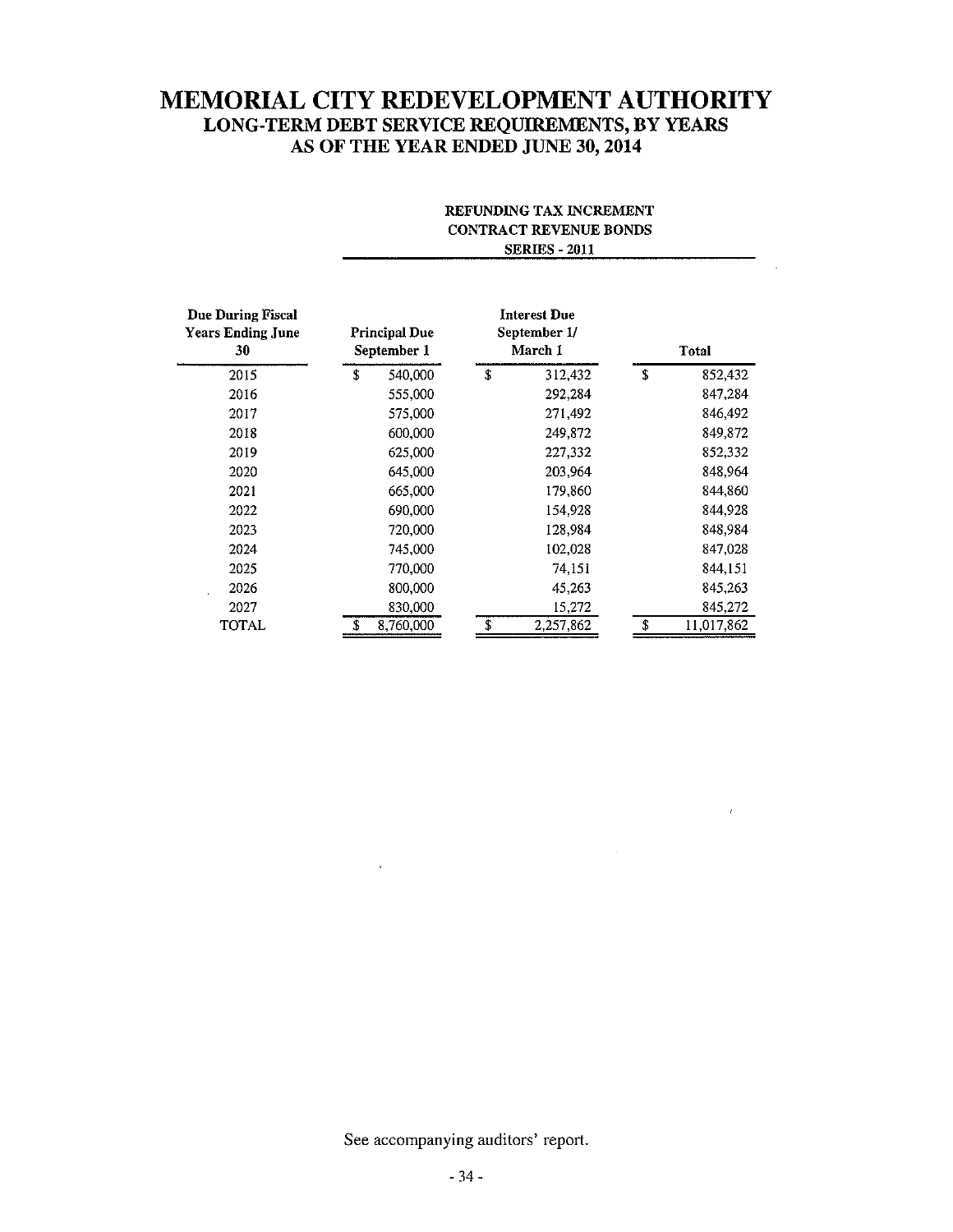#### TAX INCREMENT CONTRACT REVENUE BONDS SERIES - 2011A

 $\mathcal{A}^{\pm}$ 

| <b>Due During Fiscal</b><br><b>Years Ending June</b><br>30 | <b>Principal Due</b><br>September 1 | <b>Interest Due</b><br>September 1/<br><b>March 1</b> | <b>Total</b>     |
|------------------------------------------------------------|-------------------------------------|-------------------------------------------------------|------------------|
| 2015                                                       | 1,690,000<br>\$                     | \$<br>1,040,462                                       | \$<br>2,730,462  |
| 2016                                                       | 1,760,000                           | 974,050                                               | 2,734,050        |
| 2017                                                       | 1,825,000                           | 905,039                                               | 2,730,039        |
| 2018                                                       | 1,895,000                           | 833,429                                               | 2,728,429        |
| 2019                                                       | 1,965,000                           | 759,124                                               | 2,724,124        |
| 2020                                                       | 2,045,000                           | 681,931                                               | 2,726,931        |
| 2021                                                       | 2,125,000                           | 601,659                                               | 2,726,659        |
| 2022                                                       | 2,205,000                           | 518,305                                               | 2,723,305        |
| 2023                                                       | 2,285,000                           | 431,874                                               | 2,716,874        |
| 2024                                                       | 2,380,000                           | 342,073                                               | 2,722,073        |
| 2025                                                       | 2,470,000                           | 248,710                                               | 2,718,710        |
| 2026                                                       | 2,565,000                           | 151,786                                               | 2,716,786        |
| 2027                                                       | 2,660,000                           | 51,205                                                | 2,711,205        |
| TOTAL                                                      | 27,870,000                          | 7,539,647                                             | ÷.<br>35,409,647 |

 $\sim$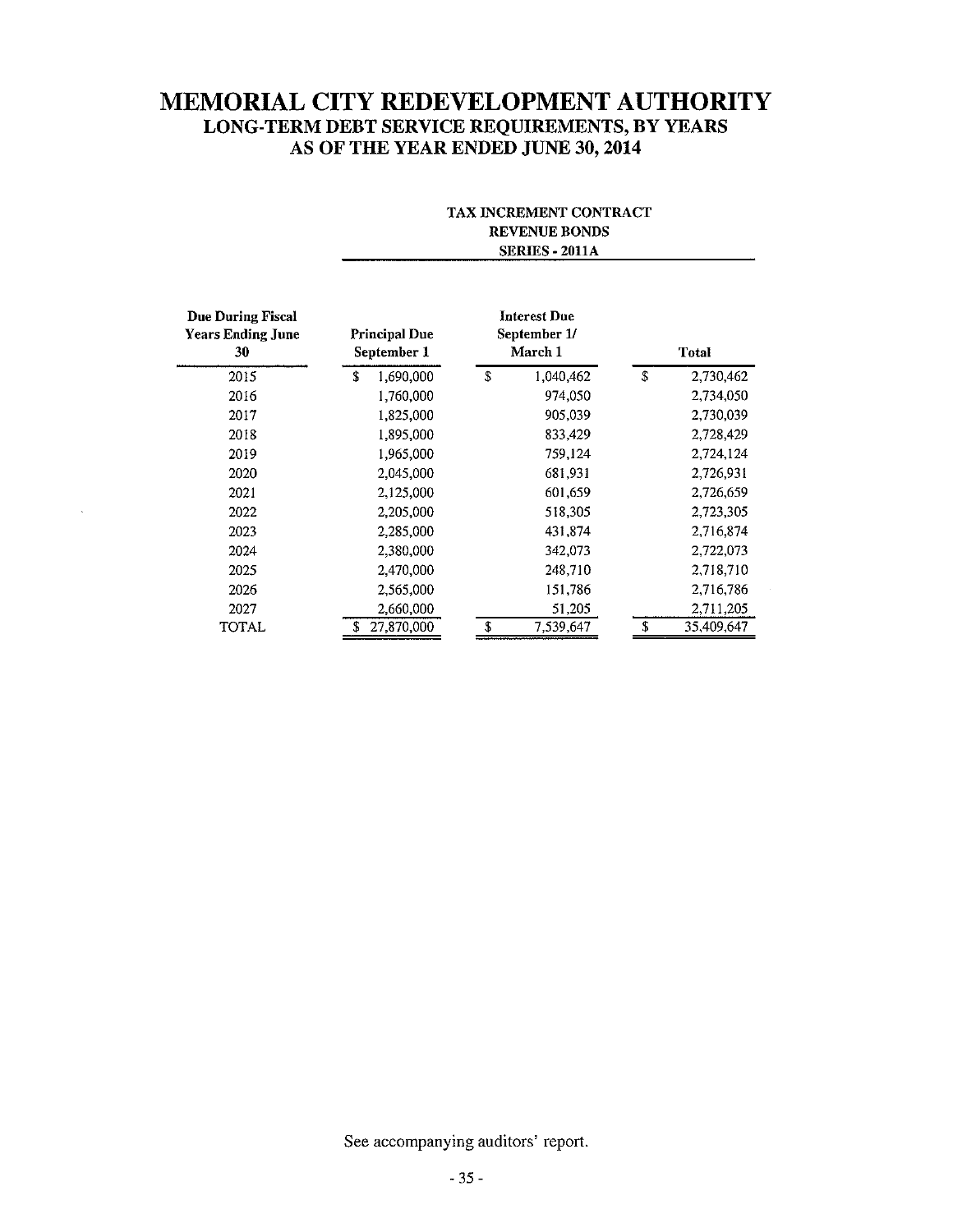| Due During Fiscal<br><b>Years Ending June</b><br>30 | <b>Total Principal</b><br>Due | <b>Total Interest Due</b> | <b>Total Principal</b><br>and Interest<br>Due |
|-----------------------------------------------------|-------------------------------|---------------------------|-----------------------------------------------|
| 2015                                                | \$<br>2,660,000               | \$<br>1,704,667           | \$<br>4,364,667                               |
| 2016                                                | 2,765,000                     | 1,598,527                 | 4,363,527                                     |
| 2017                                                | 2,870,000                     | 1,488,253                 | 4,358,253                                     |
| 2018                                                | 2,985,000                     | 1,373,663                 | 4,358,663                                     |
| 2019                                                | 3,100,000                     | 1,254,569                 | 4,354,569                                     |
| 2020                                                | 3,225,000                     | 1,130,756                 | 4,355,756                                     |
| 2021                                                | 3,350,000                     | 1,002,017                 | 4,352,017                                     |
| 2022                                                | 3,480,000                     | 868,254                   | 4,348,254                                     |
| 2023                                                | 3,615,000                     | 729,290                   | 4,344,290                                     |
| 2024                                                | 3,760,000                     | 584,832                   | 4,344,832                                     |
| 2025                                                | 3,905,000                     | 434,667                   | 4,339,667                                     |
| 2026                                                | 4,060,000                     | 278,595                   | 4,338,595                                     |
| 2027                                                | 4,215,000                     | 116,428                   | 4,331,428                                     |
| 2028                                                | 760,000                       | 16,910                    | 776,910                                       |
| TOTAL                                               | 44,750,000                    | \$<br>12,581,428          | \$<br>57,331,428                              |

#### ANNUAL REQUJRMENTS FOR ALL SERIES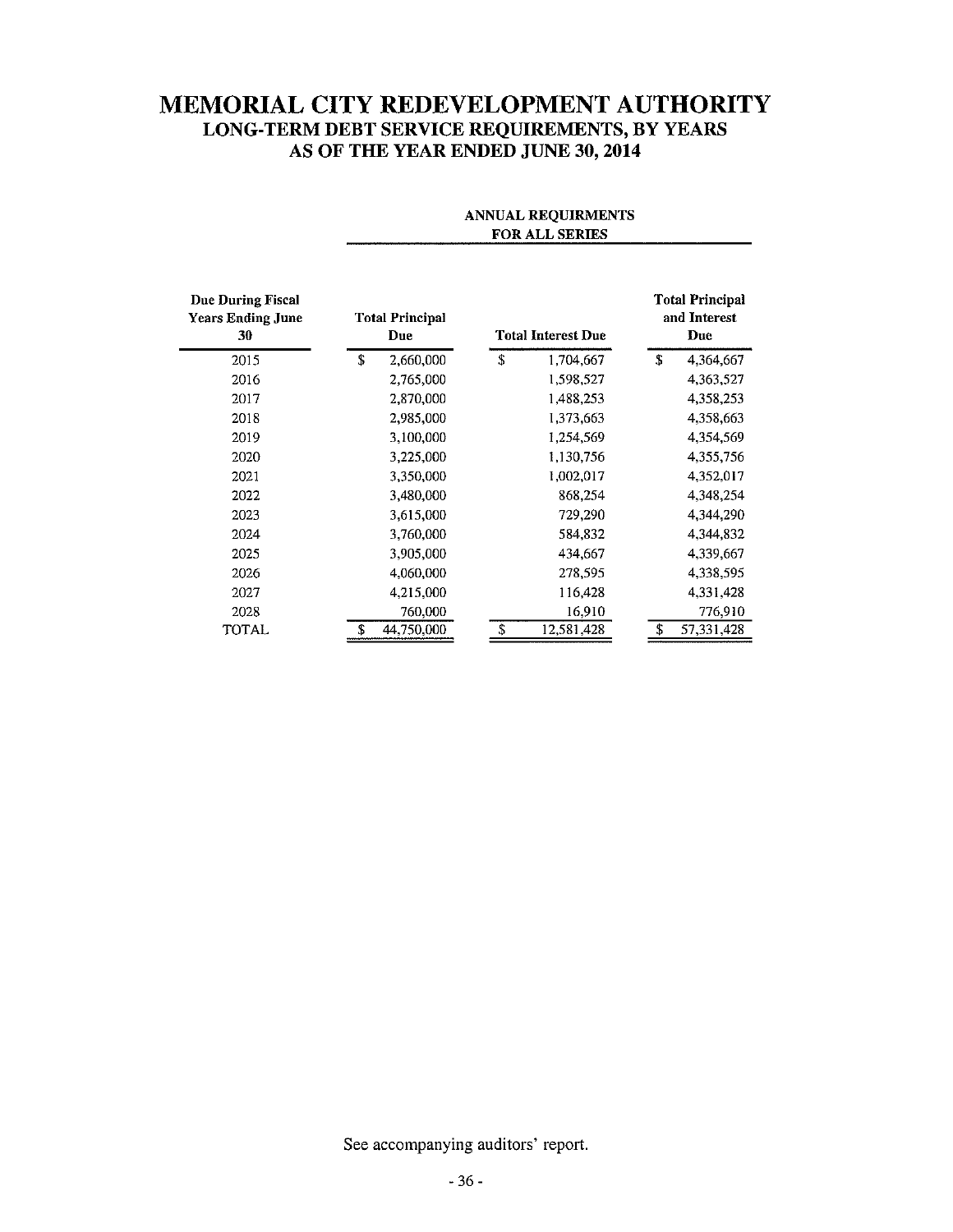# THIS PAGE INTENTIONALLY LEFT BLANK